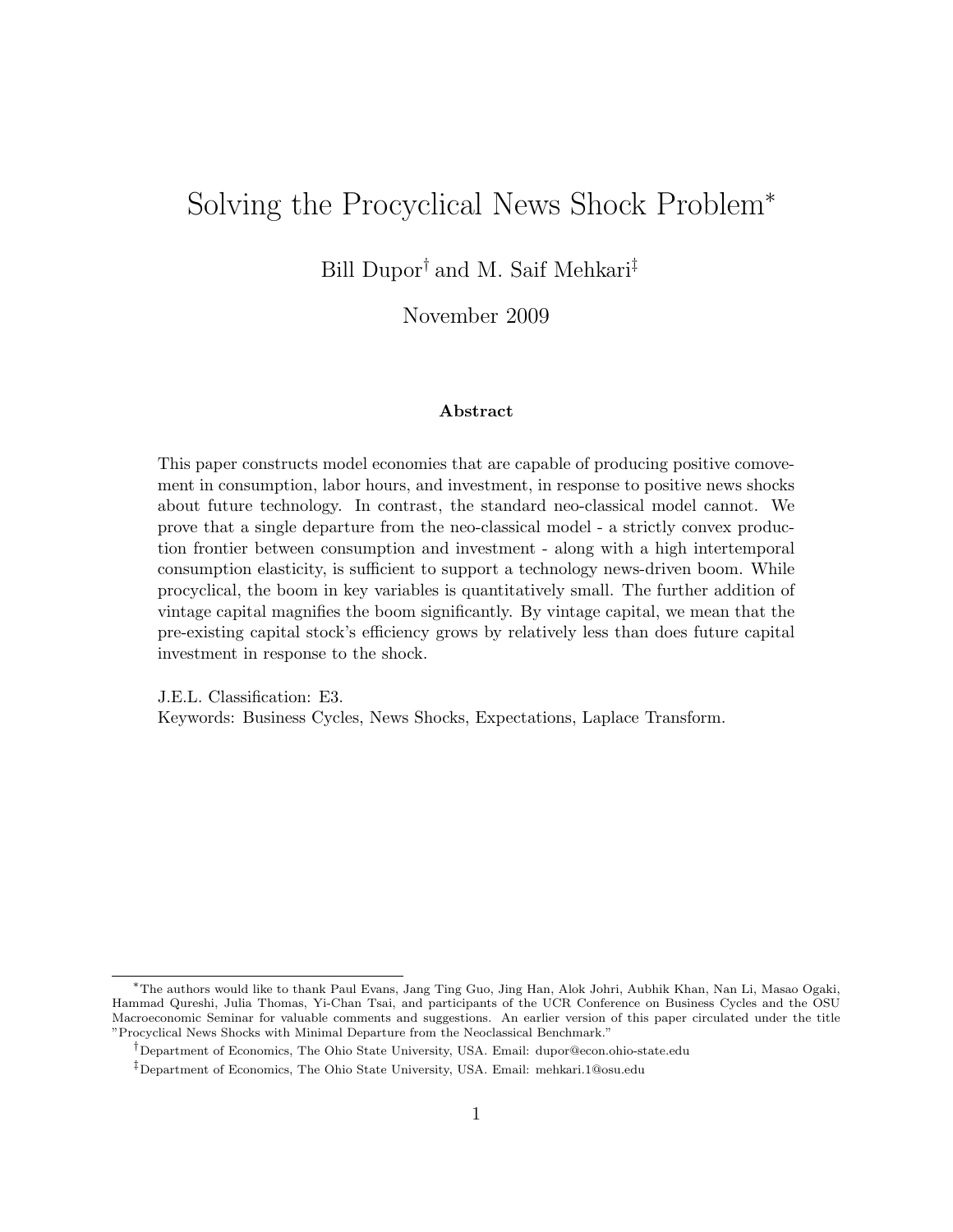## 1 Introduction

In a boom, investment, consumption, and hours worked all increase relative to their trends. In a recession, each falls. The sequence of alternating booms and recessions is called a business cycle. Several early studies, e.g. Frisch (1933) and Pigou (1927), proposed an impulse and propagation theory to explain these cycles. According to this theory, impulses, or external shocks, impact an economy and these impulses propagate through to macroeconomic variables by economic actors producing and interacting through markets. A more modern discussion of this impulse and propagation approach begins with Friedman and Schwartz (1963) and Lucas (1975).

One potential source of impulses, or external shocks, is the arrival of news about the future, such as news about changes in technology or tax rates in the future. Such "news shocks" might cause forward-looking economic actors to adjust their current behavior, resulting in a boom or bust today, in response to an event that is months or years away. While this news shock hypothesis has intuitive appeal, researchers in the 1990/2000s have shown that the hypothesis fails in the context of a modern macroeconomics touchstone: the basic neo-classical growth model. Specifically, for news shocks that this research has considered, consumption, investment and hours do not comove. For example, Danthine, Donaldson and Johnsen (1999) demonstrate this failure using a positive news shock about future technology. The news shock generates a positive wealth effect today, which leads households to desire greater consumption and leisure. The desired increase in leisure is equivalent to desire for fewer hours worked. With the production possibilities currently unchanged (because the technology increase occurs in the future and the capital stock is fixed), a decline in hours along with an increase in consumption requires a reduction in investment. This investment decline as well as consumption increase and hours reduction will be optimal. This is because, while the desired capital stock will eventually increase, agents will choose to put off capital accumulation until the actual technology increase arrives.

In this paper, we prove that a single modification of the neo-classical growth model can generate procyclical consumption, investment and hours in response to positive news regarding future technology. This modification is a sufficiently convex production frontier between consumption and investment, i.e. complementarity in production. In the standard model, the marginal rate of transformation between consumption and investment is fixed at one. Here, this marginal rate of transformation depends upon the consumption-investment ratio.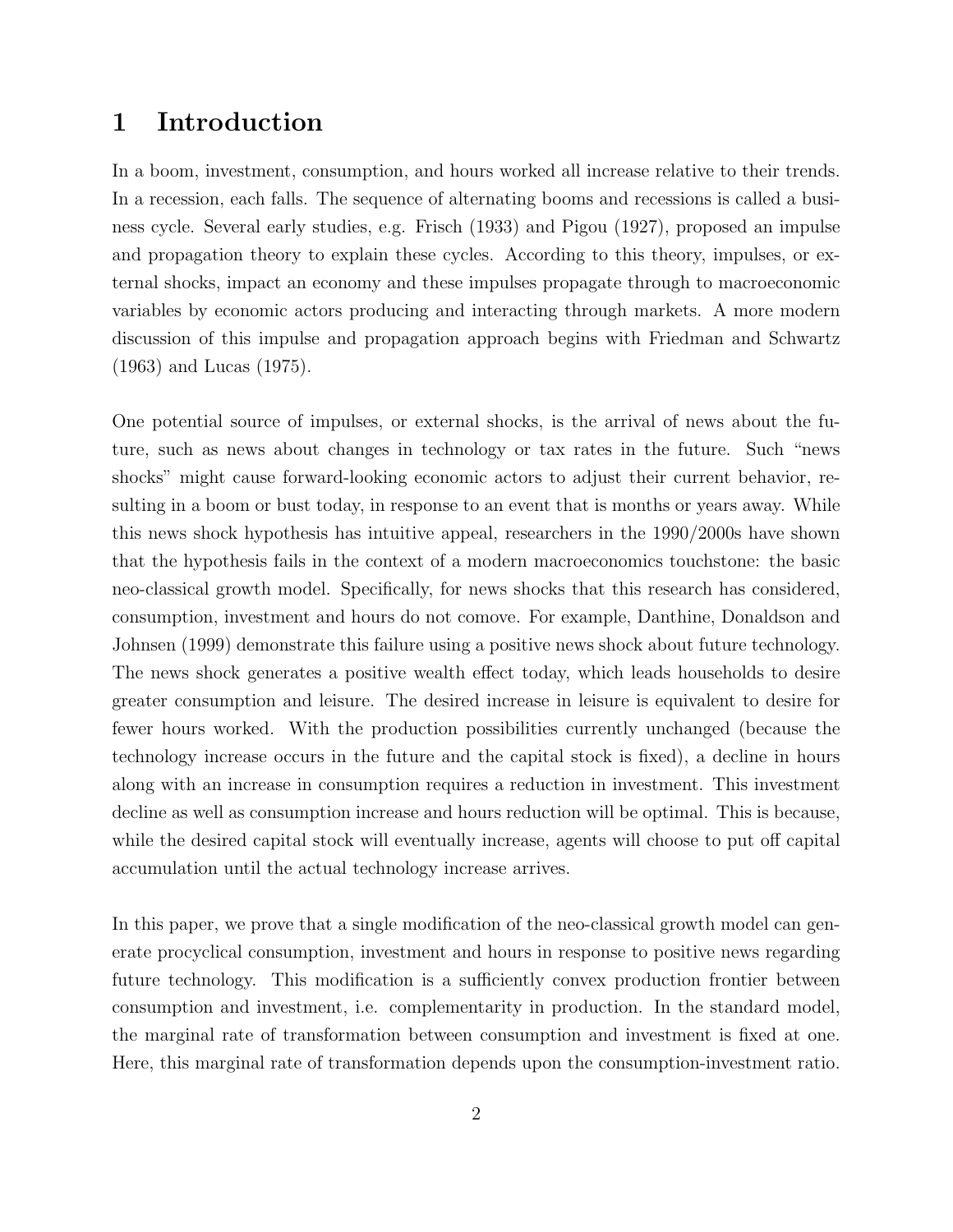Beaudry and Portier (2007) first use production complementarities to generate news-driven cycles. Our work builds on theirs. They do this by studying the impulse responses from a simulated calibrated DSGE model. The first part of our paper further formalizes their findings by proving both sufficient and necessary conditions for news-driven cycles, where the procyclical comovements extend beyond the time of news arrival up until the time of the news realization.

We then add vintage capital to the production complementarity model. This magnifies the quantitative size of the boom in all three variables. Adding vintage capital amplifies the investment response because the planner increases investment by more, since the existing capital stock is less efficient relative to capital investments following the news. Greater investment reduces the labor cost of producing consumption because of production complementarity and, therefore, consumption increases as well.

Our model successfully achieves the three goals of: (i) making consumption, investment and hours procyclical in response to positive news, and (ii) doing so in quantitatively significant way, and (ii) maintaining the qualitative response to contemporaneous technology shocks that occur in the standard neoclassical model. We view (iii) as important, because many researchers view contemporaneous technology shocks are important and that the standard neoclassical model works well empirically for the contemporaneous shock.

Two recent published papers study the procyclical news shock problem; however, each meets only a subset of these goals. First, Beaudry and Portier (2007) add production complementarities of the form considering our paper. They simulate their model's response to an news shock about a future tax cut. While their simulation meets goals (i) and (iii), it does not meet (ii) because the quantitative response of the three variables are very small. Our paper futher achieves (ii) by adding vintage capital to the production complementarties model. Second, Jaimovich and Rebelo (2008) develop and simulate a variant of the neoclassical model that generates a business cycle in response to news of a future technology increase. Their departure from the neo-classical model includes: investment adjustment costs, variable capital utilization and a new form of time non-separable preferences. While the paper achieves (i) and (ii), it does not meet (iii). For example, the response of hours worked to a contemporenous technology shock is extremely lagging. The maximal response of hours occurs XXX years following the shock and the half-life of the response is XXX years./footnoteSimulations available from Dupor and Mekhari on request.

The intuition for our finding has three components. One is related to production comple-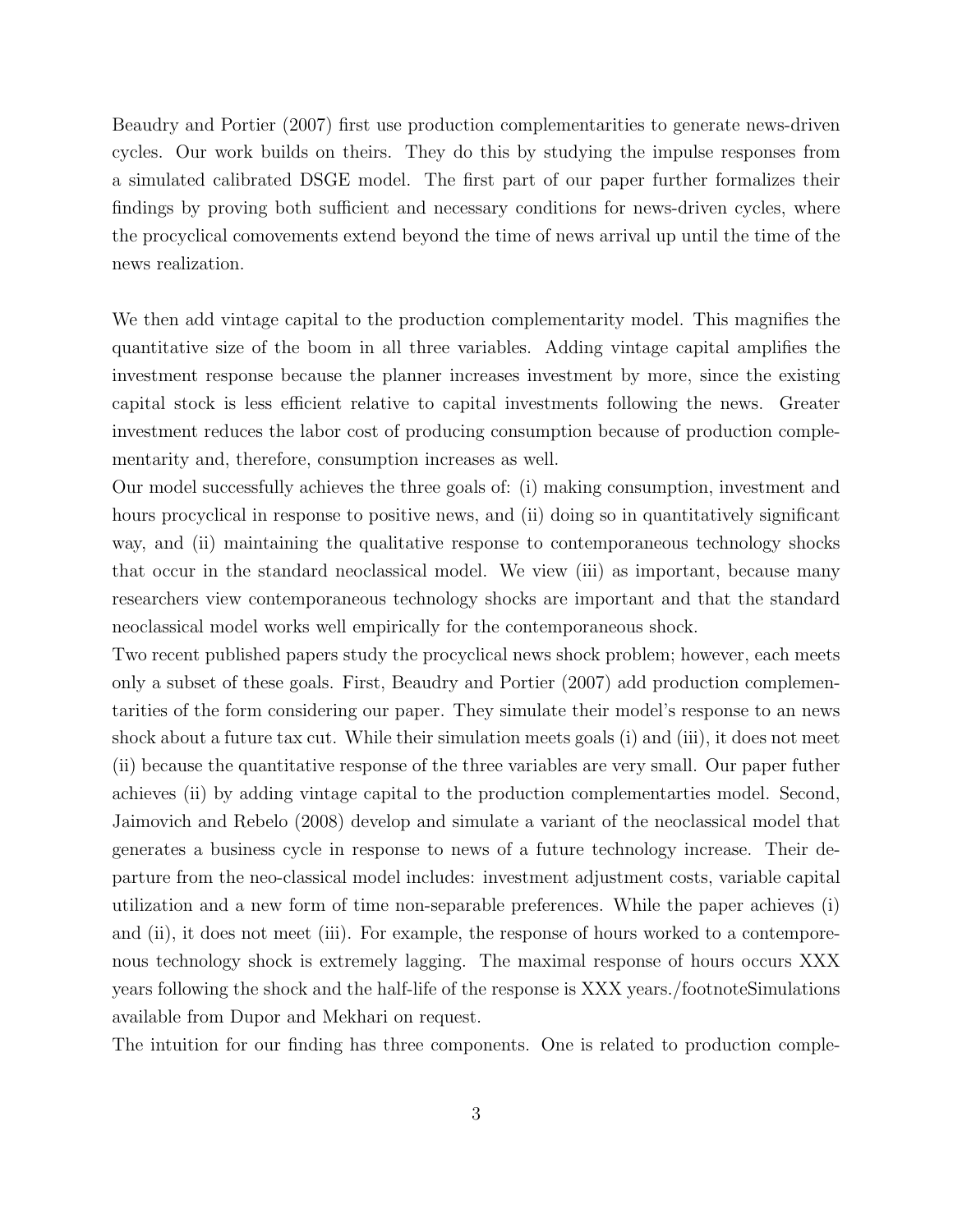mentarity and two are related the intertemporal elasticity of substitution for consumption (IES). First, the wealth effect of positive news about future technology increases desired current consumption. With a convex production frontier, greater consumption increases the marginal product of labor towards investment. This effect tends to increase investment and labor upon the arrival of the news. In an extreme but illustrative case, if consumption and investment are produced in a Leontief manner, then they comove perfectly in an optimal policy. The complementarity effect, by itself however, is insufficient to generate procyclical news shocks.

In addition, we require a high IES. This contributes in two ways. For preferences that satisfy balanced growth, the IES is intrinsically linked to the cross-partial between consumption and labor effort in the utility function. Of particular relevance, the marginal disutility of work is decreasing in consumption if the IES is greater than one. Although there is a negative wealth effect on labor supply due to a good news shock, the resulting consumption boom partially offsets this labor supply effect. The IES also determines the strength of the consumptionsmoothing motive. If this motive is too strong, the planner will always prefer to increase consumption and decrease investment (that is, holding hours worked fixed) in response to positive news about technology.

To allow for a complete dynamic theoretical analysis of this model we mainly rely on a continuous time model. In continuous time, the method of Laplace Transform avails itself to us. The Transform is useful for studying linear differential equations with constant coefficients and exogenous (non-homogeneous) terms with discontinuities. Once we log-linearize the growth model, our differential equations take exactly this form. Later in this paper we also include labor adjustment costs and durability in consumption goods in a discrete time version of this model. Our main motivation for looking at these additions is to generate quantitatively larger impulse responses, so as qualify news shocks in our model as a possibly empirically important source of business cycle fluctuations.

Other recent work on news-driven cycles can be roughly divided into two categories: theoretical and calibration/simulation. For theory-based, work Beaudry and Portier (2007), in addition to the simulation results discussed previously, further establish a necessary condition for news-driven cycles: production complementarities of the kind studied in our paper. Their theoretical work does not explore the full equilibrium dynamics or sufficiency condi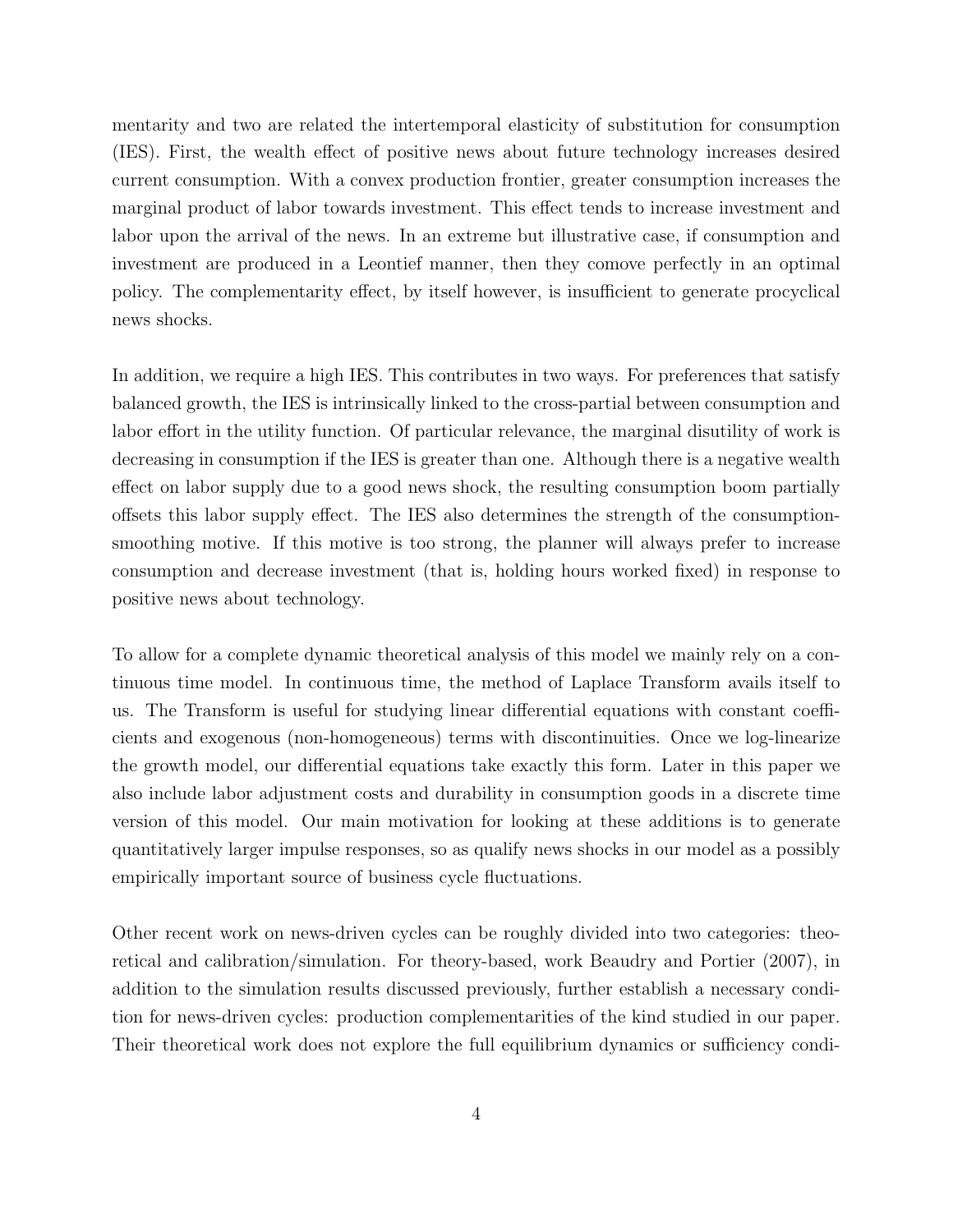tions for news-driven cycles.

Research using numerical/simulation methods, besides those discussed earlier, includes Beaudry and Portier (2004), which generates news-driven cycles by modeling final consumption as a function of non-durables and the capital stock. Christiano, Motto and Rostagno (2005) use investment adjustment costs and habit persistence to generate news-driven business cycles. Nah (2009) uses production complementarities such as ours and financial frictions. Gunn and Johri (2009) and Qureshi (2009) calibrate a neoclassical growth model with learningby-doing. In response to news about future technological improvement, forward-looking agents increase hours worked and investment immediately in order to build up their stock of knowledge. Gunn and Johri (2009) show that learning-by-doing combined with variable capital utilization can generate procyclical stock prices. Qureshi (2009) shows that learningby-doing along with an intratemporal adjustment cost can generate sectoral comovement in response to news about neutral and sector-specific technologies. Schmitt-Grohe and Uribe (2008) estimate a business cycle model augmented with real frictions for news (anticipated) and current (unanticipated) shocks of different varieties, including neutral and investmentspecific technology. Their estimates imply that news shocks explain a greater fraction of output volatility than current shocks.

Our paper differs from the above numerical/simulation-based results in that it provides necessary and sufficient conditions for procyclical news shocks within a class of neoclassical models;<sup>1</sup> moreover, our paper contains the minimal departure, we believe, from the neoclassical model relative to the above, existing results. Each of the above, existing results uses departures that contain one or both of the following: (i) multiple modifications of the neoclassical model; (ii) a modification that introduces a new dynamic variable to the system. Gunn and Johri (2009) add dynamic learning-by-doing, an example of (ii). Jaimovich and Rebelo (2008) adds two dynamic state variables, lagged investment through adjustment costs and time non-separable preferences, plus variable capital utilization; thus, it contains both (i) and (ii). To get comomvent, there is a single departure in our paper: production complementarity between investment and consumption. It is also a static friction. Saying the departure is minimal is different than saying it is correct or has the most empirical support among alternatives. Rather, as a theoretical enterprise as well as due to Occams

<sup>&</sup>lt;sup>1</sup>Thus far we have only done simulations of the vintage capital augmented model. We are currently attempting to extend our theoretical results to the vintage capital case.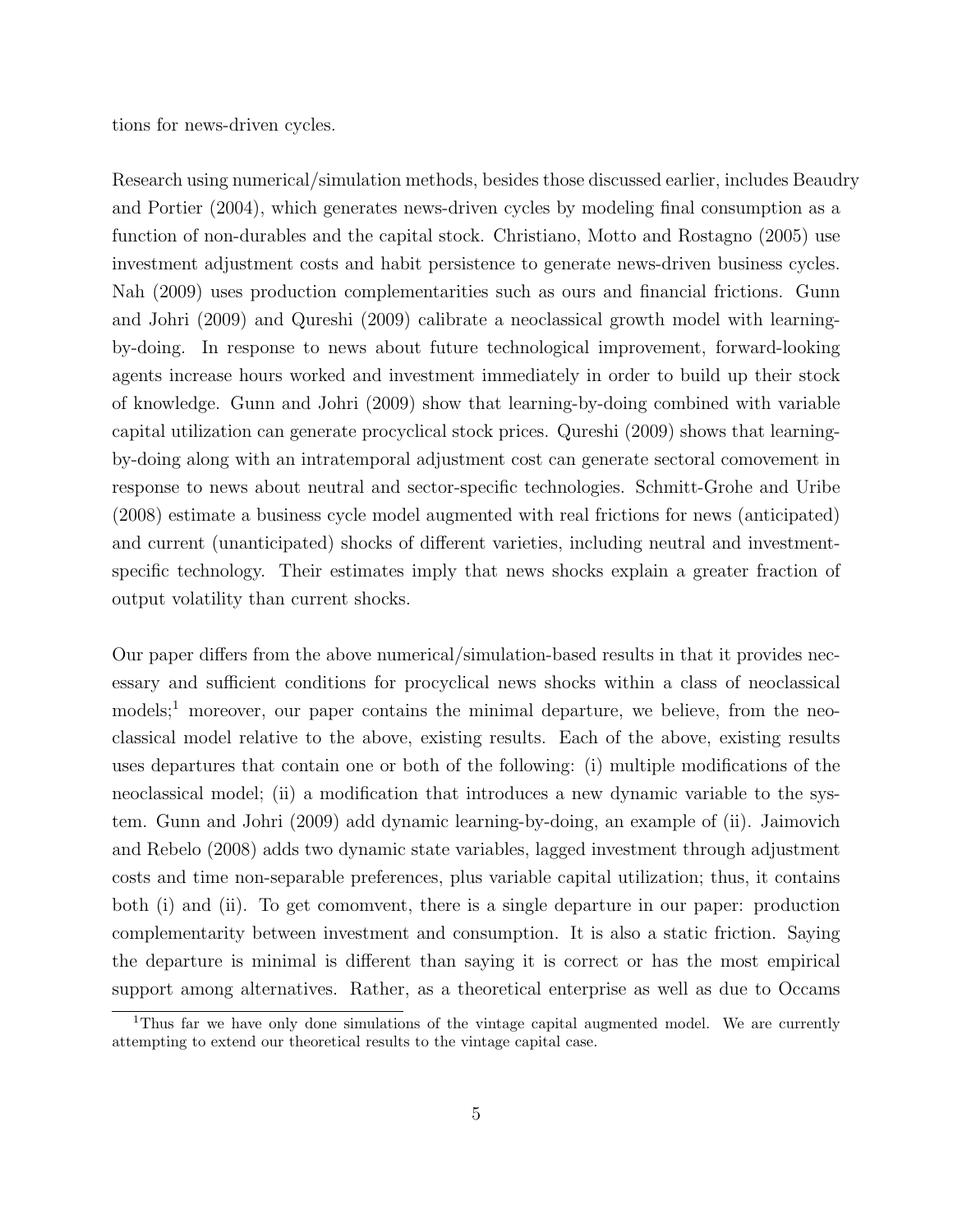razor, we believe our exercise is a useful one. As we explain in the paper, we find some empirical support in that the required conditions for procyclical news shocks are satisfied for parameter values that have been used in existing work. Finally, by expanding the model to include vintage capital, we significantly increase the expansion caused by a positive news shock.

In the next section, we describe the model and characterize an equilibrium. In section 3, we prove the paper's lemmas and theorems. In section 4, we show how adding vintage capital increases substantially the magnitude of the responses to a news shock. Section 5 concludes.

# 2 Business Cycles with a Convex Investment-Consumption Frontier

A social planner has the following preferences

$$
U = \int_0^\infty e^{-\rho t} U\left[C\left(t\right), N\left(t\right)\right] dt
$$

over time paths for consumption  $C$  and hours worked  $N$ . To preserve balanced growth, we assume  $U(C, N) \equiv (C \exp(-N))^{1-\sigma}/(1-\sigma)$ ,  $\rho = 1/\beta - 1 > 0$  and  $\sigma \ge 0$ .

The planner is subject to the following constraints:

$$
F[C(t), I(t)] = K(t)^{\alpha} [A(t) N(t)]^{1-\alpha}
$$
\n(2.1)

$$
\dot{K}(t) = I(t) - \delta K(t) \tag{2.2}
$$

Here  $K, I$  and A represent capital, investment and technology. The path of technology and the initial capital stock is exogenous. The depreciation rate,  $\delta$ , and the elasticity of output with respect to capital,  $\alpha$ , both lie between zero and one.

The sole departure of this environment from the neo-classical model pertains to  $F$ , which represents the production possibility frontier for consumption and investment given the amount of inputs and level of technology. We assume

$$
F(C, I) \equiv \left[\theta C^{\nu} + (1 - \theta) I^{\nu}\right]^{1/\nu}
$$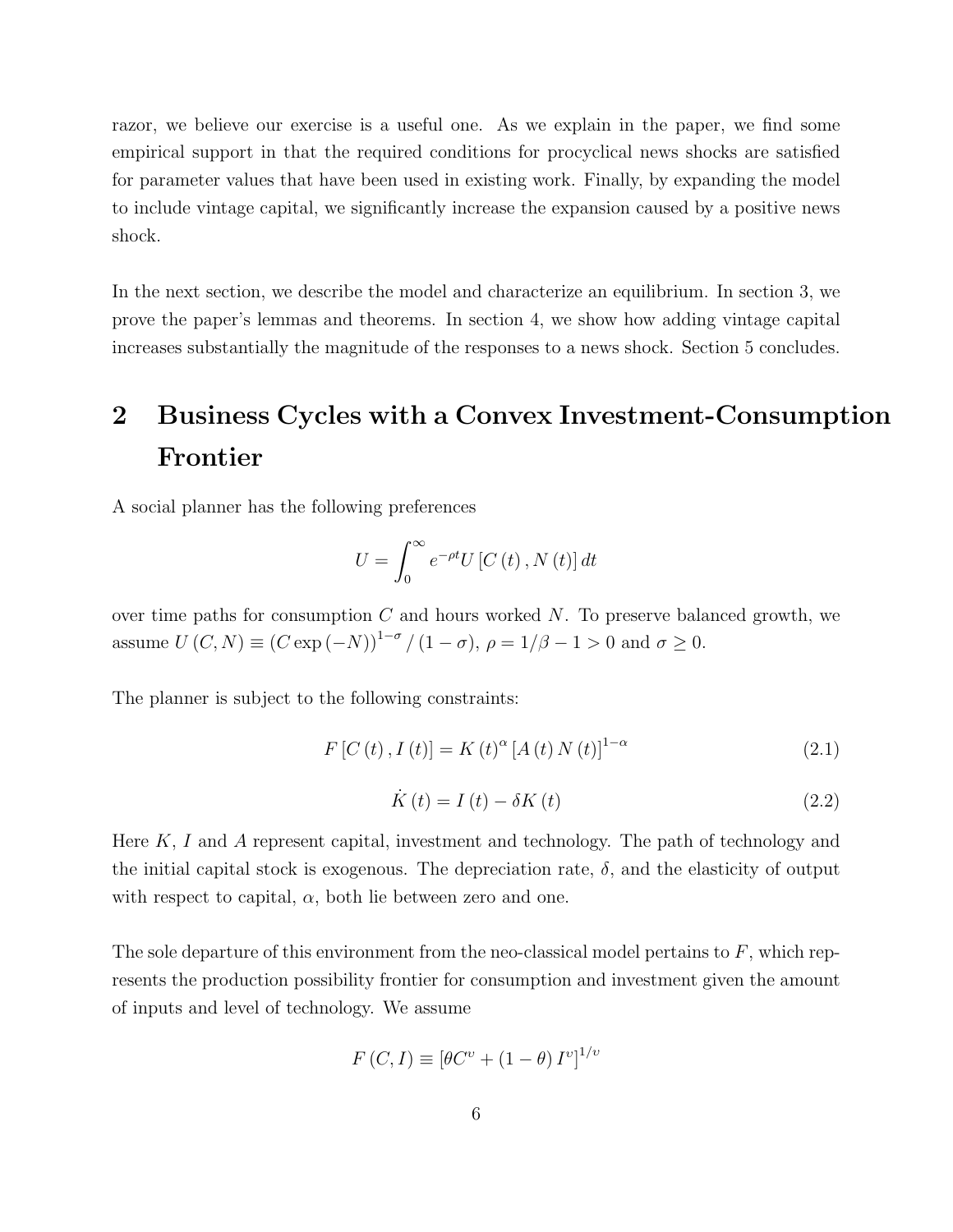where  $\theta \in (0, 1)$  and  $v \ge 1$ . When  $v = 1$ , the equation collapses to the standard neo-classical model, which has infinite substitutability between the two goods. As  $v$  increases, the complementarity between the production of the two goods increases. If  $v = \infty$ , the production frontier takes a Leontief form. Figure 2 shows how the complementarity between consumption and investment change for a fixed output level, as  $v$  changes.

An intuitive way to interpret the  $v$  parameter above is to think of it as measuring the factor substitutability between the consumption and investment sectors of the economy. In the basic neo-classical model ( $v = 1$ ), factors are equally productive in both the consumption and investment sectors. As a result the relative price of consumption to investment remains constant irrespective how many resources are being devoted to consumption vs. investment sector. In this general model, factors are not equally productive in both sectors. As  $v$  increases they become less and less productive in the other sector. For example, a worker that produces  $n$  units in the consumption sector, when moved to the investment sector will produces less than n units. The magnitude of the decrease will depend on  $v$ . The lack of equal productivity causes the relative price of consumption to investment to increase as more and more consumption goods are produced. This in turn causes a force in the economy that pushes the investment to consumption ratio back to its steady-state level.

Next, let us define the sole exogenous process - the level of technology. We will consider two types of technology shocks that occur at time zero: contemporaneous improvements, i.e. a current shock, and news of future improvements, i.e. a news shock. For both types of shocks, suppose the capital stock is at an initial steady state consistent with a particular fixed and unchanged level of technology  $A$ . For the current shock, the planner has perfect foresight regarding the path of technology:

$$
A(t) = 1.01 \times \overline{A} \text{ for all } t \ge 0
$$

In the case of the future shock, the planner again has perfect foresight, with

$$
A(t) = \begin{cases} \bar{A} & \text{for } t \in [0, T) \\ 1.01 \times \bar{A} & t \ge T \end{cases}
$$

The social planner chooses  $C, I, K$  and N to maximize U subject to (2.1) and (2.2) taking as given the initial condition  $K(0)$  and time path of technology. We can express the problem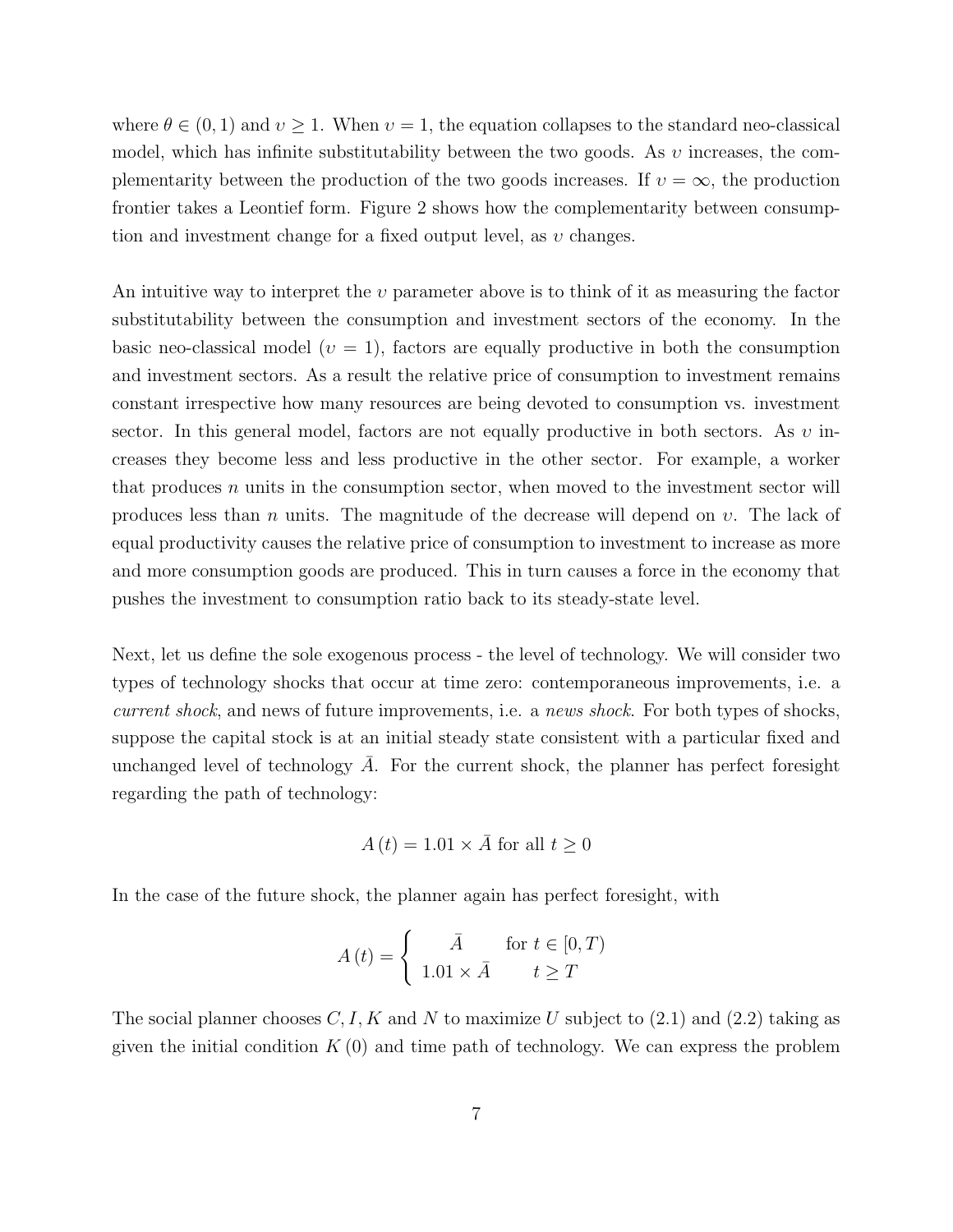as a current value Hamiltonian:

$$
H = U(C, N) + \Lambda (I - \delta K) + \Phi [F (C, I) - K^{\alpha} (AN)^{1-\alpha}]
$$

The first-order necessary conditions at an interior solution satisfy the following:

$$
-\frac{U_N}{U_C} = (1 - \alpha) \frac{F}{N} (F_1)^{-1}
$$
\n(2.3)

$$
\frac{U_C}{\Lambda} = \frac{F_1}{F_2} \tag{2.4}
$$

$$
\frac{\dot{\Lambda}}{\Lambda} - \rho = \delta - \alpha \frac{F}{K} (F_2)^{-1}
$$
\n(2.5)

along with our initial condition on capital and a transversality condition on Λ.

Equation (2.3) is the intratemporal Euler equation between consumption and labor hours. The left-hand side equals the marginal rate of substitution and the right-hand side (excluding the  $1/F_1$  term) is the marginal output product of labor. The  $1/F_1$  is required because the ability to transform output into consumption depends upon the slope of the consumptioninvestment production frontier.

Equation (2.4) is the intratemporal Euler equation between consumption and investment. The left-hand side equals the marginal rate of substitution between consumption and capital. In the typical neo-classical case, the right-hand side equals one. When the consumptioninvestment frontier is strictly convex, such as in this model, the marginal rate of transformation between the two goods will depend upon  $F_1/F_2$ . This ratio represents the relative cost of capital, which is augmented by increased current investment accomplished by forgoing consumption.

Equation (2.5) is the optimal capital accumulation equation. The left-hand side is the intertemporal Euler equation for capital (at an instant). The right-hand side is the marginal rate of transformation between capital over time. The term  $\delta$  appears because increasing the current capital stock implies less undepreciated capital in the future. The second term is the marginal output product of capital. Once again the  $1/F_2$  is required here because the ability to transform output into capital/investment depends upon the slope of the consumptioninvestment production frontier.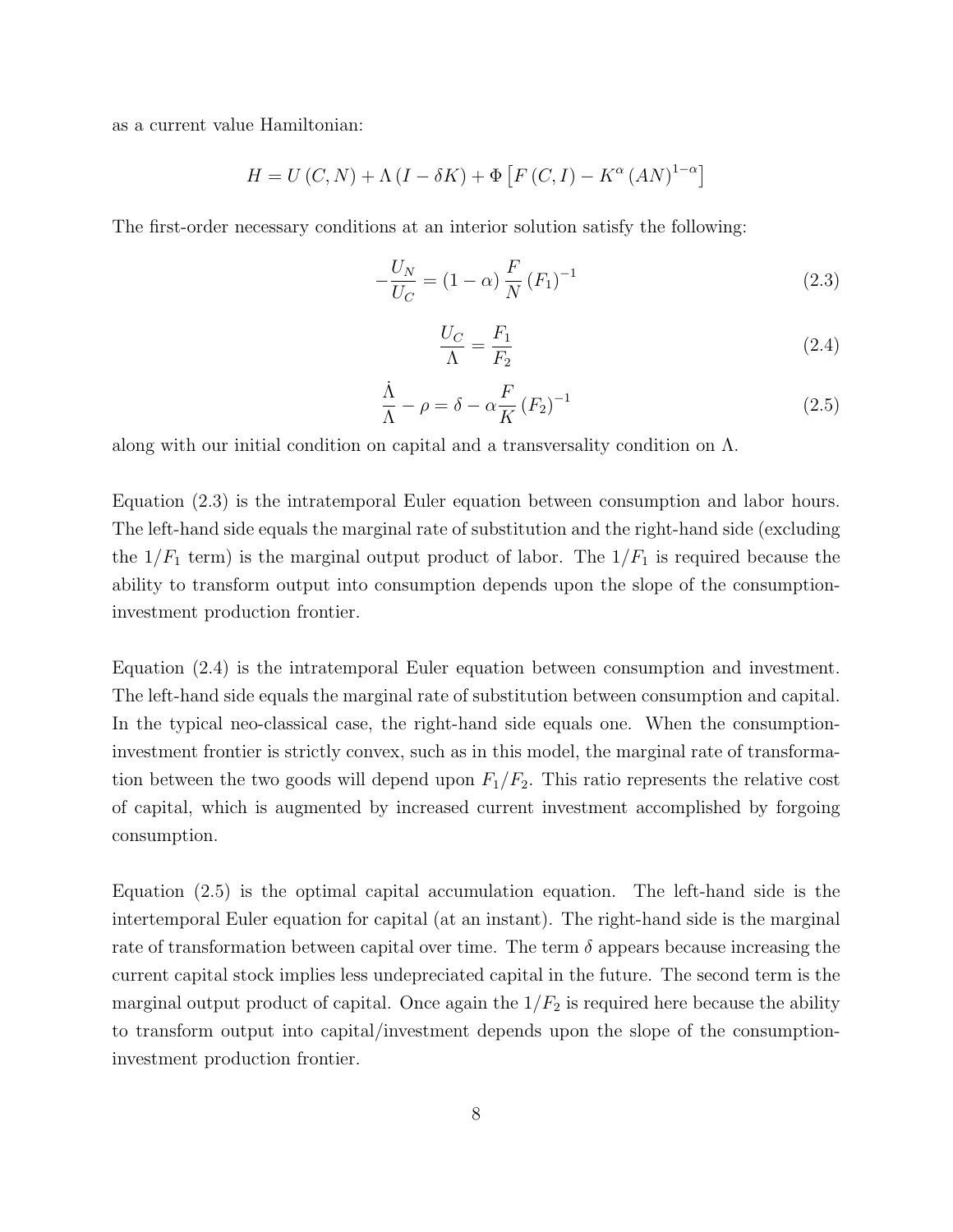## 3 Theory & Dynamics Close to the Steady State

Given: (i) our initial condition that  $K(0)$  is the steady-state capital stock consistent with the constant technology A, and (ii) an exogenous stochastic process for  $A(t)$  that remains sufficiently close to  $\bar{A}$ , we consider only the log-linearized equations (2.1) through (2.5).

Letting lower case letters denote the log deviations of variables from their initial steady-state values, these equations can be written as:

$$
(1 - s_I)c + s_I i = \alpha k + (1 - \alpha)(a + n)
$$
\n(3.1)

$$
vs_I(i-c) = n \tag{3.2}
$$

$$
\lambda = (1 - v)(c - i) - zn - \sigma c \tag{3.3}
$$

$$
\dot{k} = \delta \left( i - k \right) \tag{3.4}
$$

$$
\dot{\lambda} = -(\rho + \delta) \left[ v \left( 1 - s_I \right) c + \left[ v \left( 1 - s_I \right) + 1 \right] s_I i - k \right] \tag{3.5}
$$

Here,  $s_I = (\alpha \delta) / (\rho + \delta)$  and  $z = (1 - \sigma) (1 - \alpha) / (1 - s_I)$ .

**Definition:** A procyclical technology news shock is exogenous news received at time zero about a permenant innovation in technology at time  $T$  that results in (i) comovement between consumption, investment, and labor hours for all time before  $T$ , and (ii) procyclical movement between consumption, investment, labor hours, and expectations of future technological innovations before  $T<sup>2</sup>$ . That is, in response to positive news about future technology consumption, investment, labor hours all continually rise for all periods before T.

Given the above definition, establishing the existence of procyclical technology news shocks requires showing both the comovement between consumption, investment, and labor hours, and the procyclicality of this comovement with expectations of future technological inno-

<sup>&</sup>lt;sup>2</sup>Clearly, (ii) implies (i), however, it is important to note the difference given that (i) does not imply (ii). As a result showing just (i) is not sufficient for showing procyclical technology driven news shocks under our definition.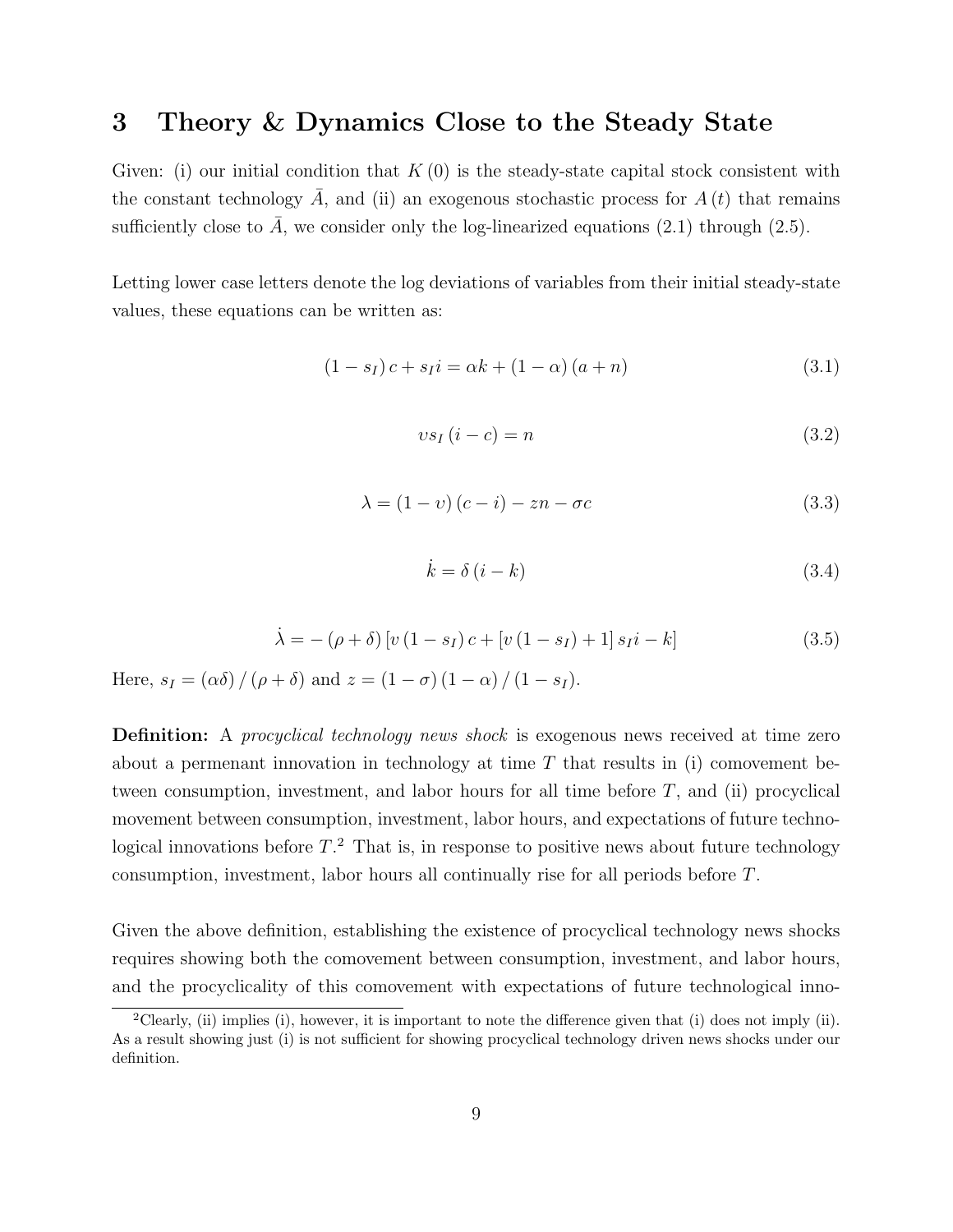vations. We subdivide our proof into first establishing the procyclical comovement at time zero, and then establishing the procyclical comovement at time  $t \in (0, T)$ .

Lemma 1: Suppose at time zero, the planner receives news that the level of technology will permanently increase to a new, higher level at  $T > 0$ . Consumption, investment and hours will comove at time zero (on impact of the news) if and only if  $v(1-\alpha) > 1$ 

 $\Box$ 

Proof. All proofs are contained in the main appendix.

Lemma 2: Suppose at time zero, the planner receives news that the level of technology will permanently increase to a new, higher level at  $T > 0$ . Consumption, investment and hours will comove procyclically, along with expectations of technology, at time zero if and only if  $v(1-\alpha) > 1$  and  $\lambda(0) > 0$ .

The intuition for Lemmas 1 and 2 can be understood using Figure 3. Figure 3 plots the solution to the static consumption-investment decision holding fixed the marginal utility of capital. It plots this for two cases: (a) no production complementarity; (b) positive production complementarity.

Once we substitute out the optimal labor from the production equation  $(3.1)$ , we get:

$$
\alpha k + (1 - \alpha) a = (1 - \phi_I) c + \phi_I i
$$

Here  $\phi_I = (1 - v (1 - \alpha)) s_I$ .

This is plotted as  $L_1$  in Figure 3(a) and Figure 3(b). In the absence of any production complementarity and any change in technology, this is a downward-sloping line.<sup>3</sup> This is seen in Figure 3(a). Intuitively, when consumption rises, hours cannot optimally rise because leisure is a normal good. Therefore, investment must fall. With production complementarity, this becomes an upward-sloping line. This is seen in Figure 3(b). With complementarity, the increase in consumption raises the marginal product of labor in producing the investment good. This higher marginal product of labor leads the social planner to increase hours even though leisure is a normal good.

<sup>3</sup>We are also assuming that capital is predetermined at the steady-state level at time zero.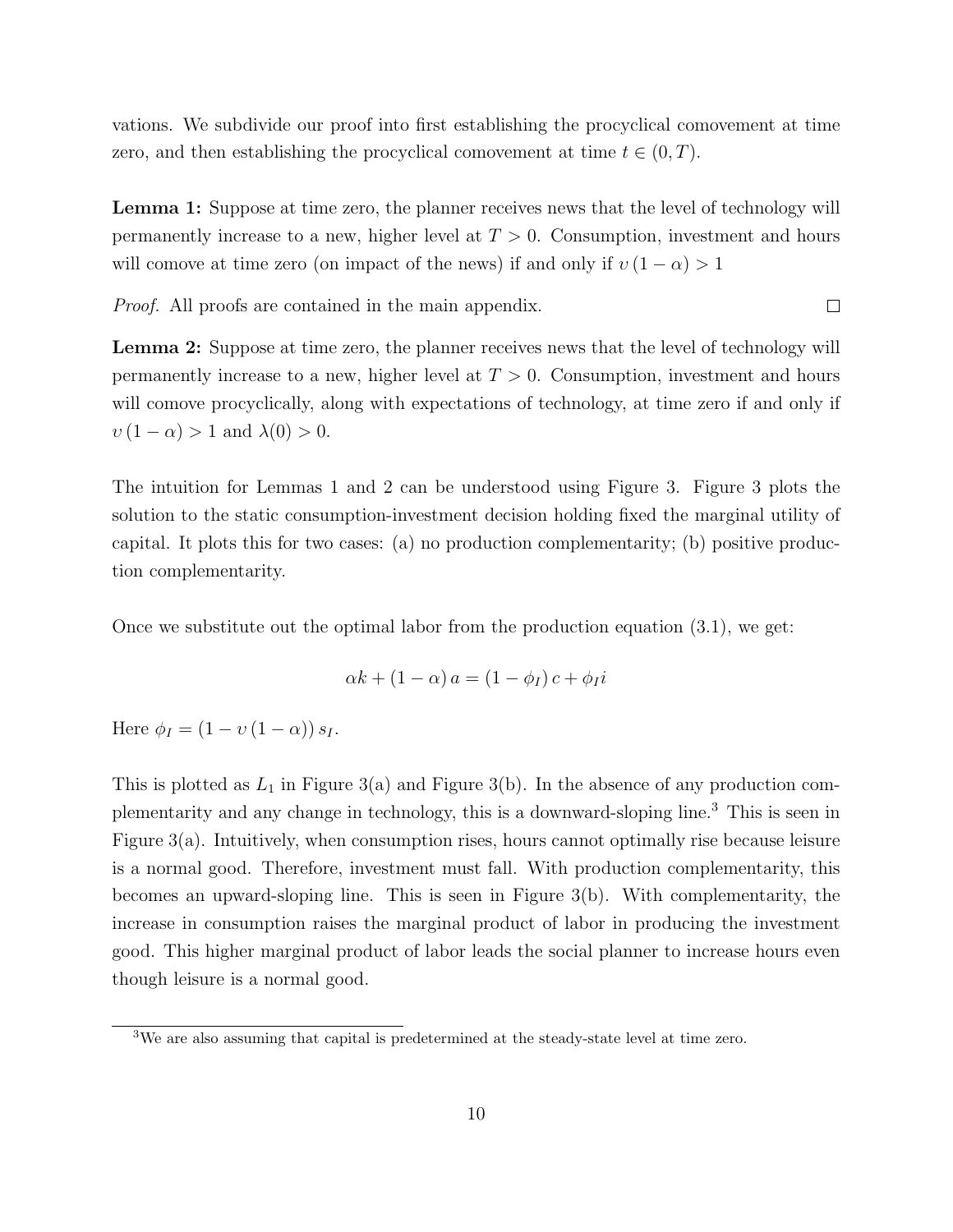Next, consider  $L_2$  the consumption-investment Euler equation with optimal hours substituted out:

$$
\gamma_I i - (\sigma + \gamma_I) c = \lambda
$$

Here  $\gamma_I = (v - 1) - (v (1 - \alpha) (1 - \sigma) s_I) / (1 - s_I).$ 

In general, the slope of  $L_2$  can be either positive or negative. The slope depends most crucially on the degree of complementarity  $\nu$  and the utility parameter  $\sigma$ . In order to generate procyclical news shocks, both  $\nu$  must be large and  $\sigma$  must be small. To understand why  $L_2$ can be upward-sloping, consider the consumption-leisure Euler equation. For our preference specification, this implies that consumption equals the real wage (ignoring complementarity in production). Because the real wage is simply labors share in production, we know that hours worked is a linear function of the output-consumption ratio. Then, if the planner decided to increase investment relative to consumption, hours worked increases. This is seen in equation (3.2). Note that adding production complementarity (i.e. setting  $\nu > 1$ ) increases the hours effect because it increases the marginal product of hours in producing the consumption good.

Establishing that hours increases is not sufficient. The remaining step in showing that  $L_2$  is upward-sloping is establishing that an increase in an investment-consumption ratio increases consumption. To do this, consider equation (3.3), the consumption-investment Euler equation. It states:

marginal utility of consumption 
$$
= \sigma c - zn = \lambda + (v - 1)(i - c)
$$

An increase in  $i - c$  reduces the price of consumption, which implies a lower marginal utility of consumption at an optimum. Holding hours fixed, this implies that consumption rises. In that case, consumption and the investment-consumption ratio move together; therefore,  $L_2$ is upward-sloping. However, hours increase with the investment-consumption ratio. As long as z is negative or n does not increase too much, then this hours effect will not reverse the consumption response. A sufficiently small  $\sigma$  guarantees that z is negative. This restriction is part of Lemma 2 and is reflected in Figure 3(b).

Next, suppose we consider an increase in the marginal utility of investment  $(\lambda_0)$ . For now, we take the increase in  $\lambda_0$  as given. Later, in Lemma 4, we provide a condition for which a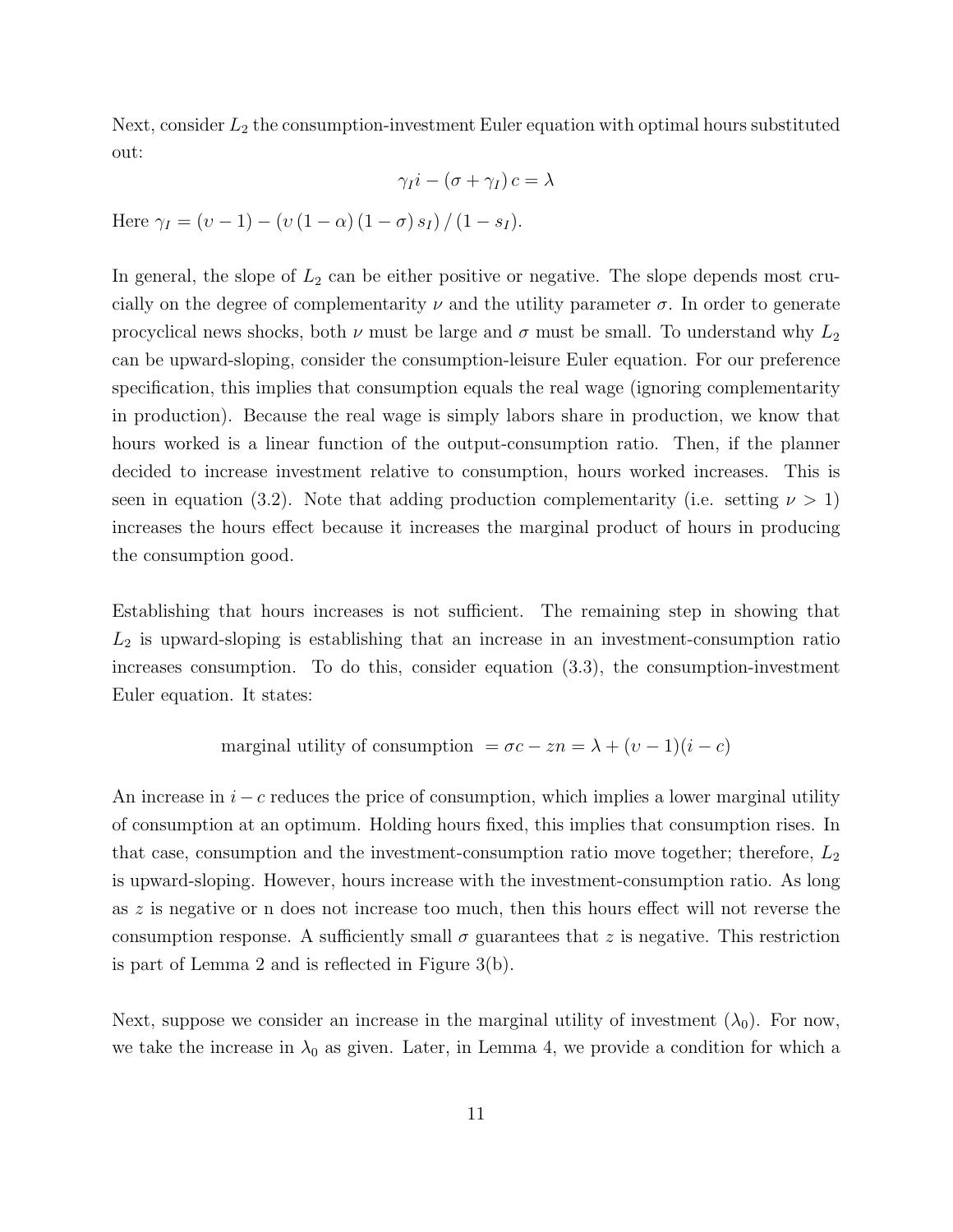positive technological improvement at T result in an increase in  $\lambda_0$ . First, an increase in  $\lambda_0$ does not shift  $L_1$  either without complementarity (in Figure 3(a)) or with complementarity (in Figure 3(b)). Because our preferences imply that labor is stationary along a balanced growth path, the consumption-leisure Euler equation, and therefore  $L_1$  does not depend on the co-state variable. Second, an increase in  $\lambda_0$  induces a shift leftward of  $L_2$  either with or without complementarity. As the marginal utility of investment increases, the social planner shifts away from consumption for a given level of investment. Even though  $L_2$  moves in the same direction in either case, the implication for the optimal investment-consumption pair is different between the two cases. Because  $L_1$  is downward sloping without complementarity, investment rises but consumption falls; however,  $L_1$  is upward sloping with complementarity and both investment and consumption rise. Intuitively, the increase in investment raises the marginal product of labor towards consumption when there is production complementarity. The fall in the relative price of consumption leads the planner to increased hours worked.

Lemma 3: Suppose at time zero, the planner receives news that the level of technology will permanently increase to a new, higher level at  $T > 0$ . Also, assume that  $v > v_c = (1 - \alpha)^{-1}$ . Consumption, investment and hours will comove procyclically for all time  $t < T$  if  $\forall t < T$ ,  $\lambda \geq 0$  and  $k \geq 0$ .

Figure 4 shows how in our baseline model  $L_1$  and  $L_2$  move when  $\lambda \geq 0$  and  $\dot{k} \geq 0$ .  $\dot{k} \geq 0$ causes  $L_1$  to progressively shifts left, while  $\lambda \geq 0$  causes  $L_2$  to progressively shift right. This causes consumption and investment to continue increasing for all time  $t < T$ .

To understand fully the time path of the key aggregate variables we must now study the dynamic system in light of Lemmas 1-3. The log-linearized dynamic system for our model economy is:

$$
\begin{bmatrix} \dot{\lambda}(t) \\ \dot{k}(t) \end{bmatrix} = \begin{bmatrix} \Gamma_{\lambda,\lambda} & \Gamma_{\lambda,k} \\ \Gamma_{k,\lambda} & \Gamma_{k,k} \end{bmatrix} \begin{bmatrix} \lambda(t) \\ k(t) \end{bmatrix} + \begin{bmatrix} b_{\lambda} \\ b_{k} \end{bmatrix} a(t)
$$
(3.6)

Here  $\Gamma_{\lambda,\lambda}$ ,  $\Gamma_{k,\lambda}$ , and  $b_k$  are all positive, while the values of  $\Gamma_{k,k}$ ,  $\Gamma_{\lambda,k}$ , and  $b_\lambda$  depend on the value of  $\sigma$ <sup>4</sup>

<sup>&</sup>lt;sup>4</sup>For the conditions on  $\sigma$  see Lemma B.12 in the Supplementary Appendix.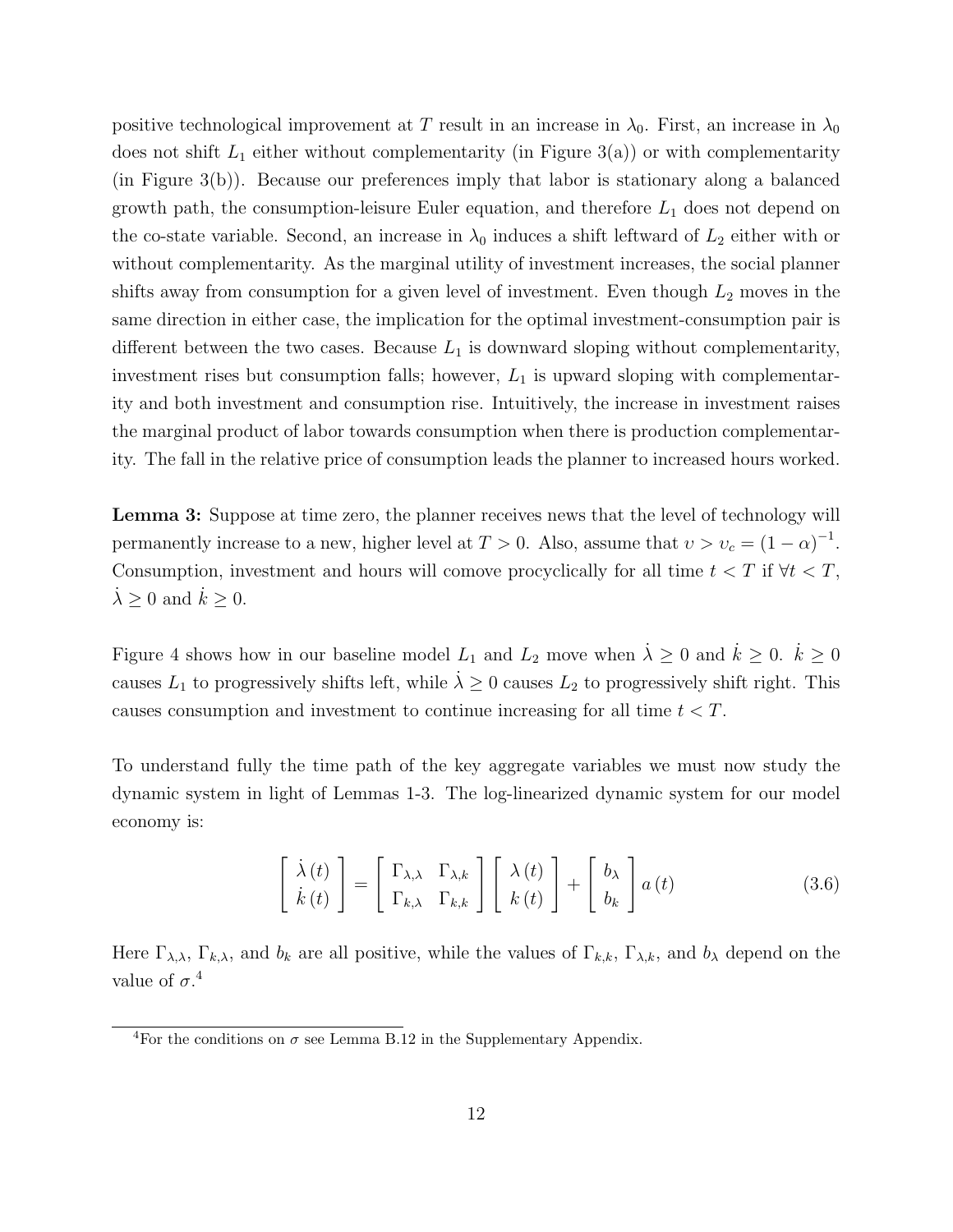In the presence of a news shocks there is a discontinuous forcing term in the dynamic system. In equation (3.6),  $a(t)$  is a step function which takes on the value zero for all time  $t < T$  and a value of  $ln(1.01)$  for all time  $t \geq T$ . Standard solution techniques no long work. Laplace transforms lend themselves nicely here. Using these transforms, we can map our problem into the frequency domain where the problem is continuous and solvable using standard techniques. Once we have solved the dynamic system in this new domain we can then map the solution back into the time-domain (using techniques outlined in Boyce and Diprima (1969)). The resulting time-paths of  $k(t)$  and  $\lambda(t)$  for our system:

$$
k(t) = \begin{cases} \frac{\Gamma_{k,\lambda}\lambda(0) + (\mu_1 - \Gamma_{\lambda,\lambda})k(0)}{\mu_1 - \mu_2} e^{\mu_1 t} + \frac{\Gamma_{k,\lambda}\lambda(0) + (\mu_2 - \Gamma_{\lambda,\lambda})k(0)}{\mu_2 - \mu_1} e^{\mu_2 t} & \text{for } t \in [0, T) \\ \frac{\Gamma_{k,\lambda}\lambda(0) + (\mu_1 - \Gamma_{\lambda,\lambda})k(0)}{\mu_1 - \mu_2} e^{\mu_1 t} + \frac{\Gamma_{k,\lambda}b_{\lambda} - \Gamma_{\lambda,\lambda}b_{k}}{\mu_1 \mu_2} + \frac{\Gamma_{k,\lambda}b_{\lambda} + (\mu_1 - \Gamma_{\lambda,\lambda})b_{k}}{\mu_1 (\mu_1 - \mu_2)} e^{\mu_1 (t - T)} & t \ge T \end{cases}
$$
(3.7)

$$
\lambda(t) = \begin{cases} \frac{\Gamma_{\lambda,k}(0) + (\mu_1 - \Gamma_{k,k})\lambda(0)}{\mu_1 - \mu_2} e^{\mu_1 t} + \frac{\Gamma_{\lambda,k}(0) + (\mu_2 - \Gamma_{k,k})\lambda(0)}{\mu_2 - \mu_1} e^{\mu_2 t} & \text{for } t \in [0, T) \\ \frac{\Gamma_{\lambda,k}(0) + (\mu_1 - \Gamma_{k,k})\lambda(0)}{\mu_1 - \mu_2} e^{\mu_1 t} + \frac{\Gamma_{\lambda,k}b_k - \Gamma_{k,k}b_\lambda}{\mu_1 \mu_2} + \frac{\Gamma_{\lambda,k}b_k + (\mu_1 - \Gamma_{k,k})b_\lambda}{\mu_1 (\mu_1 - \mu_2)} e^{\mu_1 (t - T)} & t \ge T \\ \end{cases}
$$
(3.8)

where  $\mu_1$  and  $\mu_2$  are the eigenvalues of the Γ matrix. In the appendix, we prove that  $\mu_1$  and  $\mu_2$  are real with one being positive and the other negative. Without loss of generality, let  $\mu_1 < 0$  and  $\mu_2 > 0$ .

The solutions for the time paths of  $k(t)$  and  $\lambda(t)$  show that the dynamics of the system before time T are being determined not only by the stable eigenvalue, but also the unstable eigenvalue. This allows the possibility for the system to generate positive comovement before time T, even though the new steady state marginal utility of investment is lower. Note that after time  $T$ , the system is on a new stable path and the dynamics are then determined by the new stable manifold.

As we seek a stable solution to the system it can be shown that:

$$
\frac{\Gamma_{k,\lambda}\lambda(0) + (\mu_2 - \Gamma_{\lambda,\lambda}) k(0)}{(\mu_2 - \mu_1)} e^{\mu_2 t} = \frac{(\Gamma_{k,\lambda}b_{\lambda} - \Gamma_{\lambda,\lambda}b_k)}{(\mu_1\mu_2)}
$$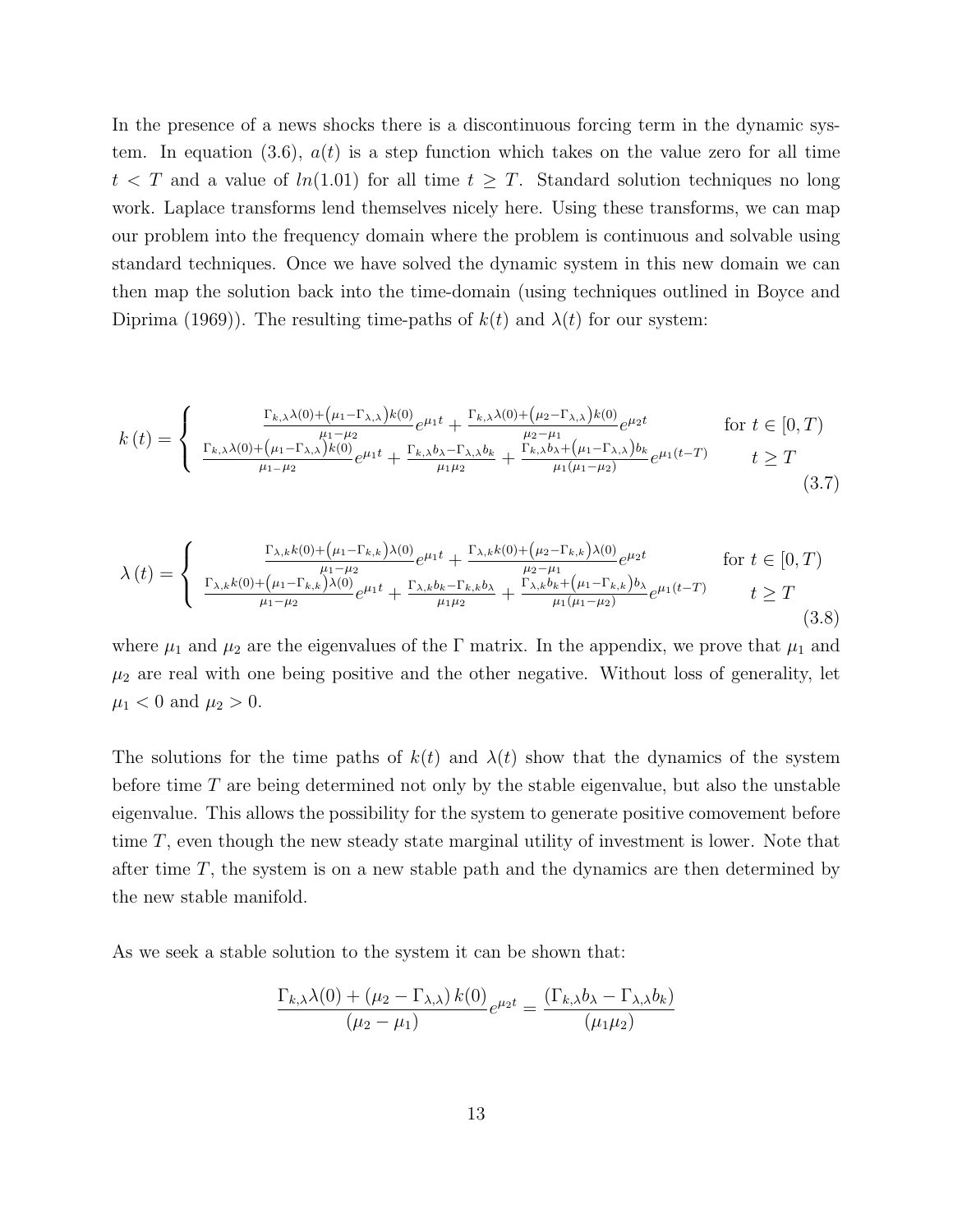$$
\frac{\Gamma_{\lambda,k}k(0) + (\mu_2 - \Gamma_{k,k})\lambda(0)}{(\mu_2 - \mu_1)}e^{\mu_2 t} = \frac{(\Gamma_{\lambda,k}b_k - \Gamma_{k,k}b_\lambda)}{(\mu_1\mu_2)}.
$$

That is, the discontinuity of  $a(t)$  does not appear as a discontinuity in the time paths of  $k(t)$ and  $\lambda(t)$ . Instead, the discontinuity of the exogenous process shows up in the time paths as a non-differentiability (kink) at time T.

Using the time paths of  $k(t)$  and  $\lambda(t)$  above, along with the restrictions for a stable solution, we can further our analysis of the model dynamics:

Lemma 4: Suppose at time zero, the planner receives news that the level of technology will permanently increase to a new, higher level at  $T > 0$ . Also, assume that  $v > v_c = (1 - \alpha)^{-1}$ .  $\lambda \geq 0$  and  $k \geq 0$   $\forall t < T$  if and only if  $\lambda(0) > 0$ .

Lemma 5: Suppose at time zero, the planner receives news that the level of technology will permanently increase to a new, higher level at  $T > 0$ . Also, assume that  $v > v_c = (1 - \alpha)^{-1}$ .  $\lambda(0) > 0$  if and only if  $\mu_2 < (\rho + (1 - \alpha) \delta) v / (\gamma_I + \sigma)$ .

The condition that  $\mu_2 < (\rho + (1 - \alpha) \delta) v / (\gamma_I + \sigma)$  implies a relatively high intertemporal elasticity of substitution. In our baseline calibration from the next section, this condition translates to requiring the IES to be greater than 1.79.

Figure 5 plots the phase diagram for three cases: (a) no production complementarity, (b) complementarity with a low IES, (c) complementarity with a high IES. Only case (c) results in procyclical news shocks. Initially before the news shock, in Figure 5(a), the capitalmultiplier pair  $(k_{ss}, \lambda_{ss})$  lie on the initial manifold M and are at the steady state. Upon the time zero news arrival, the multiplier falls below  $\lambda_{ss}$  because there is an immediate consumption boom. Because capital is a stock variable,  $k_0 = k_{ss}$ . After time zero and before T (which is the instant of the technology arrival), the capital stock falls indicating that investment is below the steady-state. The consumption boom comes at the expense of investment. This is one indicator of the comovement problem in the standard model: investment declines upon the arrival of good news.

Note that between time zero and time  $T$ , the capital-multiplier pair flow in the opposite direction of the stable manifold. This is due to influence of the explosive root  $(\mu_2)$  before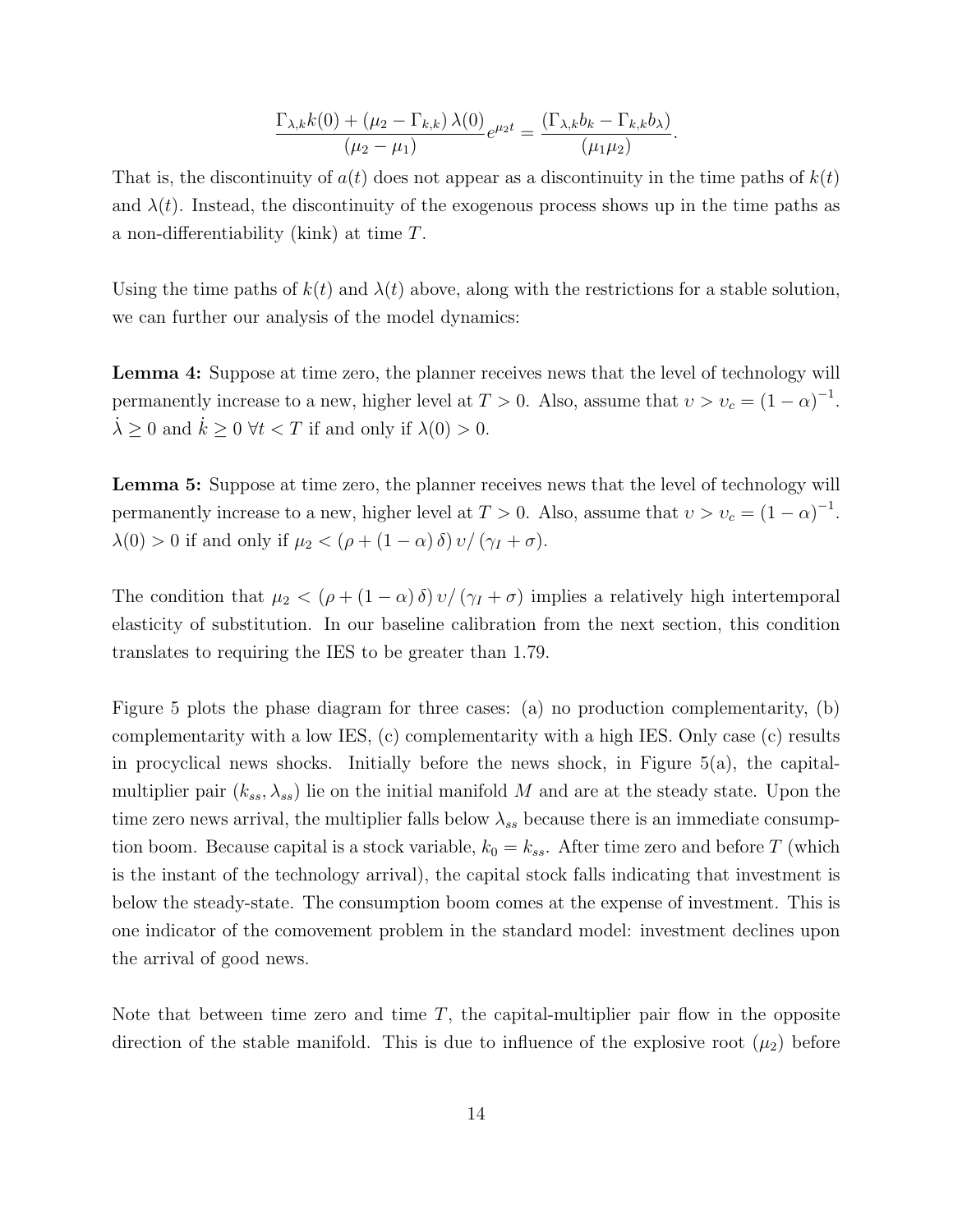the technology change occurs. At time  $T$ , the model is on the new stable manifold  $M'$  and the system then converges monotonically to the new steady-state. The  $M$  and  $M'$  manifolds are parallel to each other because the technology shock does not change the coefficients multiplying the endogenous variables.

Figure 5(b) contains the phase diagram with production complementarity. The IES is too low for procyclical news shocks to occur. As in the case without complementarity, investment initially falls in response to the news. Investment eventually increases once the technology change actually occurs. At this point, the system is on the manifold and capital converges monotonically to the new higher steady state. The desire for smooth consumption, due to the low IES, is evident in the path of the multiplier. It jumps downward on impact and then moves monotonically to the new steady state.

Figure 5(c) contains the phase diagram for the case of greatest interest. Both conditions of our theorem are satisfied. These are strong production complementarities and a high IES. First, the multiplier jumps up rather than down in response to the news. An increase in the multiplier is not due to a fall in consumption. In fact, consumption increases as is required in a news-driven boom. The increase in the multiplier is due to a change in the relative price of investment to consumption.

Recall the equation defining  $L_2$  in our static analysis:

$$
\lambda = \gamma_I i - (\sigma + \gamma_I) c
$$

The consumption boom puts downward pressure on the multiplier. If investment increases more than consumption, then the relative price of investment rises. This second effect tends to increase the multiplier. Note that capital increases monotonically from time zero and onward, which is due to the investment boom.

Although investment jumps up at time zero, the new steady state must involve  $k'_{ss} > k_{ss}$ and  $\lambda'_{ss} < \lambda_{ss}$ . This occurs in case (c) because the new manifold eventually crosses into the fourth quadrant of the phase space.

Theorem 1: A procyclical technology news shock occurs in our model economy if and only if  $v(1-\alpha) > 1$  and  $\mu_2 < (\rho + (1-\alpha)\delta)v/(\gamma_I + \sigma)$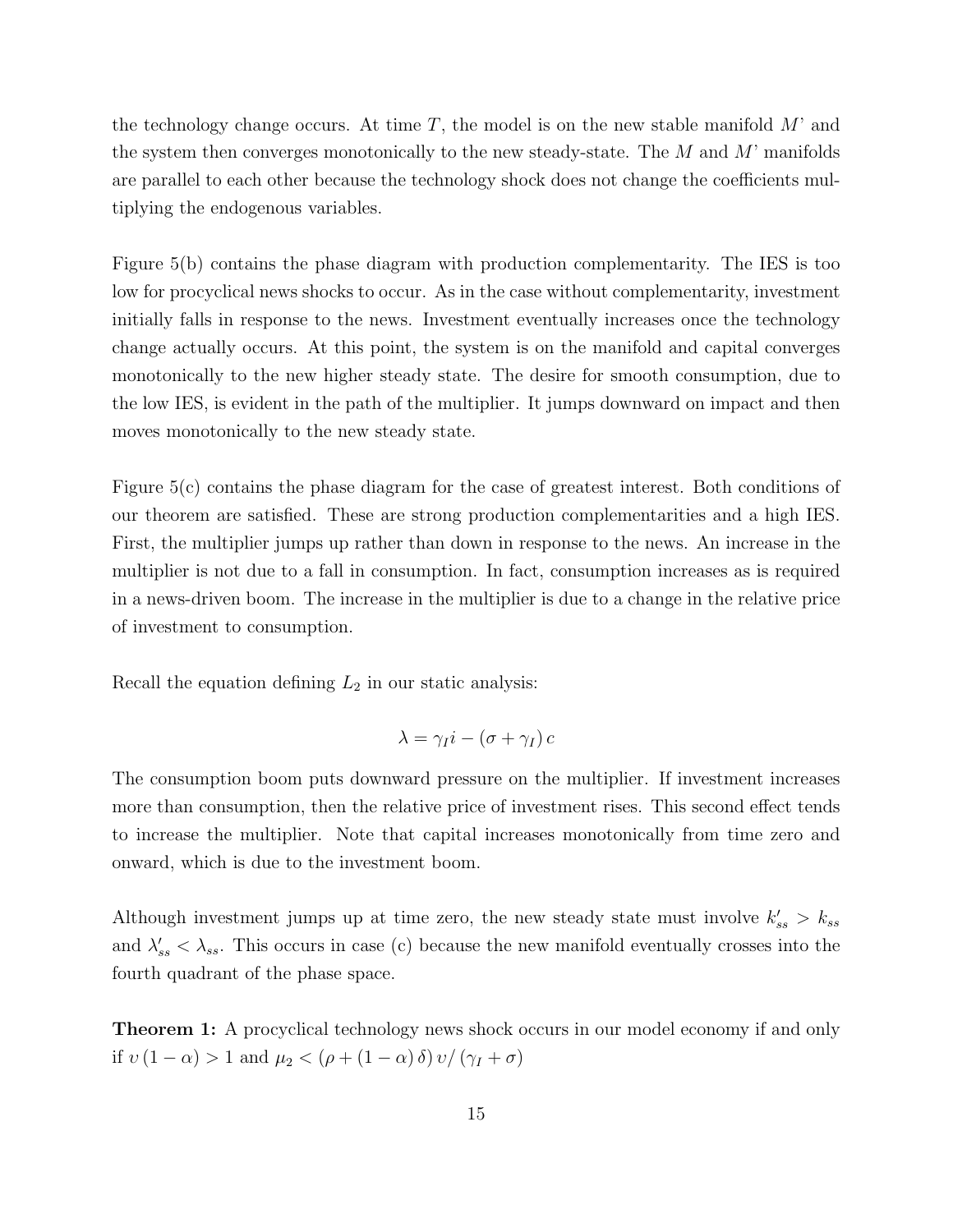**Corollary:** A technology news shock is procyclical if and only if  $v > v_c = (1 - \alpha)^{-1}$  and  $\sigma < \sigma_c$ .

Here  $\sigma_c$  is such that:

$$
\mu_2 = \frac{(\rho + (1 - \alpha)\,\delta)\,v}{\gamma_I + \sigma} \tag{3.9}
$$

Using numerical simulation, we can show that  $\sigma_c \in [0,1]$ . The intuition for why we need a relatively high intertemporal elasticity of substitution, that is  $\sigma < \sigma_c \in [0,1]$ , has two parts. First, for preferences that satisfy balanced growth, the value of  $\sigma$  determines the sign of the cross-partial between consumption and labor effort in the utility function. Of particular relevance, the marginal disutility of work is increasing in consumption if the  $\sigma$  is less than one. Although there is a negative wealth effect on labor supply due to a good news shock, the resulting consumption boom partially offsets this labor supply effect. Second, the value of  $\sigma$  also determines the strength of the consumption-smoothing motive. A low value of  $\sigma$  weakens the consumption smoothing motive, this increases the marginal utility of investment and give the planner incentive to devote some resources to the production of investment goods. Mathematically, this results in  $\lambda(0) > 0$ . Again, Figure 5 shows the dynamics of k and  $\lambda$ , for when  $\sigma < \sigma_c \in [0, 1]$  causing  $\lambda(0) > 0$  and for when  $\sigma > \sigma_c \in [0, 1]$ causing  $\lambda(0)$  < 0. Figure 5 further shows how the dynamics of k and  $\lambda$  differ between our model and the standard neo-classical model where  $v = 1$  and  $\sigma = 1$ .

As seen in equation (3.9), changes in the model parameters influence the lower bound on the intertemporal elasticity of consumption (IES) required to generate procyclical news shocks. Figure 6 demonstrates how this IES changes with two parameters by numerical simulation. Figure 6(a) shows that greater consumption-investment complementarity reduces the lower bond on the IES required for procyclical news shocks. For example, if the complementary parameter equals 1.8, as in our benchmark specification, then the IES must be at least 1.79. If the complementary is stronger (e.g.  $\nu = 3$ ), then the lower bound on the IES falls to 1.60. Intuitively, one benefit of an investment increase is that it raises the marginal product of labor in the production of consumption. The initial investment comes at the cost of less smooth consumption. If the benefit of investment increases because of stronger complementarity, then the cost of less smooth consumption can be larger while maintaining the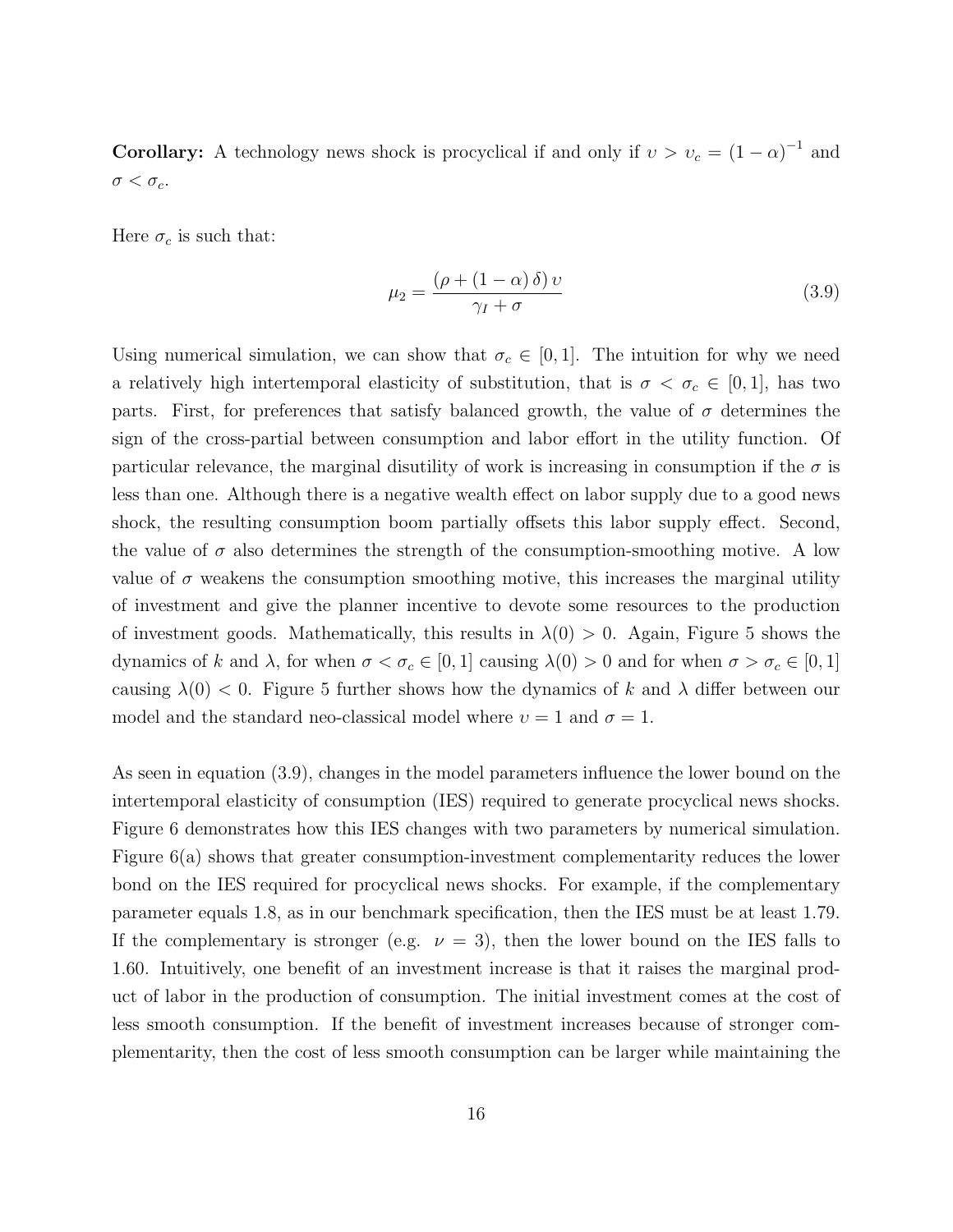optimality of an investment boom. A reduction in the IES will increase this cost, which implies a reduction in the lower bound.

Figure 6(b) demonstrates that faster depreciation of the capital stock requires a larger lower bound on the IES in order to generate procyclical news shocks. Intuitively, an investment increase in response to the news shock is optimal because the planner accumulates capital to expedite the economy's transition to a new higher target capital stock (because the technology level will eventually be permanently higher). This initial investment comes at the cost of less smooth consumption. A high depreciation rate implies that this transition will require the social planner to devote a large amount of output to investment, making consumption less smoother. It thus becomes optimal to attempt to smooth consumption now, and then transition to the new higher capital stock once the technology level has increased. A high technology level will cause output to increase. The cost of consumption smoothing can be mitigated by an increase in IES, making it optimal once more for the social planner to devote resources to expediting the economy's transition to a higher capital stock.

Our theorem is robust to the value of T as neither  $v_c$  nor  $\sigma_c$  depends on T. In response to a higher T,  $\lambda(0)$  adjusts in magnitude but not in sign. This can be readily seen by looking at the equation for  $\lambda_0$ :

$$
\lambda_0 = -\left[\frac{\Gamma_{k,\lambda}b_{\lambda} + (\mu_2 - \Gamma_{\lambda,\lambda})b_k}{\Gamma_{k,\lambda}\mu_2}\right]e^{-\mu_2T}
$$

Next, we prove that our model also preserves the ability of contemporaneous technology shocks  $(T = 0)$  to generate procyclical comovement with respect to technology in time zero.

**Theorem 2:** If  $v(1-\alpha) > 1$  and  $\mu_2 < (\rho + (1-\alpha)\delta)v/(\gamma_I + \sigma)$  then consumption, investment, and labor hours all increase at time zero in response to a contemporaneous technology shock.

Finally, in our model the price of investment, or Tobin's Q, is equal to  $((1 - \theta)/\theta) (i/c)^{v-1}$ . Log-linearizing this equation, we have:

$$
q = (v - 1)(i - c)
$$
\n(3.10)

From (3.1), whenever consumption increases, the corresponding increase in investment is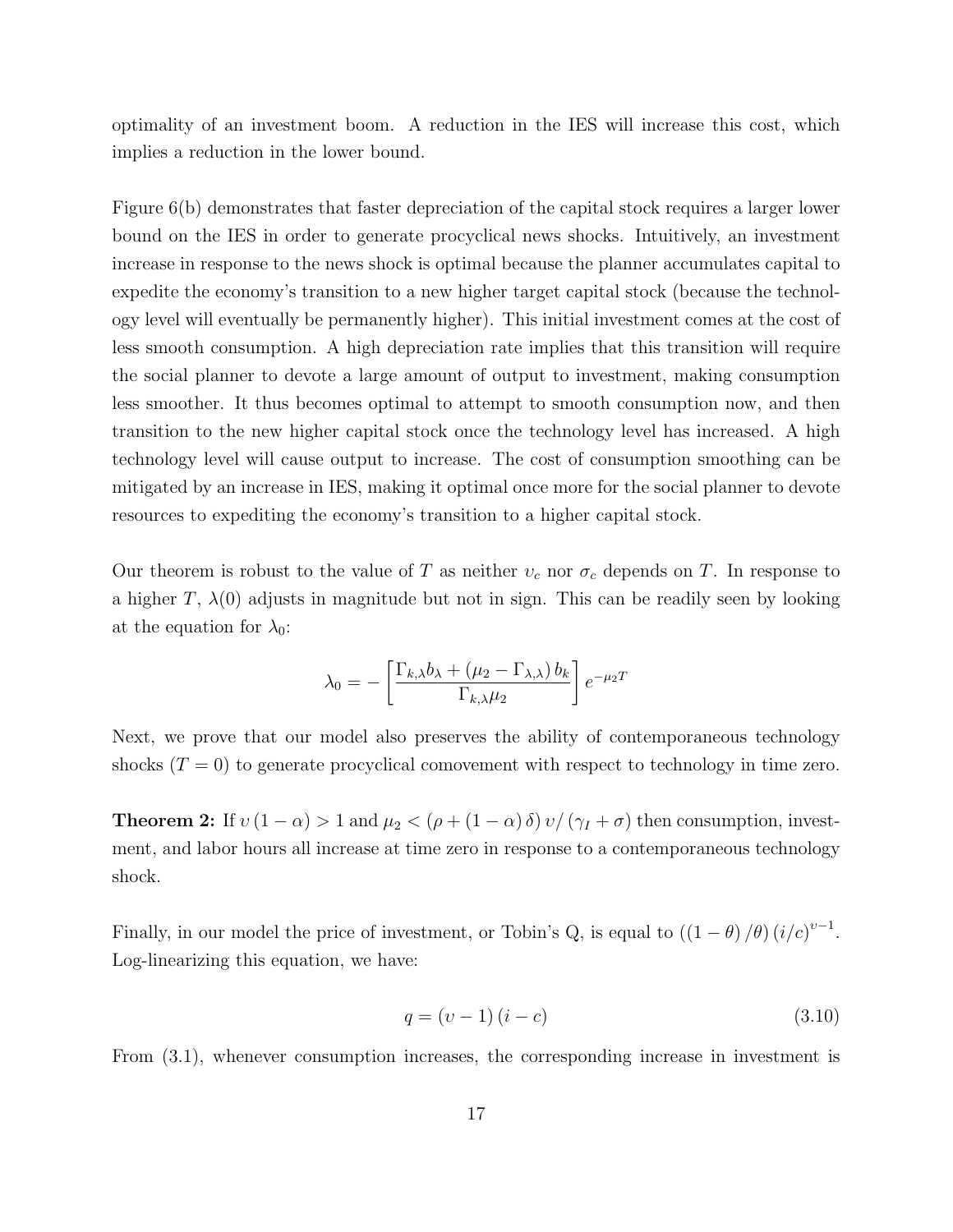of a larger magnitude. As a result, the relative price of investment rises and falls with consumption.

# 4 Quantitative Results and the Addition of Vintage Capital

We parametrize our model such that it meets the two conditions:  $v > v_c$  and  $\sigma < \sigma_c$ , for procyclical technology news shocks. First,  $v$  is chosen to be 1.8. Valles (1997) also calibrates this parameter to this value in order to match estimated responses of investment to various shocks. Sims (1989) uses a similar F function and chooses  $v = 3$ . The value of  $\sigma$  in our baseline calibration is 0.5, which is lower than the oft used 1.0 (log utility). However,  $\sigma = 0.5$ is within the range of some empirical estimates in the literature (Mulligan (2002), Attanasio and Webber (1989)). Also, as shown by Nah (2009),  $\sigma$  can be parameterized to the more conventional 1.0 with the addition of financial frictions in a business cycle model similar to ours. The remaining parameter values are given in Table 5. Under this baseline parameterization, the structure of the news shock is as follows: At time zero, the economy is in a steady state. Then, agents receive news that technology will be one percent permanently higher at  $t = 3$ . The impulse responses associated with this news shock to our baseline model are given in Figure 7. As can be seen in this figure in response to the news shock, consumption, hours, investment, capital, and the price of investment all increase. Figure 8 reports the time zero to time 3- $\epsilon$  window of the experiment to give a clearer picture of the actual increases that take place before the technology improvements arrive at time 3.

As shown in the previous section, our results are robust for  $T \in [0,\infty)$ . As T increases, the initial response at time zero decreases; however, the direction of the response remains the same. Also, the value of the firm is procyclical because of a procyclical price of investment.

At time 3, when the actual technology increase takes place, the economy exhibits a large increase in consumption, investment, and hours. One criticism of the news shock explanation of business cycles is that news shocks are unable to generate large enough fluctuations so as to be able to explain real world business cycle fluctuations.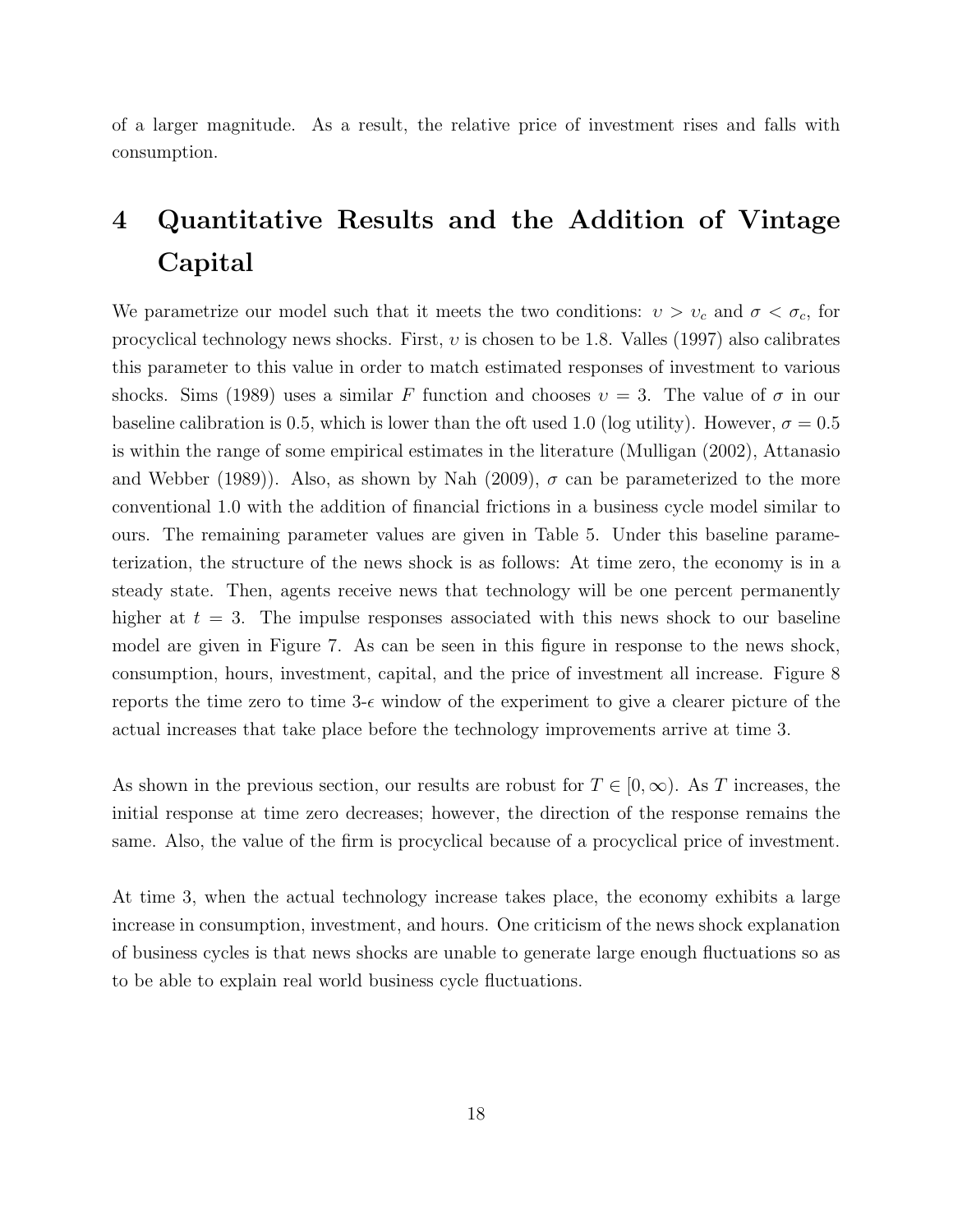

Figure 1: Sequence of events in model augmented with vintage capital

Suppose output is given by

$$
F(C_t, I_t) = (K_t)^{\alpha} (A_t N_t)^{1-\alpha}
$$
\n(4.1)

where  $A_t$  is the time t technology level. Technology evolves according to:  $A_t/A_{t-1} = \exp{(\varepsilon_t)}$ . Here,  $\varepsilon_t$  is a mean zero, unit variance iid variable that becomes known to the planner at time  $t-T$ .

The sequence of events within a period consists of the following four stages, which appears in figure ??:

(i) The planner enters period t with capital  $K_t$ .

(ii) The current technology level  $A_t$  is determined by  $\varepsilon_t$ . (which became known to the planner at time  $t-T$ ) and the pervious period technology level. The planner also learns the technology innovation  $\varepsilon_{t+T}$ , which will determine  $A_{t+T}$ . Thus, his current information about the exogenous process is  $\{\varepsilon_0, \ldots, \varepsilon_{t+T}\}\$  and as a result  $\{A_0, \ldots, A_{t+T}\}.$ 

- (iii) The planner chooses  $(C_t, I_t, N_t)$  to satisfies (4.1).
- (iv) The period ends with the determination of  $K_{t+1}$ . This is given by the equation:

$$
K_{t+1} = \sum_{j=0}^{T-1} (1 - \delta)^j I_{t-j} + (1 - \delta)^T (1 - \gamma \varepsilon_t) K_{t-T+1}
$$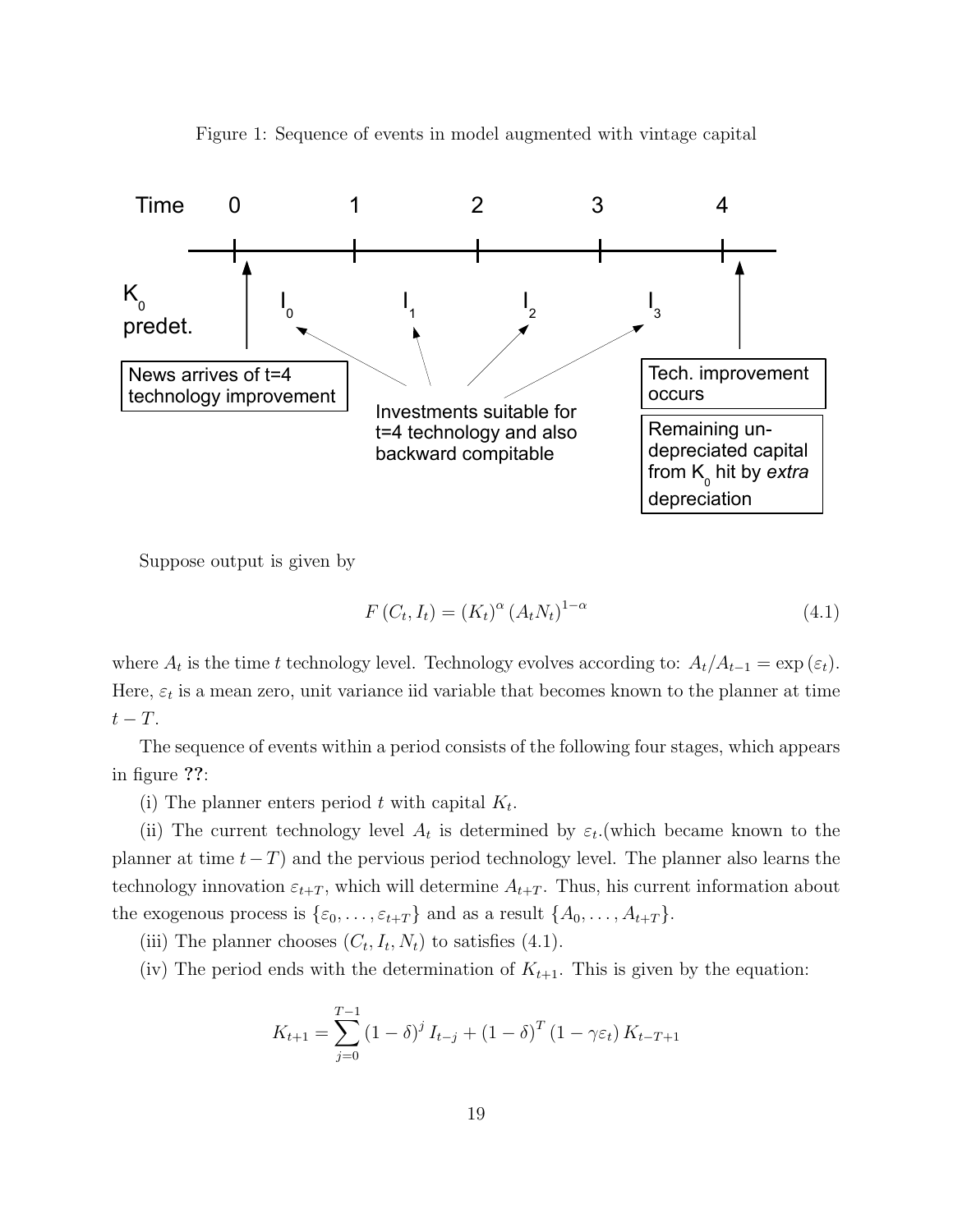where  $\gamma \geq 0$ . This is the non-standard part of the model because it will implement the vintage capital idea. In stage (ii) of period  $t + 1$ , technological change will occur. The investments  $\{I_{t-T}, I_{t-T+1}, \ldots, I_t\}$  will be fully adapted to the new technology because they were created after the news arrived at  $t-T$ . The capital that was in existence before the news arrived, that is  $K_{t-T-1}$ , will be relatively less adapted to the new technology. Intuitively a relatively higher growth rate at  $\varepsilon_t$  implies that the new technology is less compatible with the old capital and, thus, the old capital depreciates more.

This completes the description of the model's timing.

There are two key features about technology:

(i) Technological change has a greater impact on the efficiency of new capital investments relative to the efficiency of the pre-existing capital stock.

(ii) Investment carried out after the arrival of news at time  $t-T$  will match the efficiency of the capital investment created once the technology actually arrives.

The vintage capital model adds a single parameter  $\gamma$ . A larger  $\gamma$  implies a stronger vintage effect. If  $\gamma = 0$ , the model collapses to the model presented earlier in the paper. If  $\gamma = (1 - \alpha) / \alpha$ , then a technology shock is neutral with respect to the pre-existing capital stock. That is, if capital is fixed at its pre-news level and labor is also fixed, then current output will not change in response to a technology improvement.

## 5 Conclusion

#### TO BE COMPLETED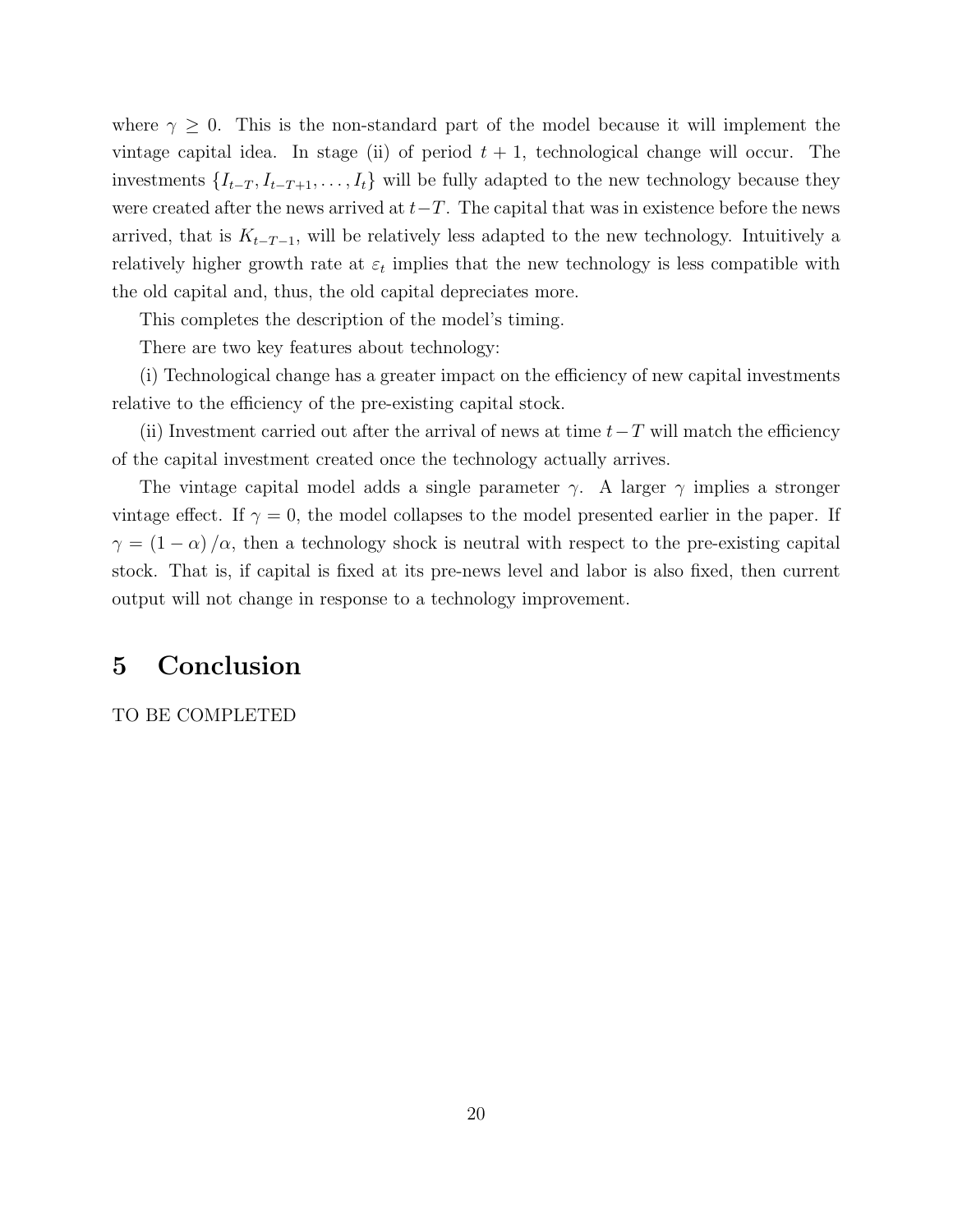# References

Attanasio, Orazio P., and Guglielmo Webber,"Intertemporal Substitution, Risk Aversion and the Euler Equation for Consumption," Economic Journal, 99:5973, 1989.

Beaudry, Paul, and Franck Portier, "An Exploration in Pigou's Theory of Cycles," Journal of Monetary Economics, 51:1183-1216, 2004.

Beaudry, Paul, and Franck Portier, "When Can Changes in Expectations Cause Business Cycle Fluctuations in Neo-Classical Setting," Journal of Economic Theory, 135:458-477, 2007.

Boyce, William E., and Richard C. DiPrima, *Elementary Differential Equations and Bound*ary Value Problems, John Wiley & Sons, New York, 1969.

Christiano, Lawrence, Cosmin Illut, Roberto Motto, and Massimo Rostagno, "Monetary Policy and Stock Market Boom-Bust Cycles," mimeo, Northwestern University, 2007.

Danthine, Jean Pierre, John B. Donaldson, and Thore Johnsen, "Productivity Growth, Consumer Confidence and the Business Cycle,"European Economic Review, 42:1113-1140, 1998.

Frisch, Ragnar, "Propagation and Impulse Problems in Dynamic Economics," in Economic Essays in Honor of Gustav Cassel, Allen and Unwin, London, 1933.

Friedman, Milton, and Anna J. Schwartz, A Monetary History of the United States, NBER-Princeton University Press, Princeton, 1963.

Gunn, Christopher, and Alok Johri, "News and Knowledge Capital," mimeo, McMaster University, 2009.

Jaimovich, Nir, and Sergio Rebelo, "Can News About the Future Drive the Business Cycle?," mimeo, Northwestern University, 2008.(forthcoming in American Economic Review)

Lucas, Robert E., "An Equilibrium Model of the Business Cycle,"The Journal of Political Economy, 83:1113-1144, 1975.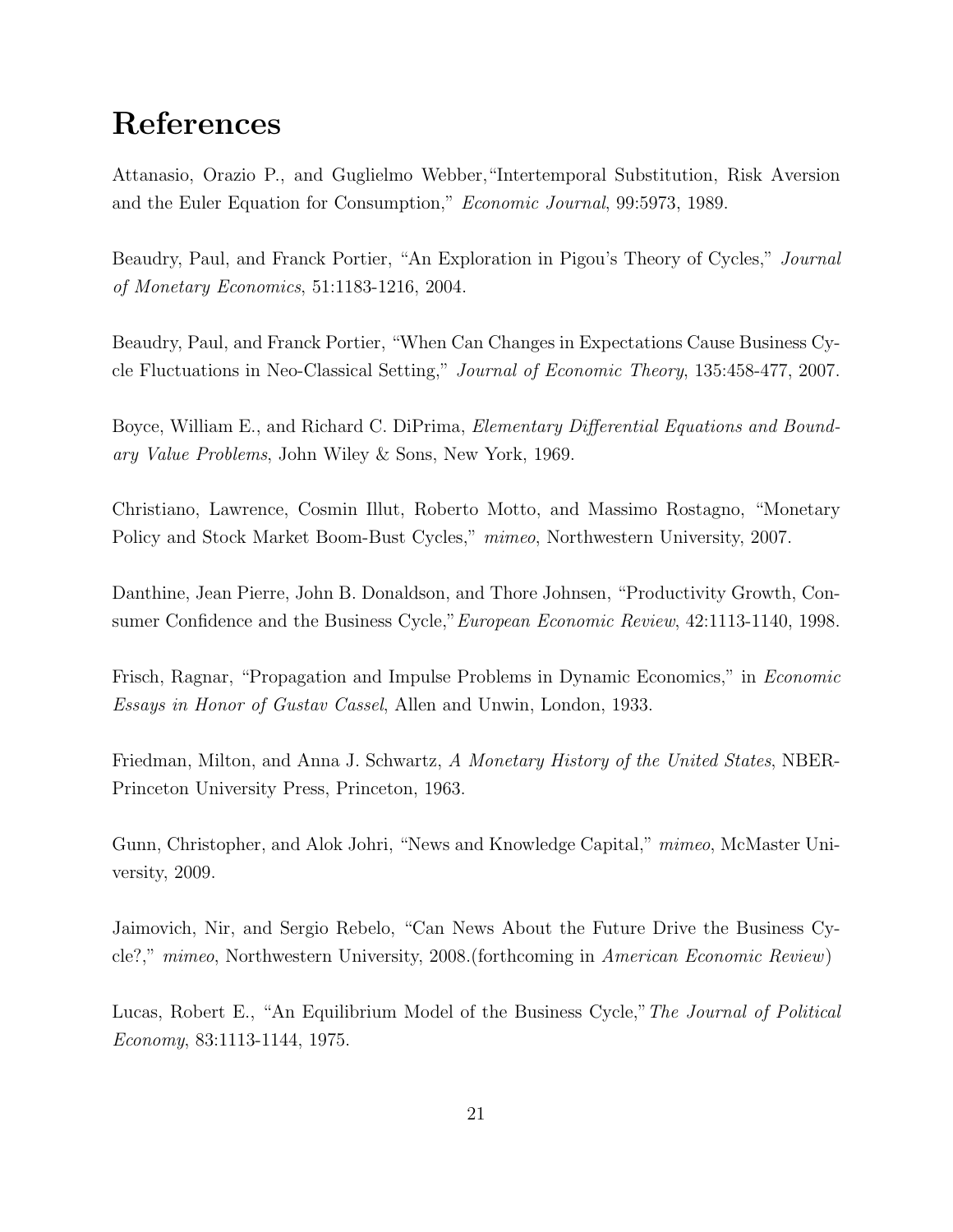Mulligan, Casey, "Capital, Interest, and Aggregate Intertemporal Substitution," NBER Working Paper:9373, 2002.

Nah, Seungho, "Financial Frictions, Intersectoral Adjustment Costs, and News-Driven Business Cycles," mimeo, The Ohio State University, 2009.

Pigou, Arthur, Industrial Fluctuations, MacMillan, London, 1927.

Qureshi, Hammad, "News Shocks and Learning-by-Doing,," mimeo, The Ohio State University, 2009.

Ramey, Valerie, and Matthew Shapiro, "Displaced Capital: A Study of Aerospace Plant Closings,"The Journal of Political Economy, 109:958-992, 2001.

Schmitt-Grohe, Stephanie, and Martin Uribe, "What's News in Business Cycles," mimeo, Columbia University, 2008.

Sims, Christopher A., "Models and their Uses," American Journal of Agricultural Economics, 489494, 1989.

Valles, Javier, "Aggregate Investment in a Business Cycle Model with Adjustment Costs," Journal of Economic Dynamics and Control, 21:11811198, 1997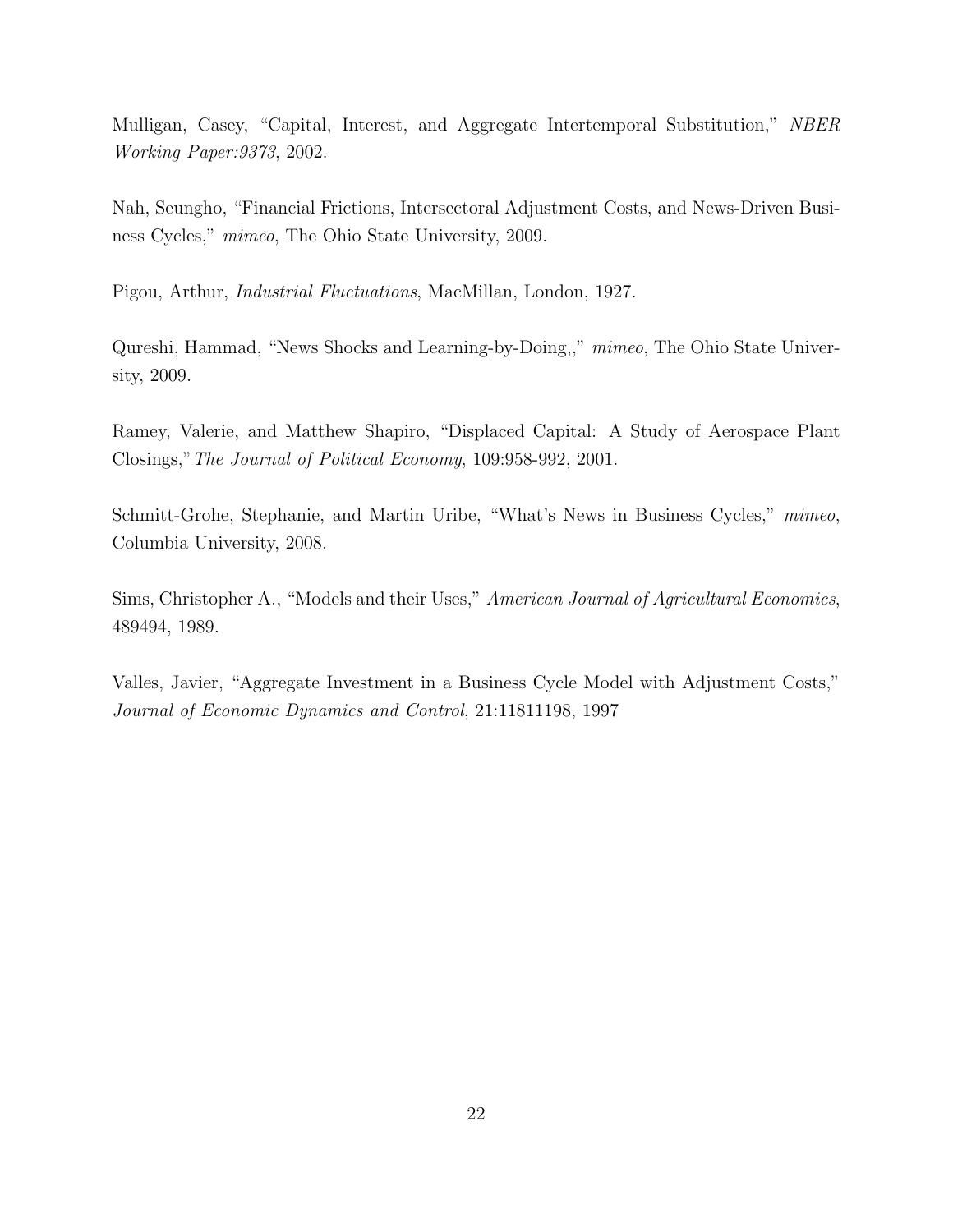Table 1: Parameterization for the Baseline Model Simulation

| Parameter  |       | Value Description                                                                      |
|------------|-------|----------------------------------------------------------------------------------------|
| ß          | 0.985 | Subjective discount factor.                                                            |
| $\alpha$   | 0.33  | Labor share in production is $(1 - \alpha)$ .                                          |
| $\delta$   | 0.025 | Depreciation rate of capital.                                                          |
| $\upsilon$ | 1.8   | Degree of complementarity between c and $i > v_c = (1 - \alpha)^{-1}$ .                |
| $\sigma$   | 0.5   | Inverse of intertemporal elasticity of substitution ( $\zeta \sigma_c \approx 0.56$ ). |
| $\theta$   | 0.253 | Calibrated to match a price of investment of 1 in steady state.                        |
| $\tau$     | 3     | Time of the expected technology increase.                                              |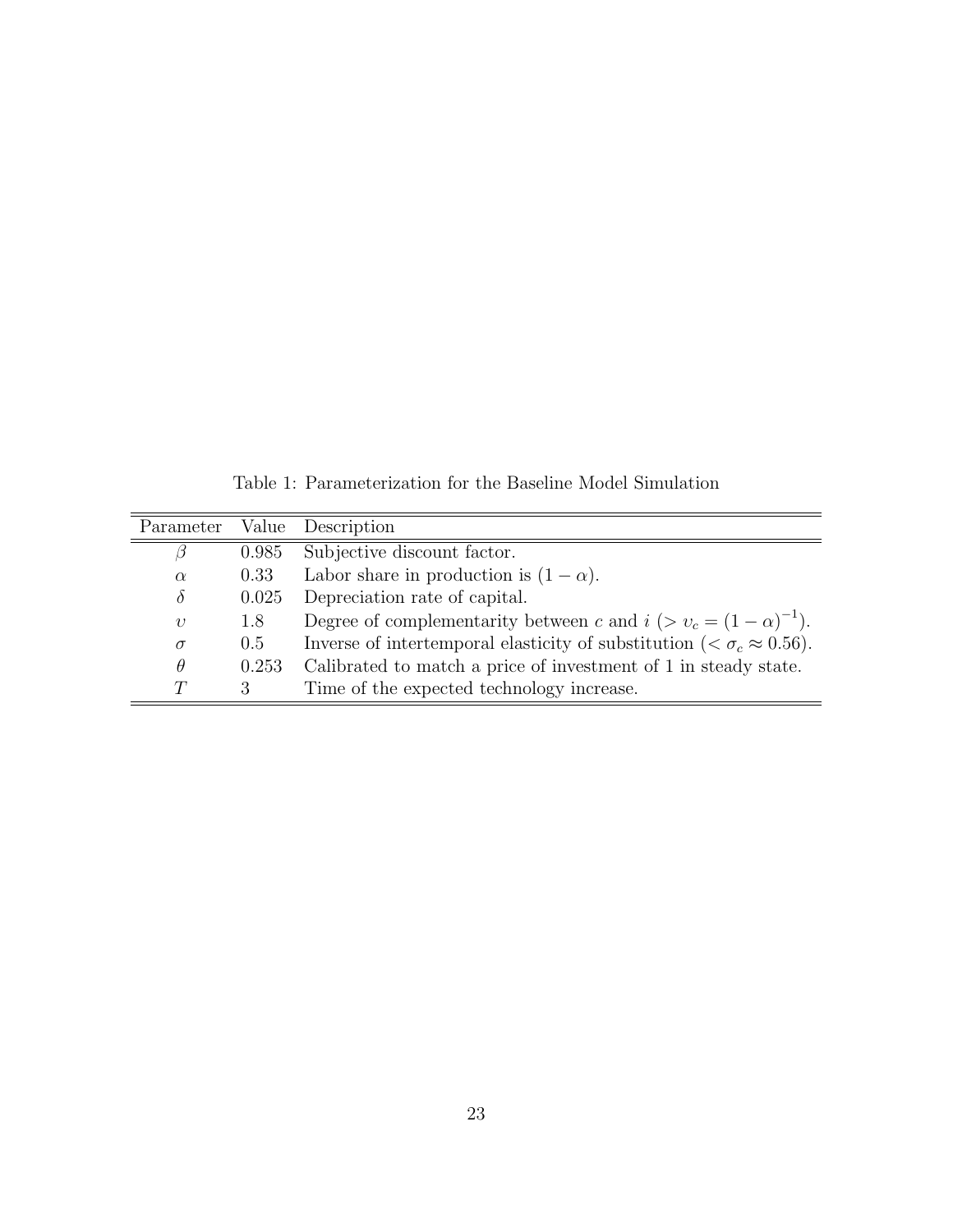



Note: θ $\theta = 1/2$  and the fixed output level is equal to  $(1/2)$ 1/ν .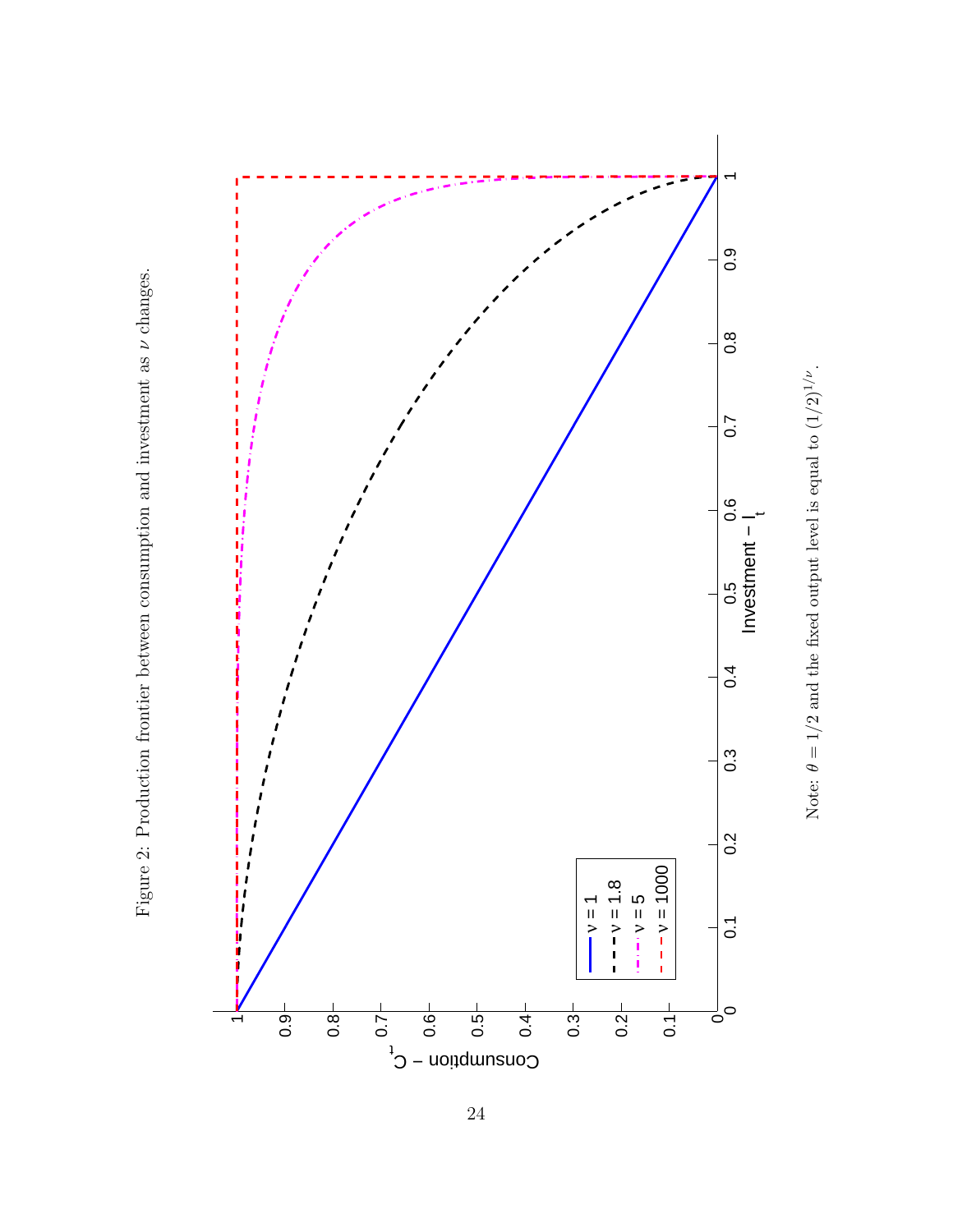

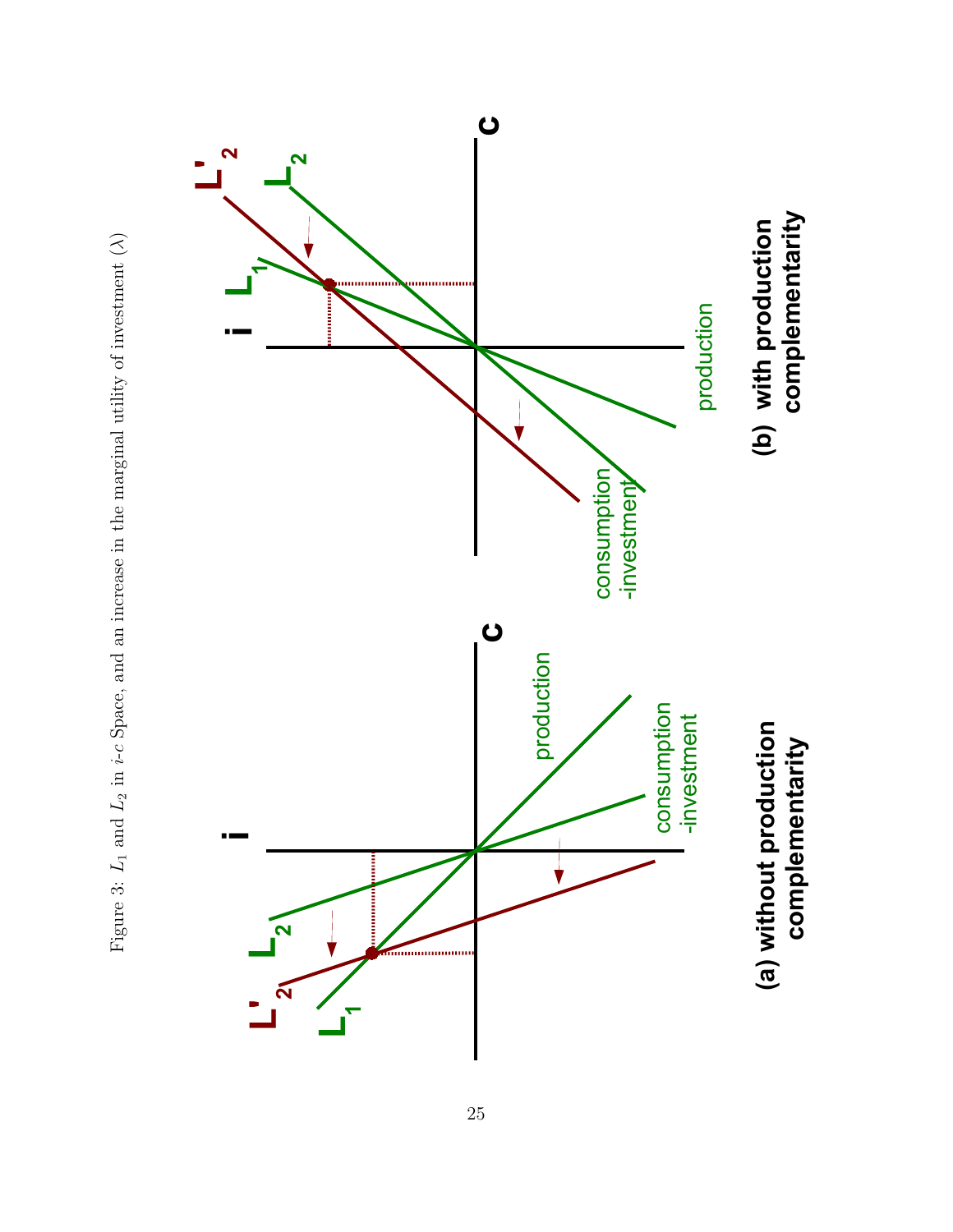

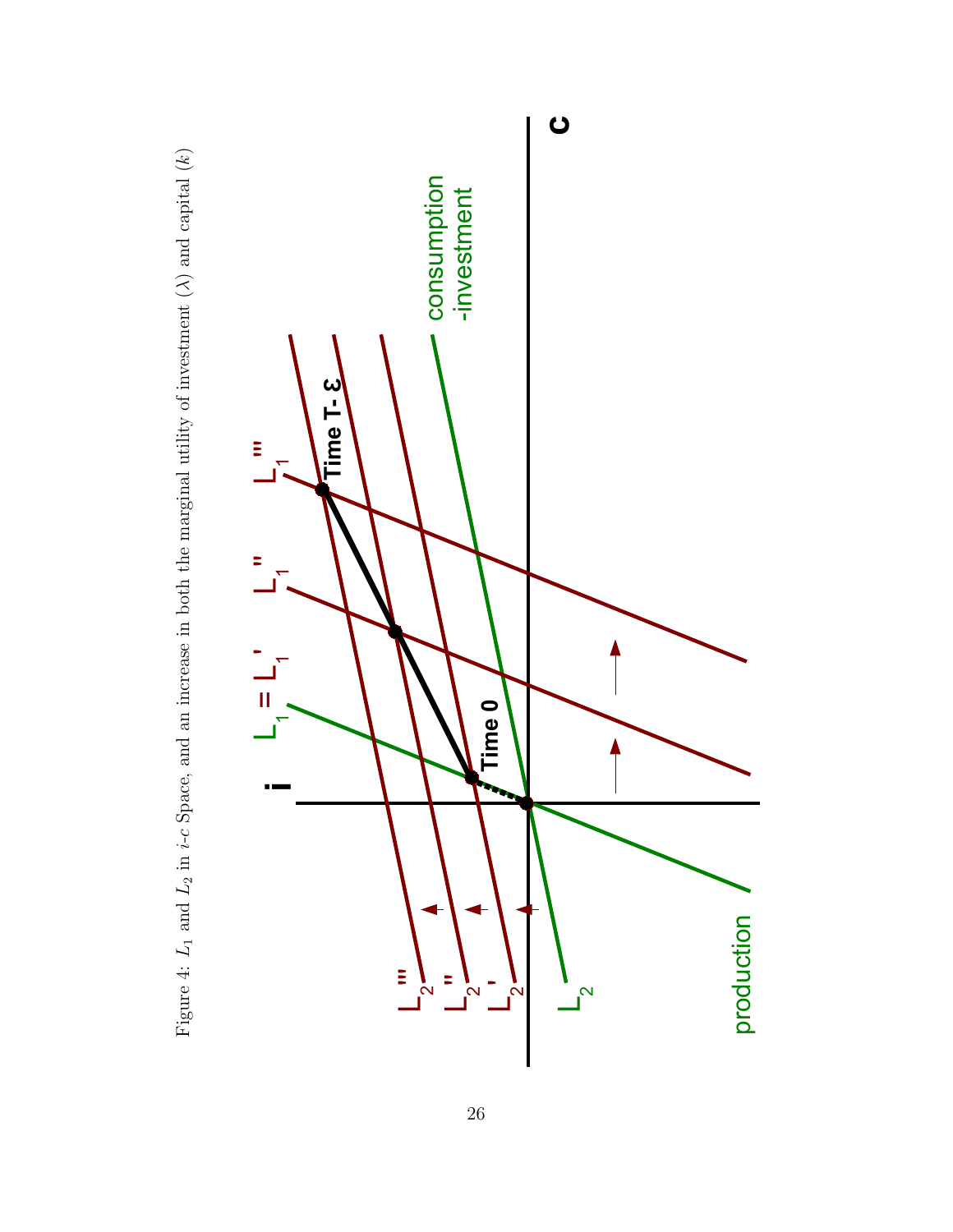

Figure 5:  $k - \lambda$  dynamics in response to news shock, varying complementarity and IES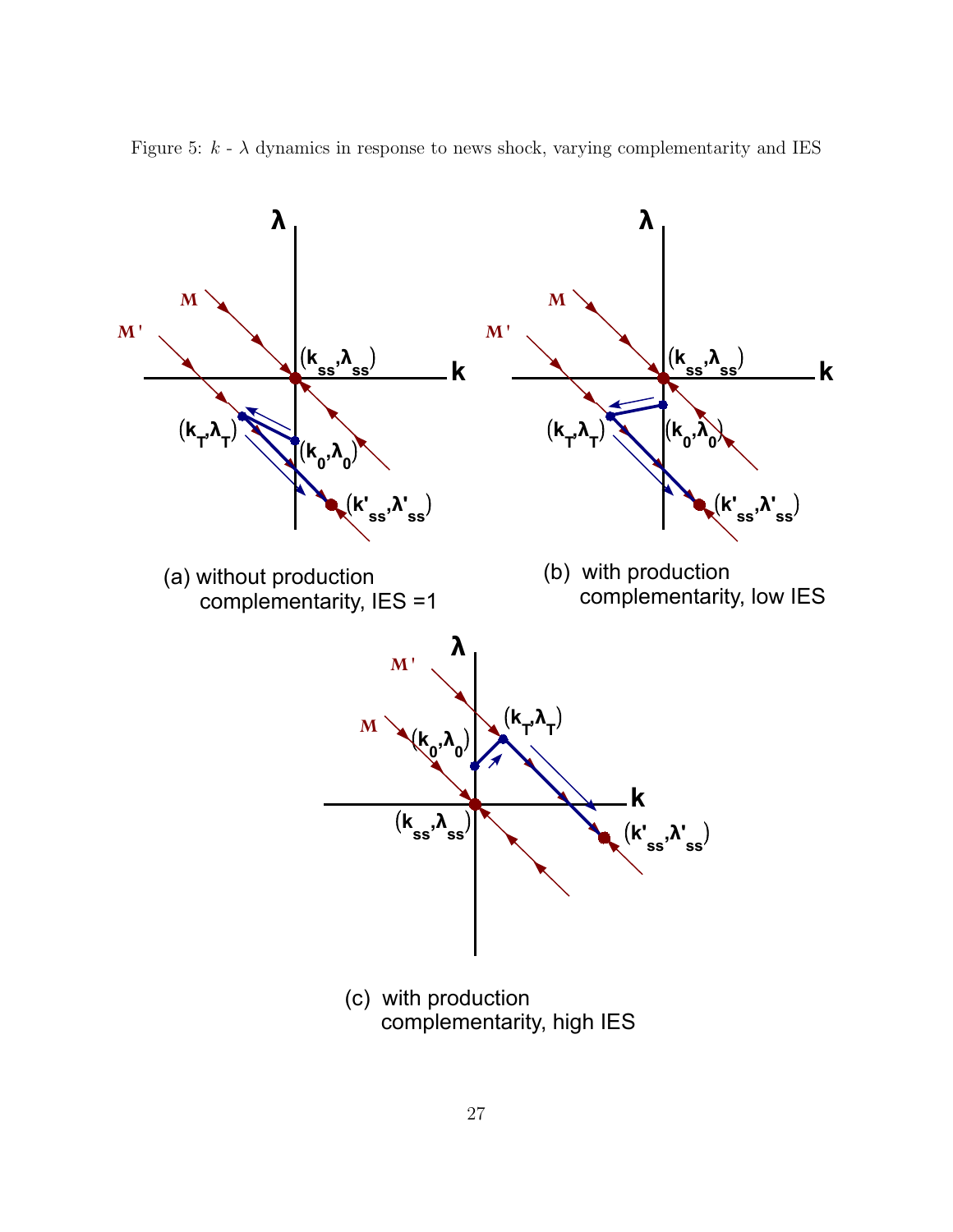

Figure 6: Lower Bound on IES ( $\sigma_c^{-1}$ ) to generate a procyclical news shock, as a function of other parameters

Figure 6: Lower Bound on IES  $(\sigma_c^{-1})$  to generate a procyclical news shock, as a function of other parameters



Note: Other parameters are set equal to:  $\beta = 0.985$ ,  $v = 1.8$ ,  $\alpha = 1/3$ ,  $\delta = 0.025$ .

28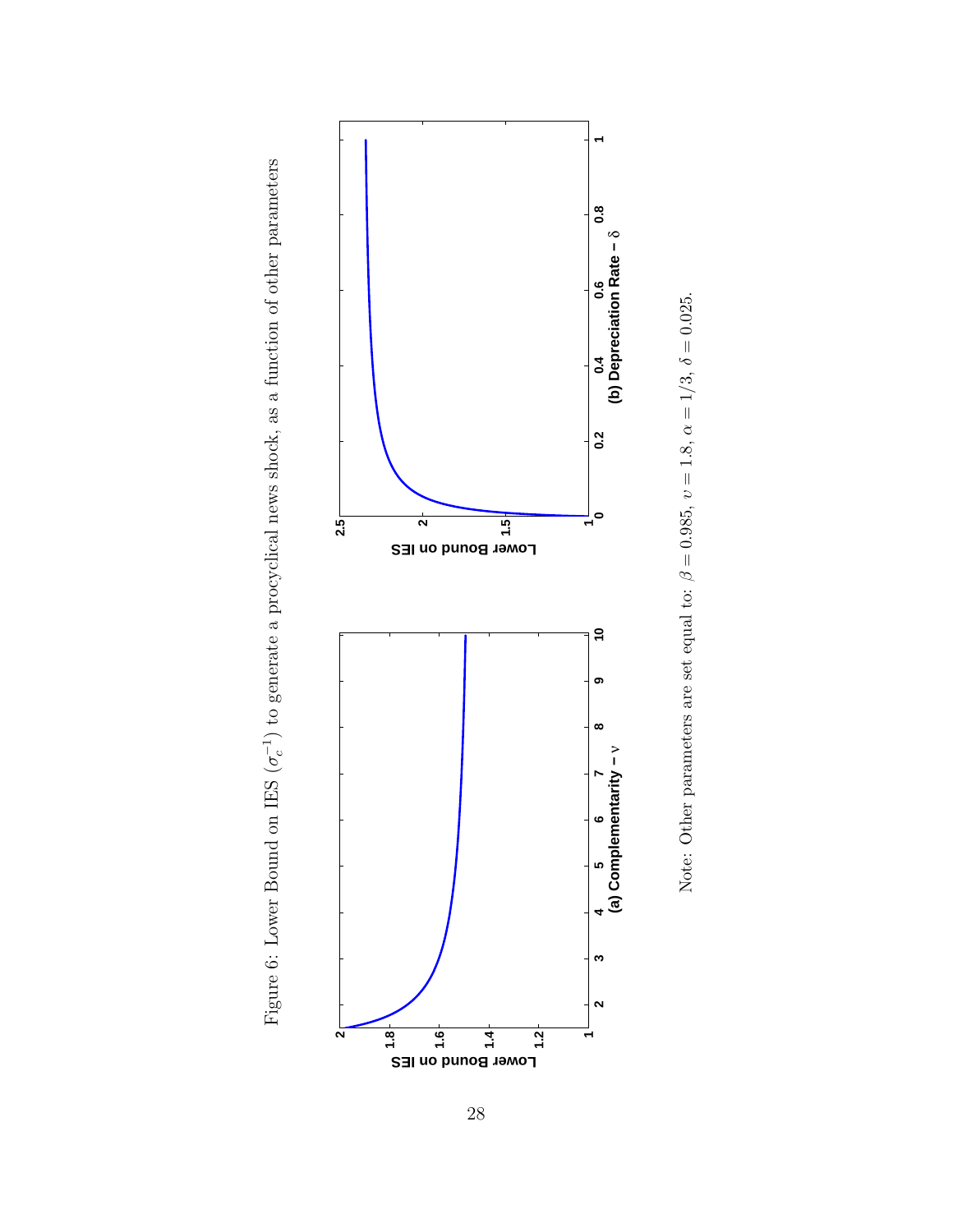

Figure 7: Baseline Model - Impulse Responses Figure 7: Baseline Model - Impulse Responses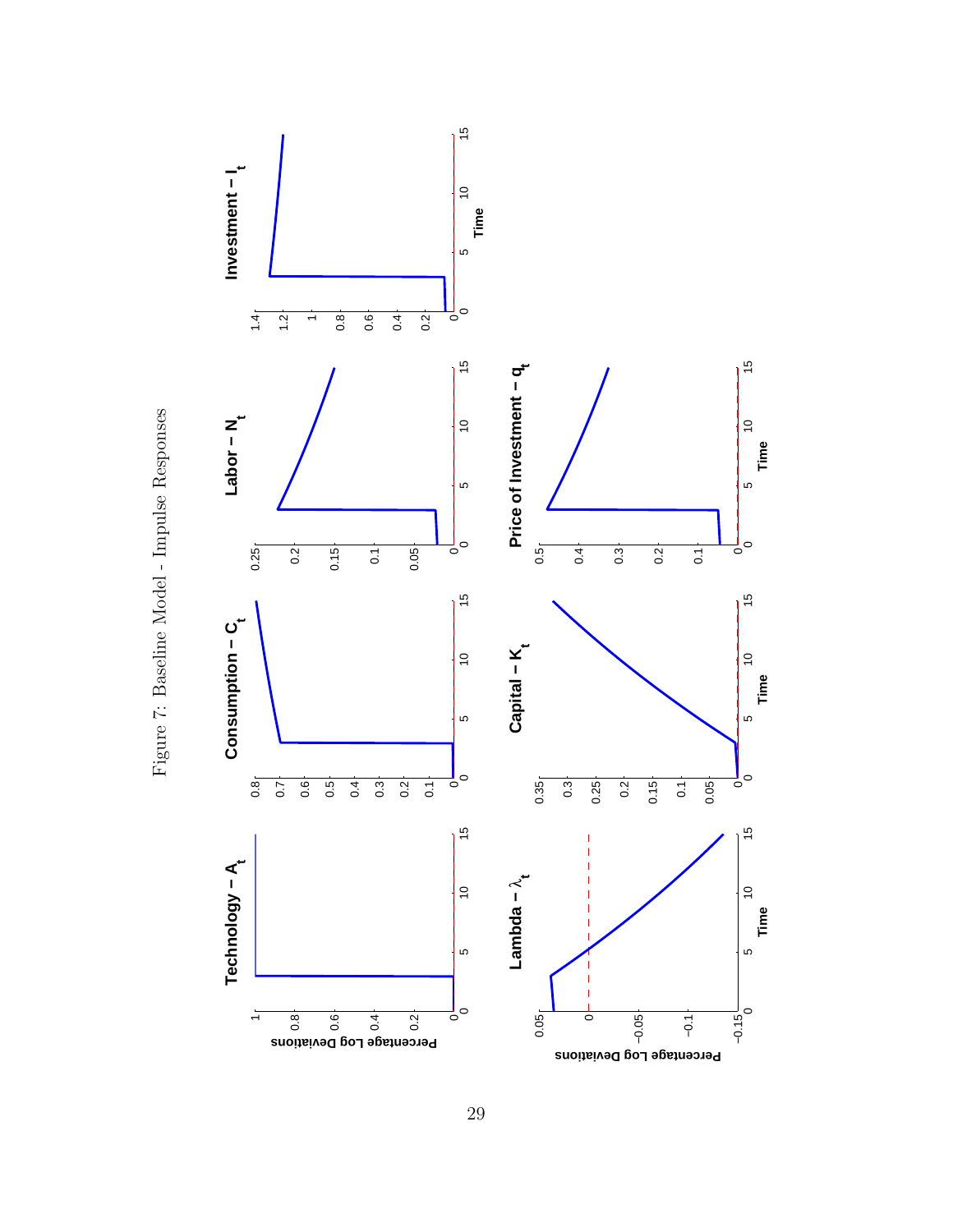

Figure 8: Baseline Model - Impulse Responses before Time Figure 8: Baseline Model - Impulse Responses before Time ${\cal T}$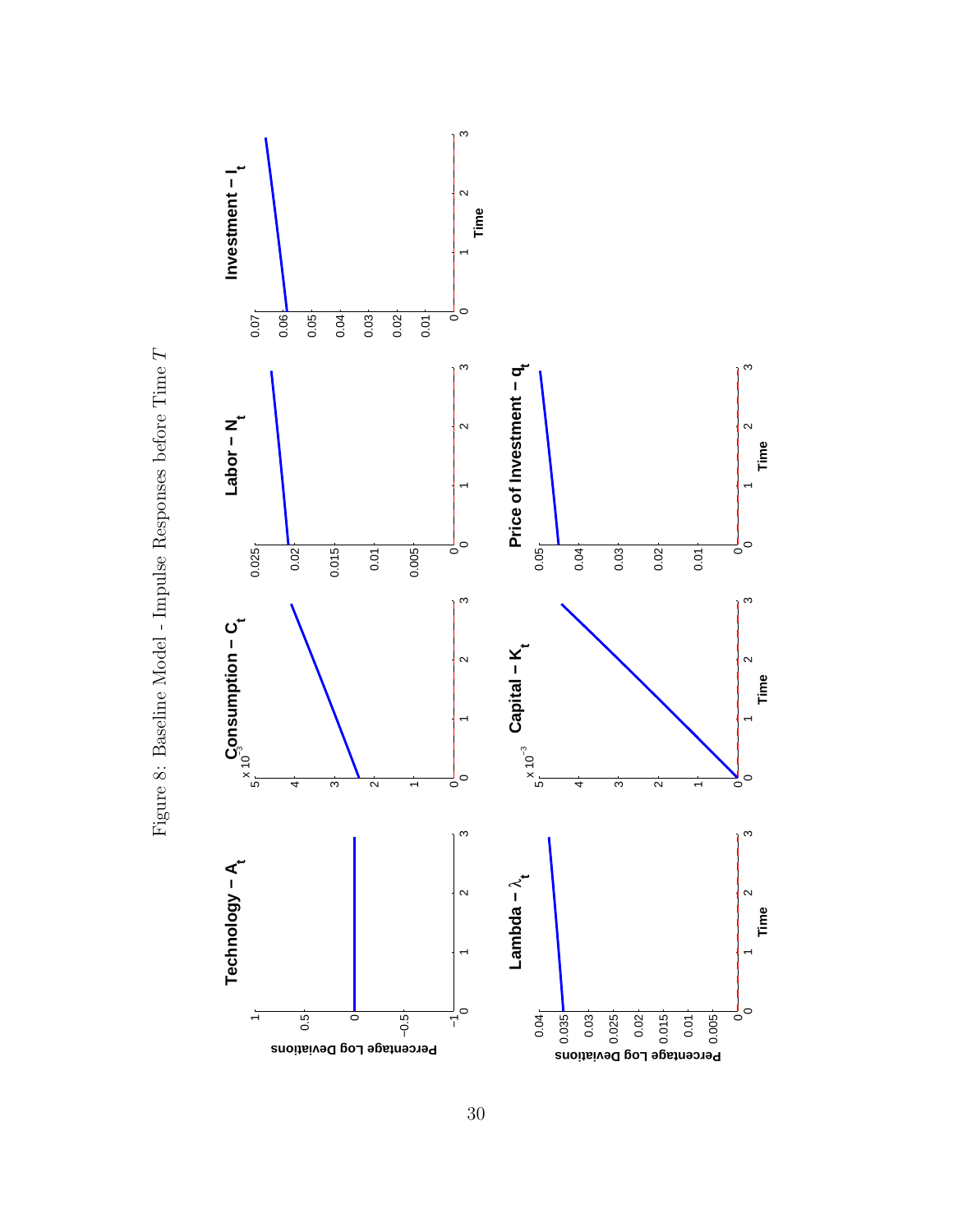

Figure 9: Full Model - Impulse Responses Figure 9: Full Model - Impulse Responses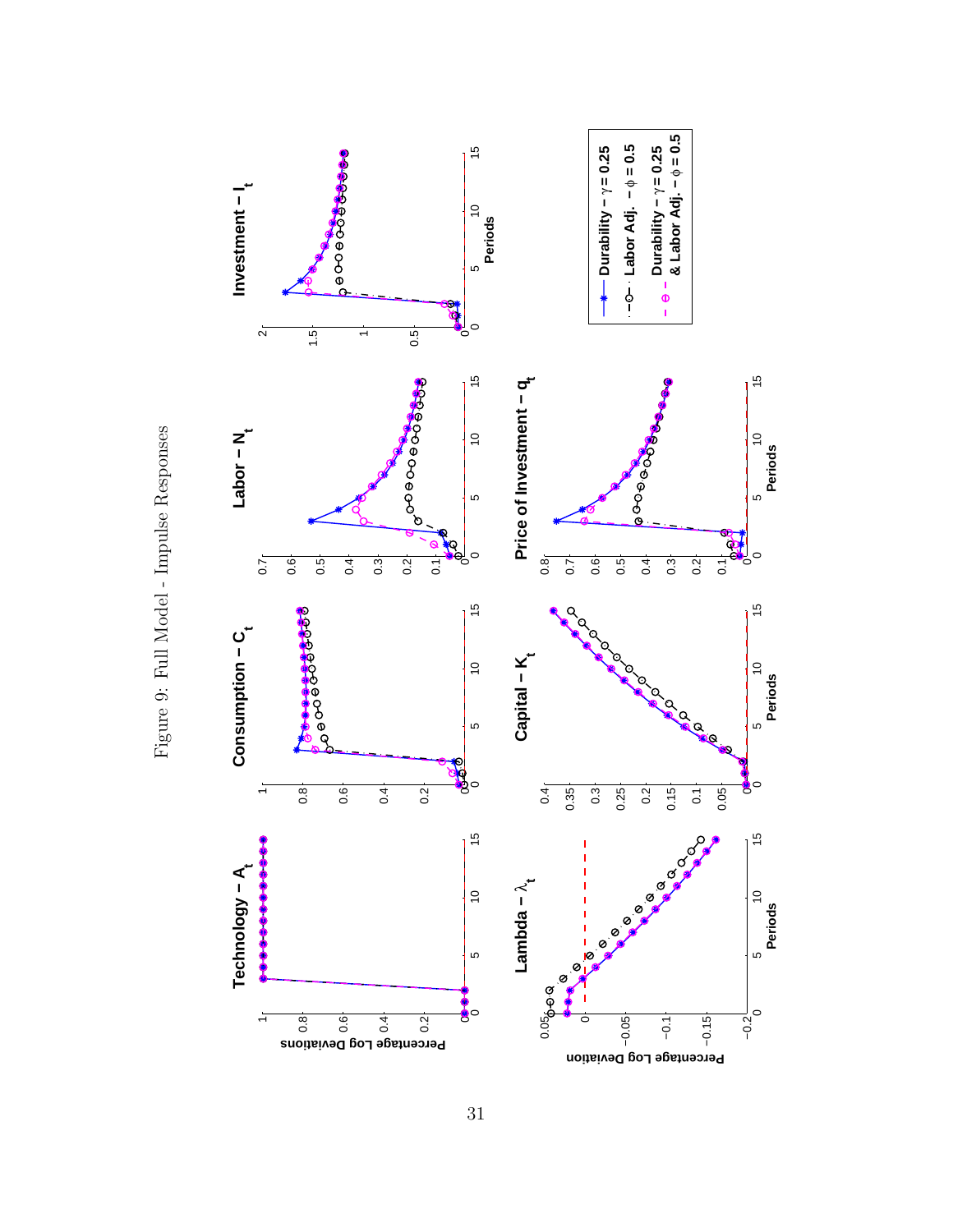## A Main Appendix (Intended for Publication)

**Proof of Lemma 1.** Substituting  $(3.2)$  into  $(3.1)$ :

$$
\alpha k + (1 - \alpha) a = (1 - (1 - v(1 - \alpha)) s_I) c + (1 - v(1 - \alpha)) s_I i
$$
  
= 
$$
(1 - \phi_I) c + \phi_I i
$$
 (A.1)

Here  $\phi_I = (1 - v (1 - \alpha)) s_I$ .

 $k(0) = 0$  and  $a(0) = 0$ , therefore (A.1) can be written as:

$$
0 = (1 - \phi_I) c(0) + \phi_I i(0)
$$

If  $v(1-\alpha) > 1$ , then  $\phi_I < 0$  &  $(1-\phi_I) > 0$ . Therefore, if  $v(1-\alpha) > 1$  and  $c(0)$  increases then for  $(A.1)$  to hold  $i(0)$  must also increase.

Further, if  $v(1-\alpha) > 1$ , then  $(1 - \phi_I) = (-\phi_I + 1) > -\phi_I$ . Therefore, if  $c(0)$  increases, then for (A.1) to hold  $i(0)$  must increase by a larger magnitude than  $c(0)$ , this implies  $(i(0)-c(0))$ increases when  $c(0)$  increases, which in turn due to  $(3.2)$  implies that  $n(0)$  must increase.

Therefore, if  $v(1-\alpha) > 1$ , then consumption, investment, and hours will comove at time zero.

If  $v(1-\alpha) < 1$ , then  $\phi_I > 0$  and  $(1-\phi_I) > 0$ . Therefore, if  $c(0)$  increases then for  $(A.1)$ to hold  $i(0)$  must decrease. Therefore, if  $v(1-\alpha) < 1$ , then consumption, investment and hours will not comove at time zero.  $\Box$ 

**Proof of Lemma 2.** Substituting  $(3.2)$  into  $(3.3)$ :

$$
\gamma_I i - (\sigma + \gamma_I) c = \lambda \tag{A.2}
$$

Here  $\gamma_I = (v - 1) - (v (1 - \alpha) (1 - \sigma) s_I) / (1 - s_I)$ . Also, if  $v (1 - \alpha) > 1$  then  $\gamma_I > 0.5$ 

From the proof of Lemma 1, we further know that if  $v(1-\alpha) > 1$  then c and i comove and that the magnitude of the increase in  $i(0)$  is always greater than the increase in  $c(0)$ . Given

 $5$ For the proof see Lemma B.2 in the Supplementary Appendix.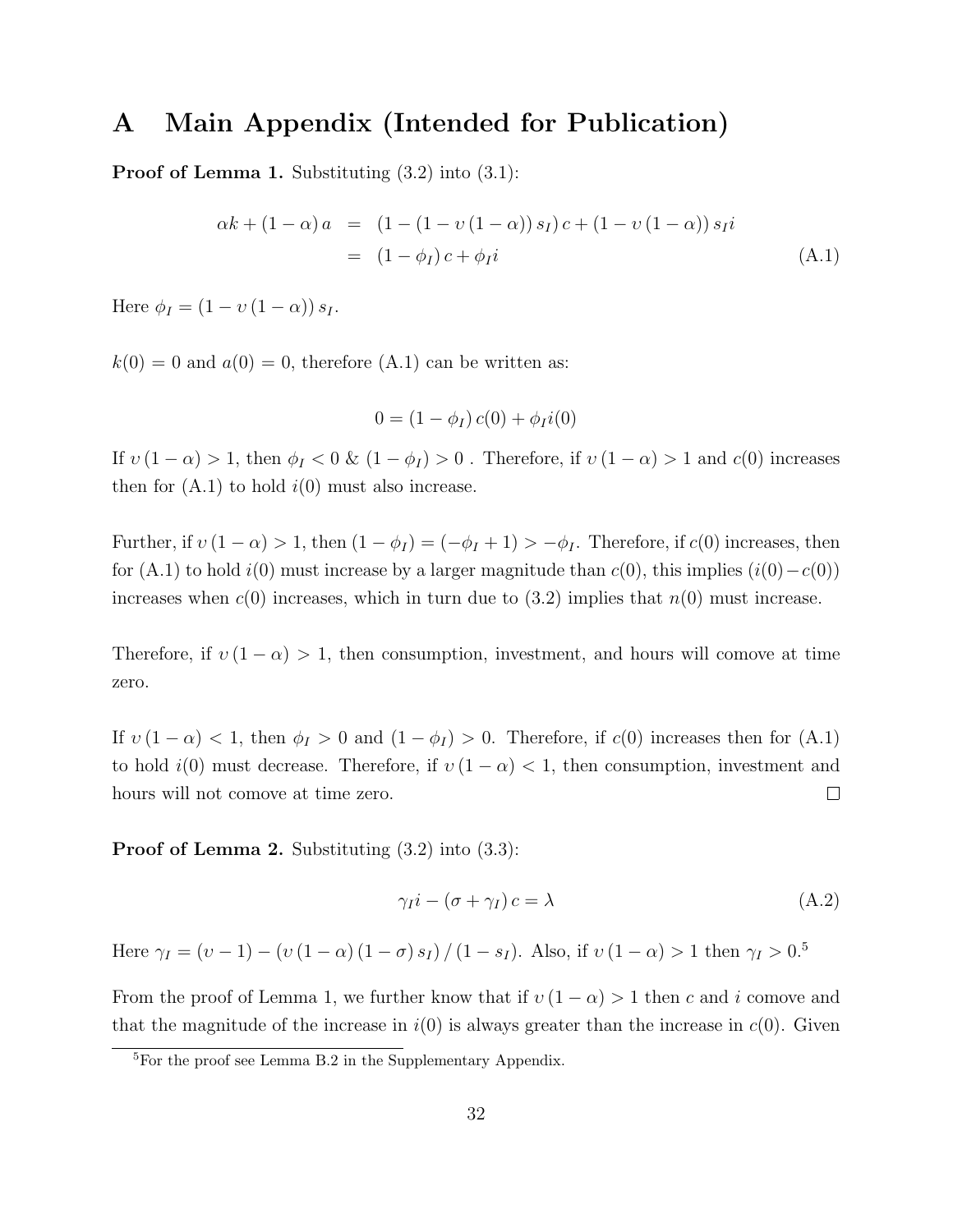this fact and from (A.2), we know that if  $\lambda(0) > 0$ , then  $c(0)$  and  $i(0)$  both increase, that is they are both greater than zero. This follows from the fact that  $\gamma_I > 0$ , therefore,  $\gamma_I + \sigma > 0$ .

As a result, if  $v(1-\alpha) > 1$  and  $\lambda(0) > 0$ , then consumption and investment will comove procyclically at time zero in response to a news shock about technology in time  $T > 0$ . And again by (3.2) and (A.1), hours also comove procyclically at time zero.

Finally, by Lemma 1 we know that if  $v(1-\alpha) < 1$  and  $\lambda(0) > 0$ , then consumption and investment will not comove at time zero.  $\Box$ 

**Proof of Lemma 3.** Solving  $(A.1)$  and  $(A.2)$  simultaneously for the values of c and i:

$$
c = \tau_{c,k}k + \tau_{c,\lambda}\lambda + \tau_{c,a}a \tag{A.3}
$$

$$
i = \tau_{i,k}k + \tau_{i,\lambda}\lambda + \tau_{i,a}a \tag{A.4}
$$

Here  $\tau_{c,k}$ ,  $\tau_{c,\lambda}$ ,  $\tau_{c,a}$ ,  $\tau_{i,k}$ ,  $\tau_{i,\lambda}$ , and  $\tau_{i,a}$  are all positive.<sup>6</sup>

It follows directly that if  $\lambda \geq 0$  and  $\dot{k} \geq 0$   $\forall t < T$  then  $\dot{c} \geq 0$  and  $\dot{i} \geq 0$  for all  $t < T$ . Again, remember for  $\forall t < T, a(t) = 0.$  $\Box$ 

**Proof of Lemma 4.** Recall  $k(0) = 0$ . As a result, the time derivatives of the  $k(t)$  and  $\lambda(t)$ paths for all  $t < T$ :

$$
\dot{k}(t) = \frac{\Gamma_{k,\lambda} (\mu_2 e^{\mu_2 t} - \mu_1 e^{\mu_1 t})}{\mu_2 - \mu_1} \lambda(0)
$$

$$
\dot{\lambda}(t) = \left[ \frac{(\mu_2 - \Gamma_{k,k})}{\mu_2 - \mu_1} \mu_2 e^{\mu_2 t} - \frac{(\mu_1 - \Gamma_{k,k})}{\mu_2 - \mu_1} \mu_1 e^{\mu_1 t} \right] \lambda(0)
$$

First, for  $0 \le t < T$ :  $(\Gamma_{k,\lambda}(\mu_2 e^{\mu_2 t} - \mu_1 e^{\mu_1 t})) / (\mu_2 - \mu_1)$  is positive as  $\Gamma_{k,\lambda} > 0$ , and we know that  $\mu_2 > 0$  and  $\mu_1 < 0$ . Therefore the  $sign(\dot{k}(t)) = sign(\lambda_0)$ .

Second, for the  $\dot{\lambda}$  equation:  $(\mu_2 - \Gamma_{k,k}) \mu_2 e^{\mu_2 t} / (\mu_2 - \mu_1)$  is positive because  $\mu_2 - \Gamma_{k,k}$ 

<sup>6</sup>For exact values and proofs see Lemmas B.8 and B.9 in the Supplementary Appendix.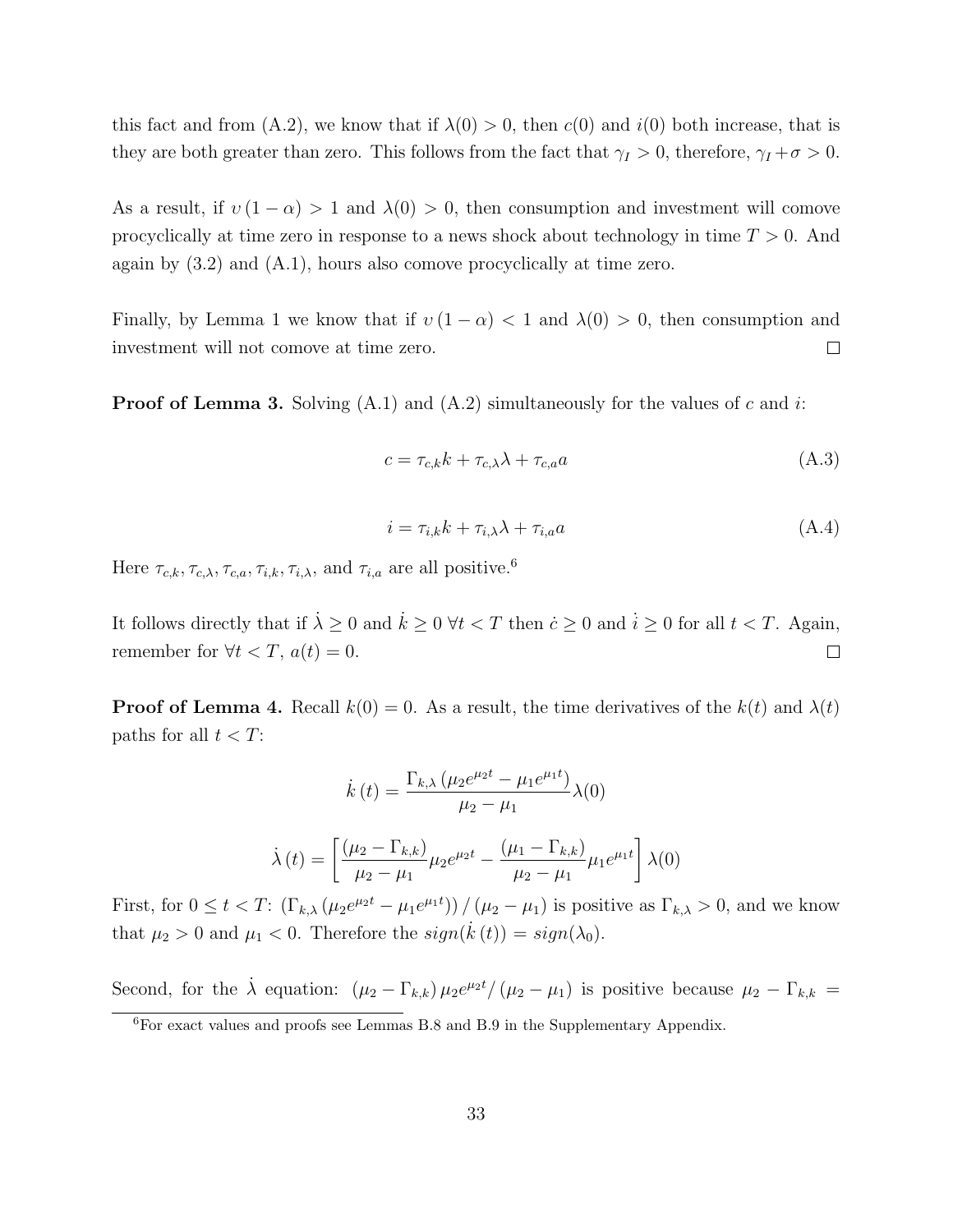$\Gamma_{\lambda,\lambda} - \mu_1^{\tau}$ , and we know  $\mu_1 < 0$  and  $\Gamma_{\lambda,\lambda} > 0$ .  $(\mu_1 - \Gamma_{k,k}) \mu_1 e^{\mu_1 t} / (\mu_2 - \mu_1)$  may be either positive or negative. First, if  $\mu_1 - \Gamma_{k,k} > 0$ , then the second term on the right-hand side is positive. In this case,  $\dot{\lambda}(t) > 0$ . However, if  $\mu_1 - \Gamma_{k,k} < 0$ , then  $(\mu_1 - \Gamma_{k,k}) \mu_1 e^{\mu_1 t} / (\mu_2 - \mu_1)$ is negative. In this case, we must show that  $(\mu_2 - \Gamma_{k,k}) \mu_2 e^{\mu_2 t} / (\mu_2 - \mu_1)$  is larger than  $(\mu_1 - \Gamma_{k,k}) \mu_1 e^{\mu_1 t} / (\mu_2 - \mu_1)$  in order that  $\dot{\lambda}(t) > 0$ . Because  $\mu_2 > 0 > \mu_1$ , in this second case, the smallest value for  $\lambda(t)$  occurs at  $t = 0$ .

$$
\dot{\lambda}(0) = \frac{\lambda(0)}{\mu_2 - \mu_1} [\mu_2 (\mu_2 - \Gamma_{k,k}) - \mu_1 (\mu_1 - \Gamma_{k,k})]
$$
  
=  $\lambda_0 [\mu_2 + \mu_1 - \Gamma_{k,k}]$   
=  $\lambda_0 [\Gamma_{k,k} + \Gamma_{\lambda,\lambda} - \Gamma_{k,k}]$   
=  $\lambda_0 \Gamma_{\lambda,\lambda}$ 

As  $\Gamma_{\lambda,\lambda} > 0$ , this establishes that  $sign(\lambda(t)) = sign(\lambda_0)$ .

**Proof of Lemma 5.** Recall  $\mu_2 > 0$  and

$$
k(t) = \begin{cases} \frac{\Gamma_{k,\lambda}\lambda(0) + (\mu_1 - \Gamma_{\lambda,\lambda})k(0)}{\mu_1 - \mu_2}e^{\mu_1 t} + \frac{\Gamma_{k,\lambda}\lambda(0) + (\mu_2 - \Gamma_{\lambda,\lambda})k(0)}{\mu_2 - \mu_1}e^{\mu_2 t} & \text{for } t \in [0, T) \\ \frac{\Gamma_{k,\lambda}\lambda(0) + (\mu_1 - \Gamma_{\lambda,\lambda})k(0)}{\mu_1 - \mu_2}e^{\mu_1 t} + \frac{\Gamma_{k,\lambda}b_{\lambda} - \Gamma_{\lambda,\lambda}b_{k}}{\mu_1 \mu_2} + \frac{\Gamma_{k,\lambda}b_{\lambda} + (\mu_1 - \Gamma_{\lambda,\lambda})b_{k}}{\mu_1(\mu_1 - \mu_2)}e^{\mu_1(t - T)} & t \geq T \end{cases}
$$

Then as  $k(0) = 0$  a non-explosive path for  $[\lambda \; k]'$  requires that we choose  $\lambda(0)$  such that the terms involving the explosive root  $\mu_2$  in the exponential are 'zeroed out' for all  $t > T$ . Otherwise the path for  $k(t)$  will be explosive. This imposes the following restriction on  $\lambda(0)$ :

$$
\left(\frac{\Gamma_{k,\lambda}}{\mu_2 - \mu_1}\right) \lambda_0 = -\frac{\Gamma_{k,\lambda} b_{\lambda} + (\mu_2 - \Gamma_{\lambda,\lambda}) b_k}{\mu_2 (\mu_2 - \mu_1)} e^{-\mu_2 T}
$$

This can be re-written as:

$$
\lambda_0 = -\left[\frac{\Gamma_{k,\lambda}b_{\lambda} + (\mu_2 - \Gamma_{\lambda,\lambda})b_k}{\Gamma_{k,\lambda}\mu_2}\right]e^{-\mu_2T}
$$
\n(A.5)

Because  $\Gamma_{k,\lambda} > 0$ ,  $\lambda(0) > 0$  if and only if  $\Gamma_{k,\lambda}b_{\lambda} + (\mu_2 - \Gamma_{\lambda,\lambda})b_k < 0$ . Also,  $\Gamma_{k,\lambda}b_{\lambda} +$  $(\mu_2 - \Gamma_{\lambda,\lambda}) b_k < 0$  if and only if  $\mu_2 < (\rho + (1 - \alpha) \delta) v / (\gamma_I + \sigma)$ .  $\Box$ 

 $\Box$ 

<sup>&</sup>lt;sup>7</sup>This follows because  $tr(\Gamma) = \mu_1 + \mu_2$ .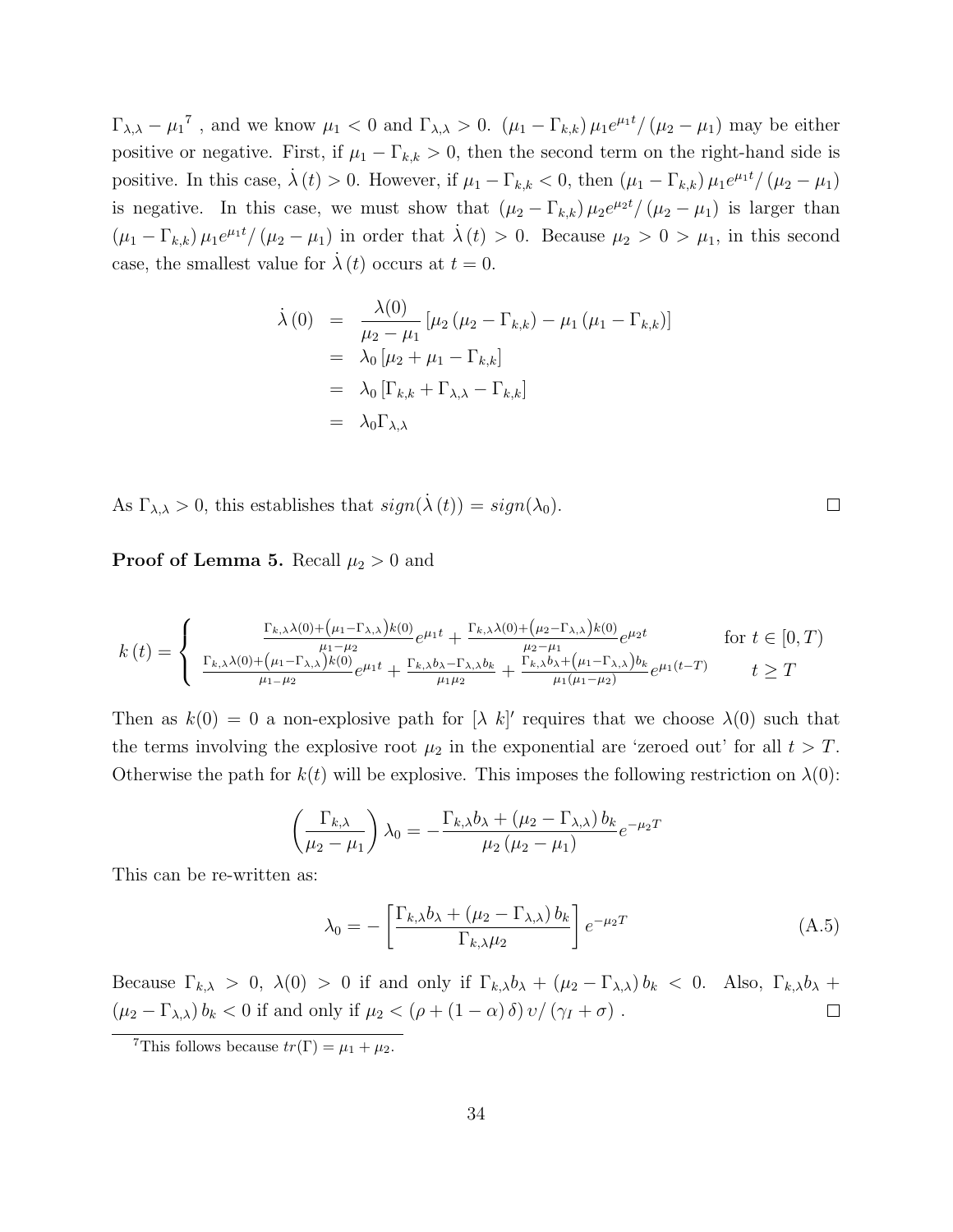**Proof of Theorem 1.**  $\Leftarrow$ . If  $v(1-\alpha) > 1$  and  $\mu_2 < (\rho + (1-\alpha)\delta)v/(\gamma_I + \sigma)$ , then a technology news shock is procyclical. Lemmas 2 and 5 prove the procyclical comovement at  $t = 0$ , while Lemmas 3, 4 and 5 establish the procyclical comovement for  $0 < t < T$ .

 $\Rightarrow$ . If  $v(1-\alpha) < 1$  or  $\mu_2 < (\rho + (1-\alpha)\delta)v/(\gamma_I + \sigma)$ , then a technology news shock is not procyclical. This follow trivially from Lemma 2, as the procyclical comovement will not occur at time  $t = 0$  if either of the above conditions are met.  $\Box$ 

**Proof of Theorem 2.** From (A.3) and (A.4) we know that if  $\lambda(0) > 0$  then  $c(0) > 0$  and  $i(0) > 0$ , as  $k(0) = 0$  and  $a(0) = log(1.01)$ . Therefore, to prove the above theorem, it suffices to show that in response to a contemporaneous technology shock we still have  $\lambda(0) > 0$  given  $v(1-\alpha) > 1$  and  $\mu_2 < (\rho + (1-\alpha)\delta)v/(\gamma_I + \sigma)$ .

In response to a contemporaneous technology shock we can describe the time path that  $\lambda$ will take by the following second order differential equation:

$$
\ddot{\lambda} - (\Gamma_{\lambda,\lambda} + \Gamma_{k,k}) \dot{\lambda} + (\Gamma_{k,k} \Gamma_{\lambda,\lambda} - \Gamma_{k,\lambda} \Gamma_{\lambda,k}) \lambda + (\Gamma_{k,k} b_{\lambda} - \Gamma_{\lambda,k} b_k) = 0
$$

Solving this second order differential equation for  $\lambda(t)$  and imposing the condition that the solution does not diverge we get:

$$
\lambda(t) = \left(\frac{\Gamma_{\lambda\lambda}\sigma - b_{\lambda}}{\Gamma_{\lambda\lambda} - \mu_1}\right) \exp\left(\mu_1 t\right) - \sigma
$$

As the matrix  $\Gamma$  is the same as before the eigenvalues remain the same here as in the news shock case, with  $\mu_1 < 0$ . Given this non-divergent solution for  $\lambda(t)$ , we have  $\lambda(0) > 0$  if and only if

$$
\frac{\Gamma_{\lambda\lambda}\sigma - b_{\lambda}}{\Gamma_{\lambda\lambda} - \mu_1} - \sigma > 0
$$

When  $v(1-\alpha) > 1$  this condition can be shown to simplify to

$$
\mu_2 < \frac{\left(\rho + \left(1 - \alpha\right)\delta\right)v}{\gamma_I + \sigma}
$$

 $\Box$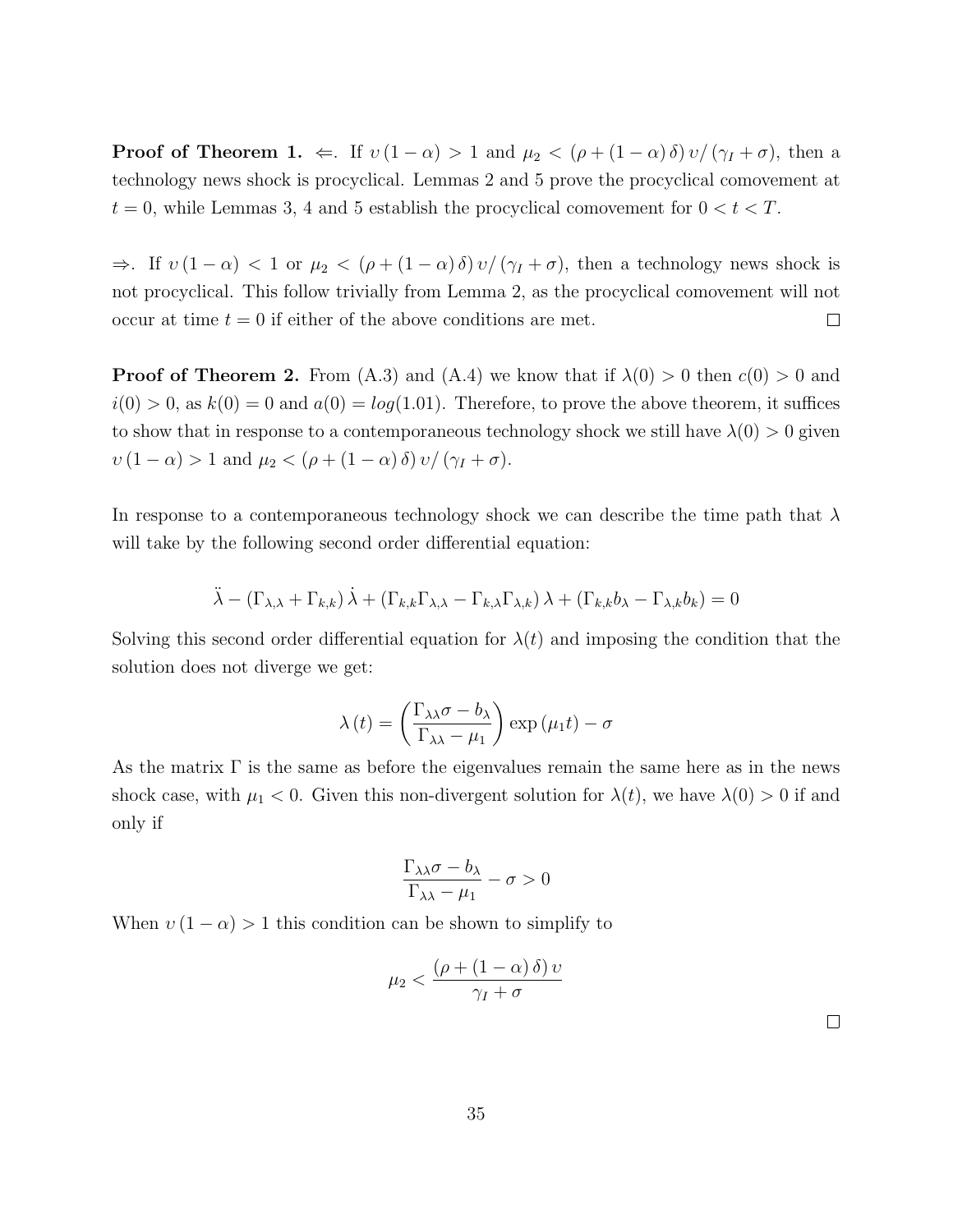# B Supplementary Appendix (Intended for On-line Publication)

### B.1 The Economy Log Linearized and Simplified

As shown in the main paper our model economy can be described by the following five log linearized equations<sup>8</sup>:

$$
(1 - s_I)c + s_I i = \alpha k + (1 - \alpha) (a + n)
$$
 (B.1)

$$
vs_I(i-c) = n
$$
 (B.2)

$$
\lambda = (1 - v) (c - i) - \sigma c - zn \tag{B.3}
$$

$$
\dot{k} = \delta \left( i - k \right) \tag{B.4}
$$

$$
\dot{\lambda} = -(\rho + \delta) [v (1 - s_I) (c - i) + i - k]
$$
\n(B.5)

Here,  $s_I = \frac{\alpha \delta}{\rho + \alpha}$  $\frac{\alpha\delta}{\rho+\delta}$  and  $z=\frac{(1-\sigma)(1-\alpha)}{(1-s_I)}$  $(1-s_I)$ 

We can substitute (B.2) into (B.1) to get:

$$
(1 - \phi_I)c + \phi_I i = \alpha k + (1 - \alpha) a \tag{B.6}
$$

Here,  $\phi_I = (1 - (1 - \alpha) v) s_I$ 

We can also substitute (B.2) into (B.3) to get:

$$
\gamma_I i - (\sigma + \gamma_I) c = \lambda \tag{B.7}
$$

Here,  $\gamma_I = (v - 1) - \frac{v(1 - \alpha)(1 - \sigma)s_I}{(1 - s_I)}$  $\frac{(-\alpha)(1-\sigma)s_I}{(1-s_I)}$ .

<sup>&</sup>lt;sup>8</sup>These are equations  $(3.1)$  -  $(3.5)$  in the paper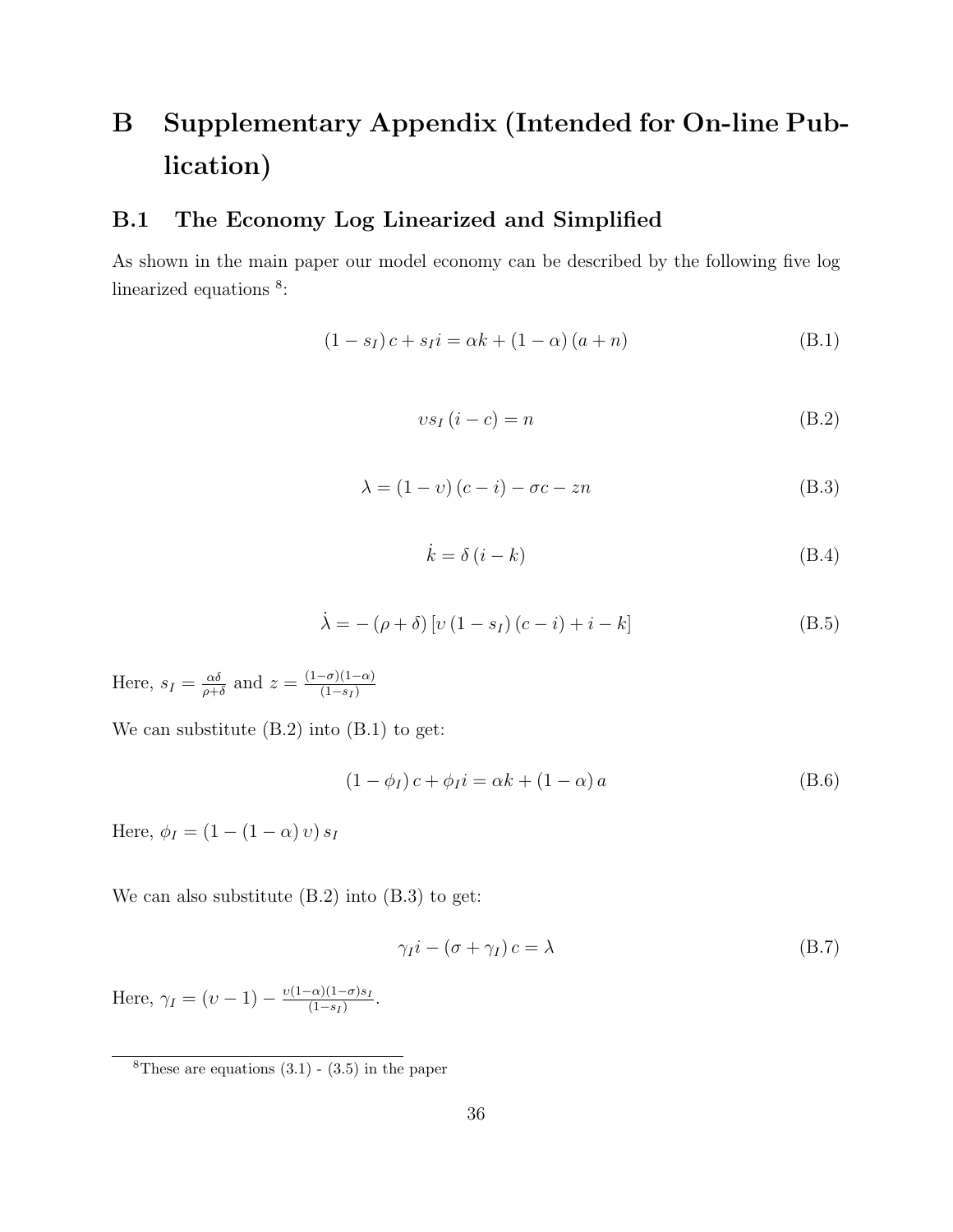Equations (B.6) and (B.7) now give us a system of equations in i and c (treating  $\lambda$ , k, and a as exogenous). Solving this system, we get:

$$
c = \left(\frac{\phi_I}{\phi_I \sigma + \gamma_I}\right) \left(\frac{\gamma_I \alpha}{\phi_I} k + \frac{\gamma_I (1 - \alpha)}{\phi_I} a - \lambda\right)
$$
(B.8)

$$
i = \left(\frac{\gamma_I + \sigma}{\phi_I \sigma + \gamma_I}\right) (\alpha k + (1 - \alpha) a) + \left(\frac{1 - \phi_I}{\phi_I \sigma + \gamma_I}\right) \lambda
$$
 (B.9)

Further, substituting these above equations into  $(B.2)$ , we also get an expression for n in terms of  $\lambda$ , k, and a:

$$
n = \frac{vs_I}{\phi_I} \left( \left( 1 - \frac{\gamma_I}{\phi_I \sigma + \gamma_I} \right) (\alpha k + (1 - \alpha) a) + \frac{\phi_I}{\phi_I \sigma + \gamma_I} \lambda \right)
$$
(B.10)

Finally, we can also simplify our two dynamic equations (B.4) and (B.5) in terms of  $\lambda$ , k, and  $a$ , by using (B.8), (B.9), and (B.10):

$$
\dot{k} = \frac{\delta}{\phi_I \sigma + \gamma_I} \left[ -\left( (1 - \alpha) \gamma_I + \phi_I \sigma - \alpha \sigma \right) k + \left( 1 - \phi_I \right) \lambda + \left( 1 - \alpha \right) \left( \gamma_I + \sigma \right) a \right]
$$
(B.11)

$$
\dot{\lambda} = \frac{\rho + \delta}{\phi_I \sigma + \gamma_I} \left[ \left( (1 - \alpha) \gamma_I + \phi_I \sigma - \alpha \sigma + \alpha \sigma \nu (1 - s_I) \right) k \right] +
$$
\n
$$
\frac{\rho + \delta}{\phi_I \sigma + \gamma_I} \left[ \left( \phi_I - (1 - \nu (1 - s_I)) \right) \lambda + (1 - \alpha) \left( \sigma \left( \nu (1 - s_I) - 1 \right) - \gamma_I \right) a \right] \text{(B.12)}
$$

Equations (B.9) - (B.12) now give us a simplified system of equations that define a dynamic stochastic general equilibrium for our model economy. For ease of use in this appendix we take this one step further and rewrite these equations as follows:

$$
c = \tau_{c,k}k + \tau_{c,\lambda}\lambda + \tau_{c,a}a
$$
  

$$
i = \tau_{i,k}k + \tau_{i,\lambda}\lambda + \tau_{i,a}a
$$
  

$$
n = \tau_{n,k}k + \tau_{n,\lambda}\lambda + \tau_{n,a}a
$$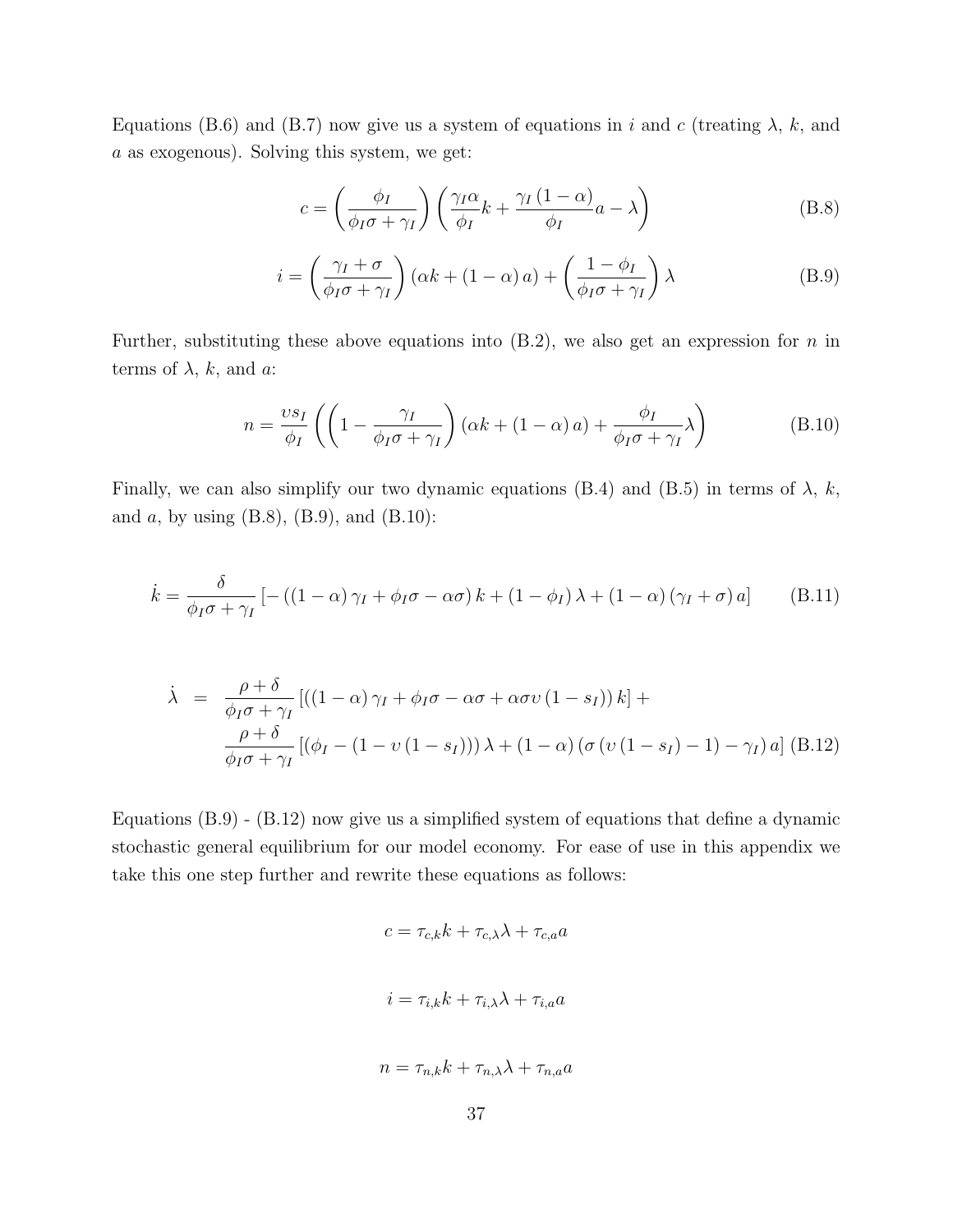$$
\dot{k} = \Gamma_{k,k} k + \Gamma_{k,\lambda} \lambda + b_k a
$$

$$
\dot{\lambda} = \Gamma_{\lambda,k} k + \Gamma_{\lambda,\lambda} \lambda + b_\lambda a
$$

Here,

$$
\tau_{c,k} = \frac{\partial c}{\partial k} = \frac{\gamma_I \alpha}{\phi_I \sigma + \gamma_I} \qquad \Gamma_{k,k} = \frac{\partial k}{\partial k} = \frac{-\delta((1-\alpha)\gamma_I + \phi_I \sigma - \alpha \sigma)}{\phi_I \sigma + \gamma_I}
$$
\n
$$
\tau_{c,\lambda} = \frac{\partial c}{\partial a} = \frac{-\phi_I}{\phi_I \sigma + \gamma_I} \qquad \Gamma_{k,\lambda} = \frac{\partial k}{\partial \lambda} = \frac{\delta(1-\phi_I)}{\phi_I \sigma + \gamma_I}
$$
\n
$$
\tau_{c,a} = \frac{\partial c}{\partial \lambda} = \frac{\gamma_I (1-\alpha)}{\phi_I \sigma + \gamma_I} \qquad \Gamma_{\lambda,k} = \frac{\partial \lambda}{\partial k} = \frac{(\rho + \delta)((1-\alpha)\gamma_I + \phi_I \sigma - \alpha \sigma + \alpha \sigma \nu (1-s_I))}{\phi_I \sigma + \gamma_I}
$$
\n
$$
\tau_{i,k} = \frac{\partial i}{\partial k} = \frac{\alpha(\gamma_I + \sigma)}{\phi_I \sigma + \gamma_I} \qquad \Gamma_{\lambda,\lambda} = \frac{\partial \lambda}{\partial \lambda} = \frac{(\rho + \delta)(\phi_I - (1-\nu(1-s_I)))}{\phi_I \sigma + \gamma_I}
$$
\n
$$
\tau_{i,\lambda} = \frac{\partial i}{\partial a} = \frac{1-\phi_I}{\phi_I \sigma + \gamma_I} \qquad b_k = \frac{\partial k}{\partial a} = \frac{\delta(\gamma_I + \sigma)}{\phi_I \sigma + \gamma_I} (1-\alpha)
$$
\n
$$
\tau_{n,k} = \frac{\partial n}{\partial \lambda} = \frac{(1-\alpha)(\gamma_I + \sigma)}{\phi_I \sigma + \gamma_I} \qquad b_\lambda = \frac{\partial \lambda}{\partial a} = \frac{(\rho + \delta)(1-\alpha)(\sigma(\nu(1-s_I) - 1) - \gamma_I)}{\phi_I \sigma + \gamma_I}
$$
\n
$$
\tau_{n,\lambda} = \frac{\partial n}{\partial a} = \frac{\nu s_I}{\phi_I \sigma + \gamma_I}
$$
\n
$$
\tau_{n,\alpha} = \frac{\partial n}{\partial \lambda} = \frac{\nu s_I (1-\alpha)\sigma}{\phi_I \sigma + \gamma_I}
$$

Recall:  $s_I = \frac{\alpha \delta}{\rho + \alpha}$  $\frac{\alpha\delta}{\rho+\delta}$ ,  $\phi_I = (1 - (1 - \alpha)v)s_I$ , and  $\gamma_I = (v - 1) - \frac{v(1-\alpha)(1-\sigma)s_I}{(1-s_I)}$  $(1-s_I)$ 

### B.2 The Coefficients

In this section we attempt to sign the coefficients of the system of equations described in the previous section and some other useful expressions.

Given Lemma 1 we will make the following assumption for all the remaining proofs in this appendix:

**Assumption:**  $v > v_c$ , where  $v_c = (1 - \alpha)^{-1}$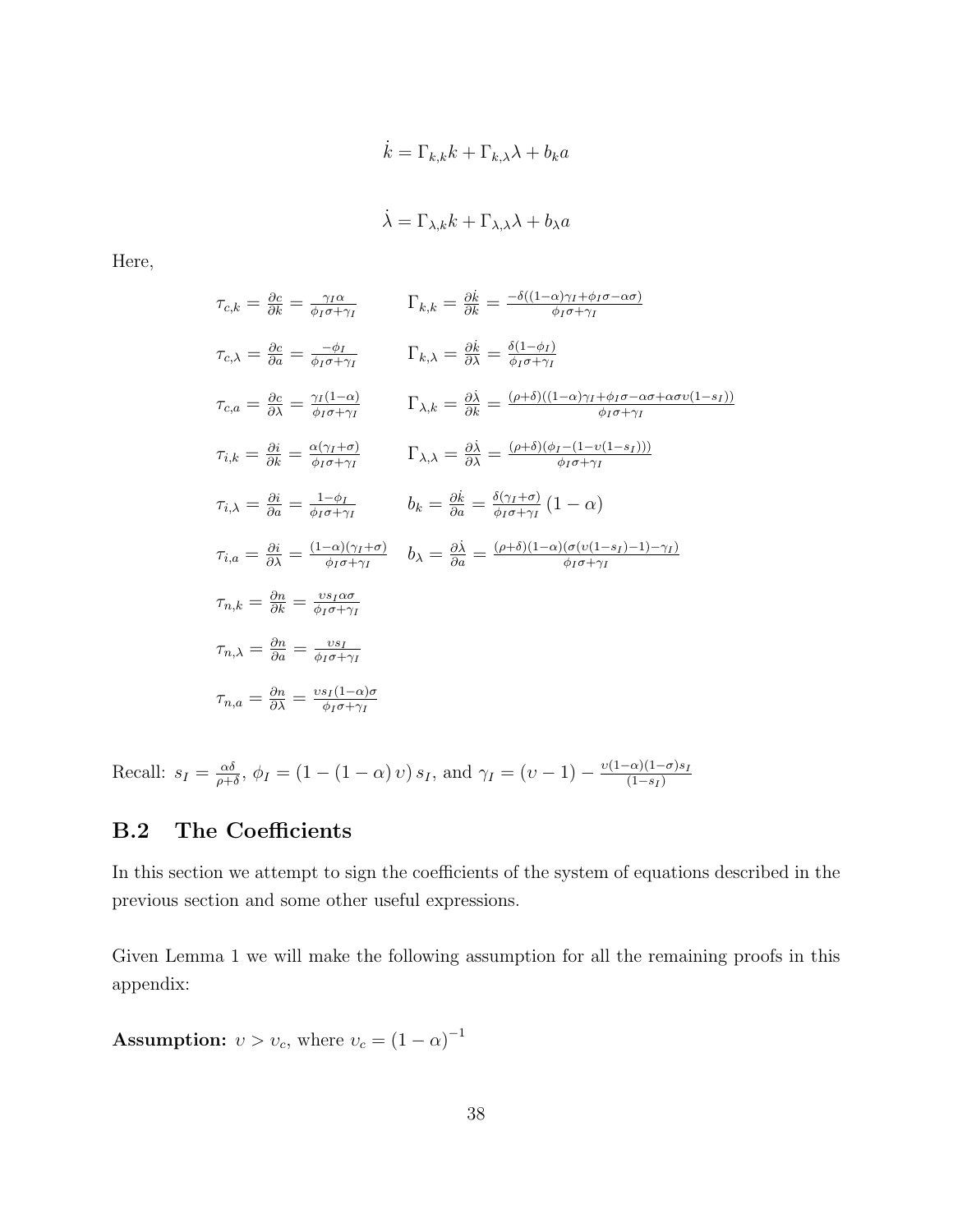## Lemma B.1:  $\phi_I < 0$

Proof. Follows trivially from Assumption 1

$$
\phi_I = (1 - (1 - \alpha) v) s_I < 0
$$

## Lemma B.2:  $\gamma_I>0$

Proof.

$$
\gamma_I = (v-1) - \frac{v(1-\alpha)(1-\sigma)s_I}{(1-s_I)}
$$
  
=  $(v-1) - \frac{(1-\alpha)\delta}{(\rho+(1-\alpha)\delta)} (1-\sigma) v\alpha$   
>  $(v-1) - v\alpha$   
=  $v(1-\alpha) - 1 > 0$ 

Lemma B.3:  $\phi_I \sigma + \gamma_I > 0$ 

$$
\phi_I \sigma + \gamma_I = (1 - (1 - \alpha) v) s_I \sigma + (v - 1) - \frac{v (1 - \alpha) (1 - \sigma) s_I}{(1 - s_I)}
$$
  
\n
$$
= s_I \sigma - (1 - \alpha) v s_I \sigma + (v - 1) - \frac{((1 - \alpha) v s_I - (1 - \alpha) v s_I \sigma)}{1 - s_I}
$$
  
\n
$$
= s_I \sigma + (v - 1) - \frac{(1 - \alpha) v s_I}{1 - s_I} + \frac{(1 - \alpha) v s_I^2 \sigma}{1 - s_I}
$$
  
\n
$$
= v - (1 - \sigma s_I) \left[ 1 + (1 - \alpha) v \frac{s_I}{1 - s_I} \right]
$$
  
\n
$$
= v \left\{ 1 - (1 - \sigma s_I) \left[ \frac{1}{v} + (1 - \alpha) \frac{s_I}{1 - s_I} \right] \right\} > 0
$$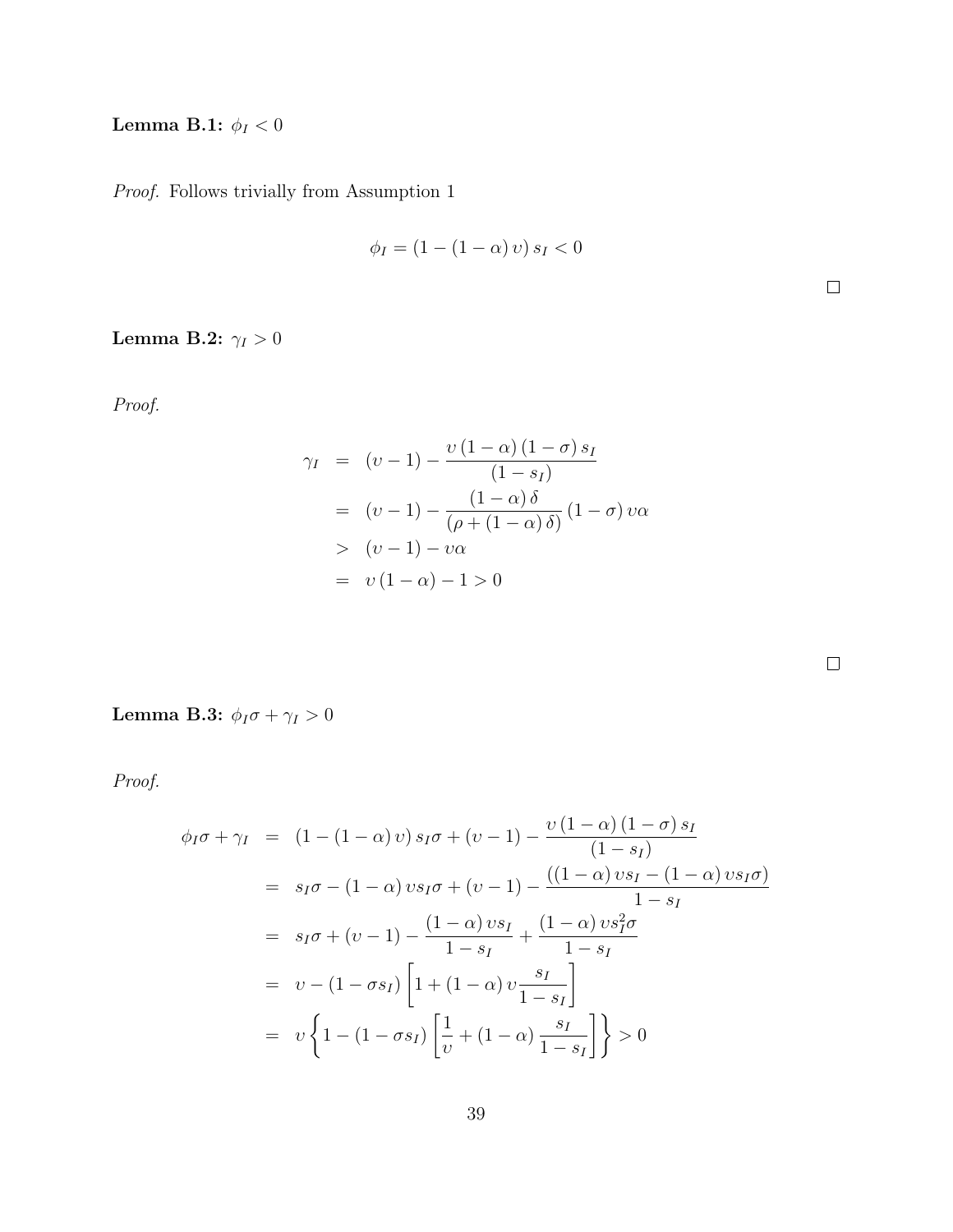The last inequality follows from the following observations:

If  $(1 - \sigma s_I) < 0$ , then we are done. If  $(1 - \sigma s_I) > 0$ , then we can define:

$$
\chi(v) = \left\{ 1 - (1 - \sigma s_I) \left[ \frac{1}{v} + (1 - \alpha) \frac{s_I}{1 - s_I} \right] \right\}
$$

Now,

$$
\chi(\infty) = \left\{ 1 - (1 - \sigma s_I)(1 - \alpha) \frac{s_I}{1 - s_I} \right\}
$$

$$
= \left\{ 1 - (1 - \sigma s_I) \alpha \frac{(1 - \alpha)\delta}{\rho + (1 - \alpha)\delta} \right\} > 0
$$

$$
\chi(v_c) = \left\{ 1 - (1 - \sigma s_I) \left[ (1 - \alpha) + (1 - \alpha) \frac{s_I}{1 - s_I} \right] \right\}
$$

$$
= \left[ 1 - (1 - \sigma s_I) \frac{(1 - \alpha)}{1 - s_I} \right]
$$

$$
= \left[ 1 - (1 - \sigma s_I) \frac{(1 - \alpha) \rho + (1 - \alpha) \delta}{\rho + (1 - \alpha) \delta} \right] > 0
$$

$$
\chi'(v) = \frac{(1 - \sigma s_I)}{v^2} > 0
$$

Therefore, for  $v\in (v_c,\infty)$  ,  $\chi\left(v\right)>0.$  Given Assumption 1 this translates to  $\chi\left(v\right)>0$  $\Box$ 

**Lemma B.4:** If  $\sigma \in [0, 1]$ , then  $(1 - \alpha) \gamma_I + \phi_I \sigma - \alpha \sigma > 0$ 

$$
((1 - \alpha)\gamma_I + \phi_I \sigma - \alpha \sigma)|_{\sigma = 0} = (1 - \alpha)\gamma_I|_{\sigma = 0} > 0
$$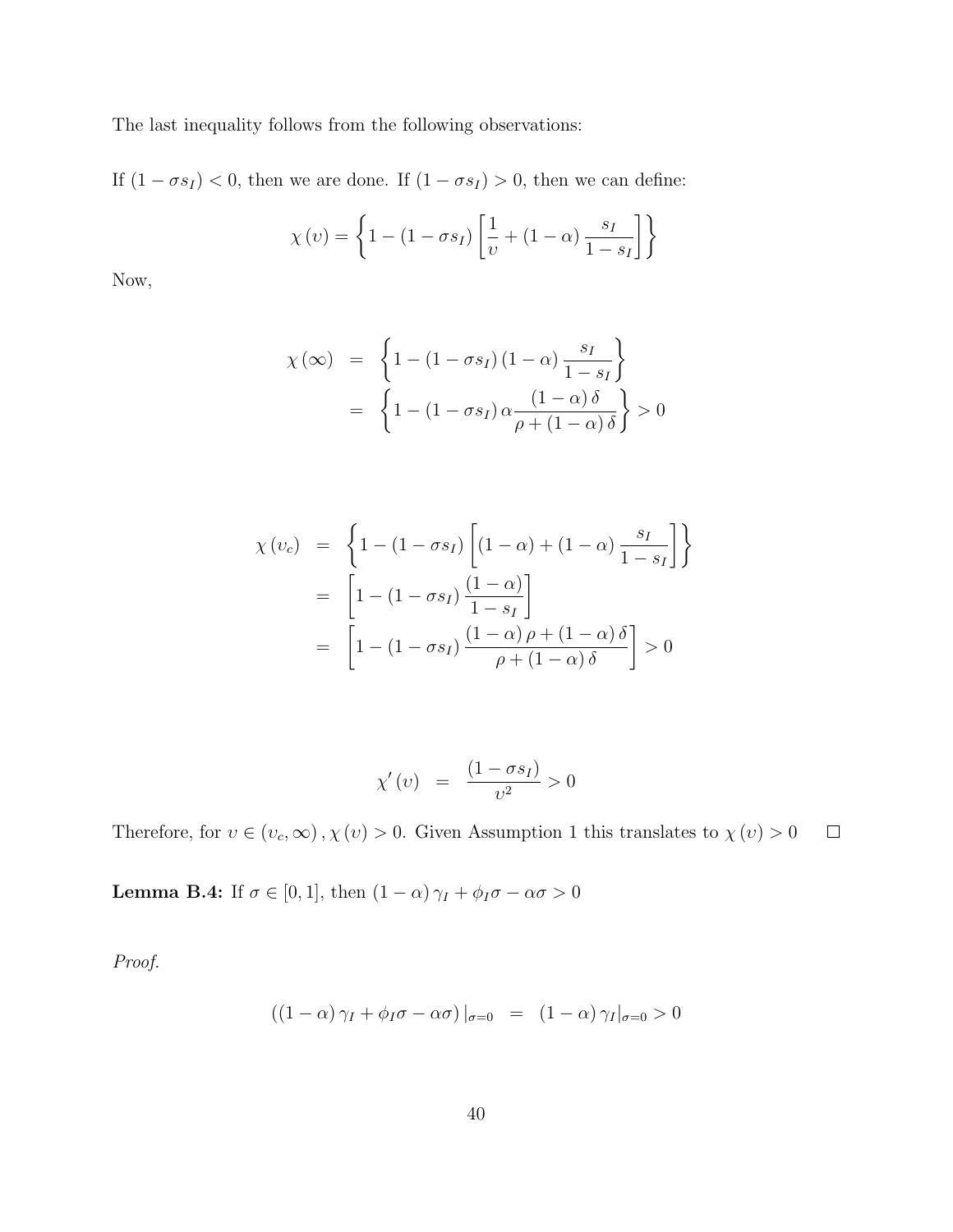$$
((1 - \alpha)\gamma_I + \phi_I \sigma - \alpha \sigma)|_{\sigma=1} = (1 - \alpha)(\upsilon - 1) + (1 - (1 - \alpha)\upsilon)s_I - \alpha
$$
  
=  $((1 - \alpha)\upsilon - 1)(1 - s_I) > 0$ 

Furthermore,  $(1 - \alpha) \gamma_I + \phi_I \sigma - \alpha \sigma$  is linear in  $\sigma$ , therefore the expression is positive as long as  $\sigma \in [0, 1]$ .  $\Box$ 

**Lemma B.5:** If  $\sigma \in [0, 1]$  then  $\gamma_I + \sigma(1 - v(1 - s_I)) > 0$ 

Proof.

$$
(\gamma_I + \sigma (1 - v (1 - s_I)))|_{\sigma=0} = \gamma_I|_{\sigma=0} > 0
$$

$$
(\gamma_I + \sigma (1 - v (1 - s_I)))|_{\sigma=1} = (v - 1) + (1 - v) + vs_I
$$
  
= vs\_I

Furthermore,  $\gamma_I + \sigma (1 - v (1 - s_I))$  is linear in  $\sigma$ ; therefore, the expression is positive as long as  $\sigma \in [0, 1]$ .  $\hfill \square$ 

Lemma B.6:  $1 - v(1 - s_I) < 0$ 

$$
(1 - v(1 - sI)) = 1 - \frac{v(\rho + (1 - \alpha)\delta)}{\rho + \delta}
$$

$$
= -\frac{(v - 1)\rho + (v(1 - \alpha) - 1)\delta}{\rho + \delta} < 0
$$

| ۰ |  |  |
|---|--|--|
|   |  |  |
|   |  |  |
| ۰ |  |  |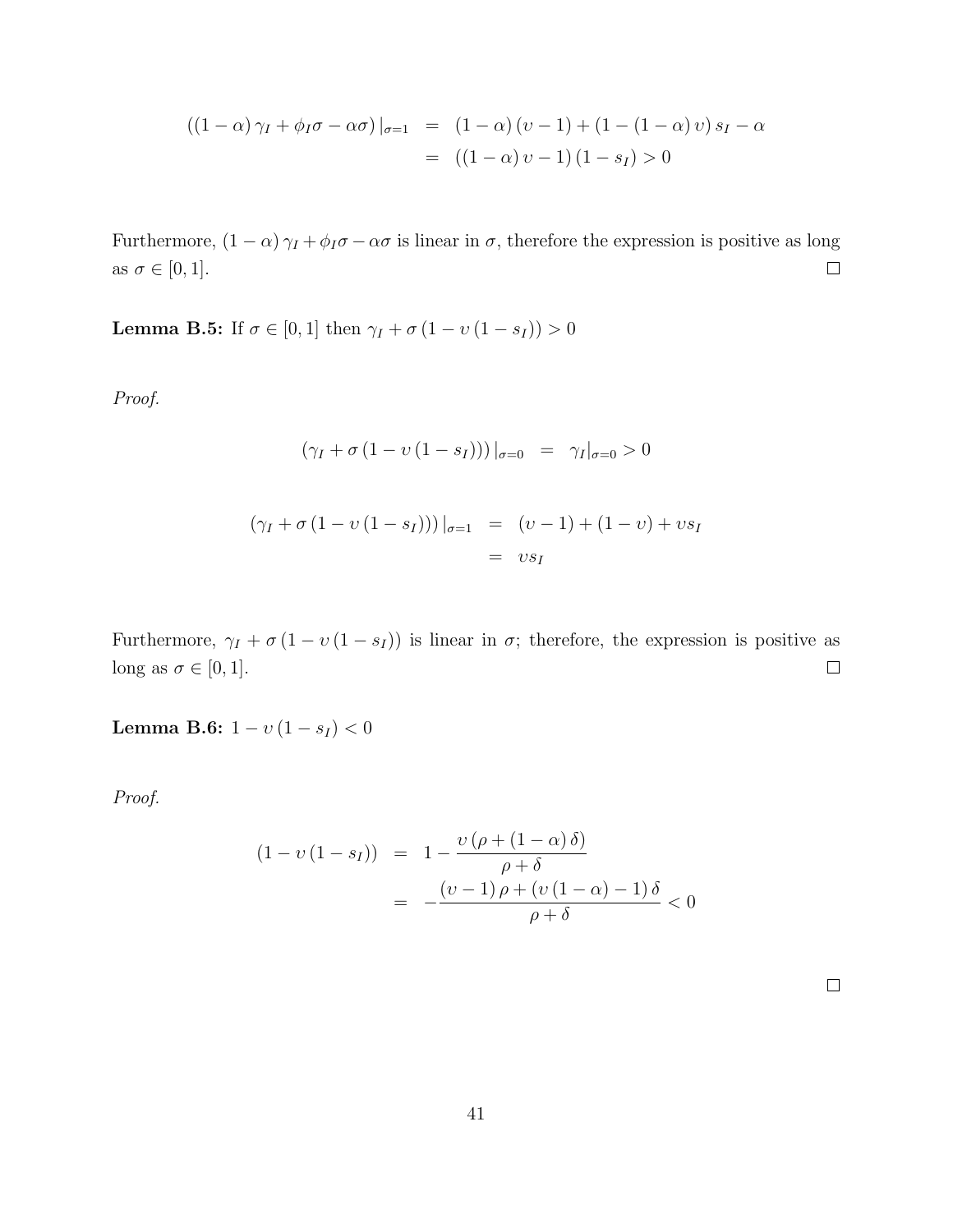Lemma B.7:  $\phi_I - (1 - v(1 - s_I)) > 0$ 

Proof.

$$
\begin{array}{rcl}\n\phi_I - (1 - \upsilon (1 - s_I)) & = & \frac{(1 - \upsilon (1 - \alpha))\alpha\delta}{\rho + \delta} + \frac{(\upsilon - 1)\rho + (\upsilon (1 - \alpha) - 1)\delta}{\rho + \delta} \\
& = & \frac{(\upsilon - 1)\rho + (1 - \alpha)(\upsilon (1 - \alpha) - 1)\delta}{\rho + \delta} > 0\n\end{array}
$$

These lemmas now allow us to sign  $\tau_{x,z}$ ,  $\Gamma_{x,z}$ , and  $b_x$ 's in the system of equations that define the general equilibrium of the model. Here,  $x = c, i$ , or n and  $z = k$ , or  $\lambda$ .

At this stage it is important to note that due to the restrictive nature of Lemma 4 and 5 they are only used to sign the  $\tau_{x,x}$ 's,  $\Gamma_{x,x}$ 's, and  $b_x$ 's. They are not used to construct the proofs of the theorems.

**Lemma B.8:**  $\tau_{c,k} > 0, \tau_{c,\lambda} > 0$ , and  $\tau_{c,a} > 0$ 

*Proof.*  $\tau_{c,k} > 0$  follows from Lemmas B.2 and B.3.  $\tau_{c,\lambda} > 0$  follows from Lemmas B.1 and B.3.  $\tau_{c,a} > 0$  follows from Lemmas B.2 and B.3.

**Lemma B.9:**  $\tau_{i,k} > 0, \tau_{i,\lambda} > 0$ , and  $\tau_{i,a} > 0$ 

*Proof.*  $\tau_{i,k} > 0$  follows from Lemmas B.2 and B.3.  $\tau_{i,\lambda} > 0$  follows from Lemmas B.1 and B.3.  $\tau_{i,a} > 0$  follows from Lemmas B.2 and B.3.

 $\Box$ 

 $\Box$ 

 $\Box$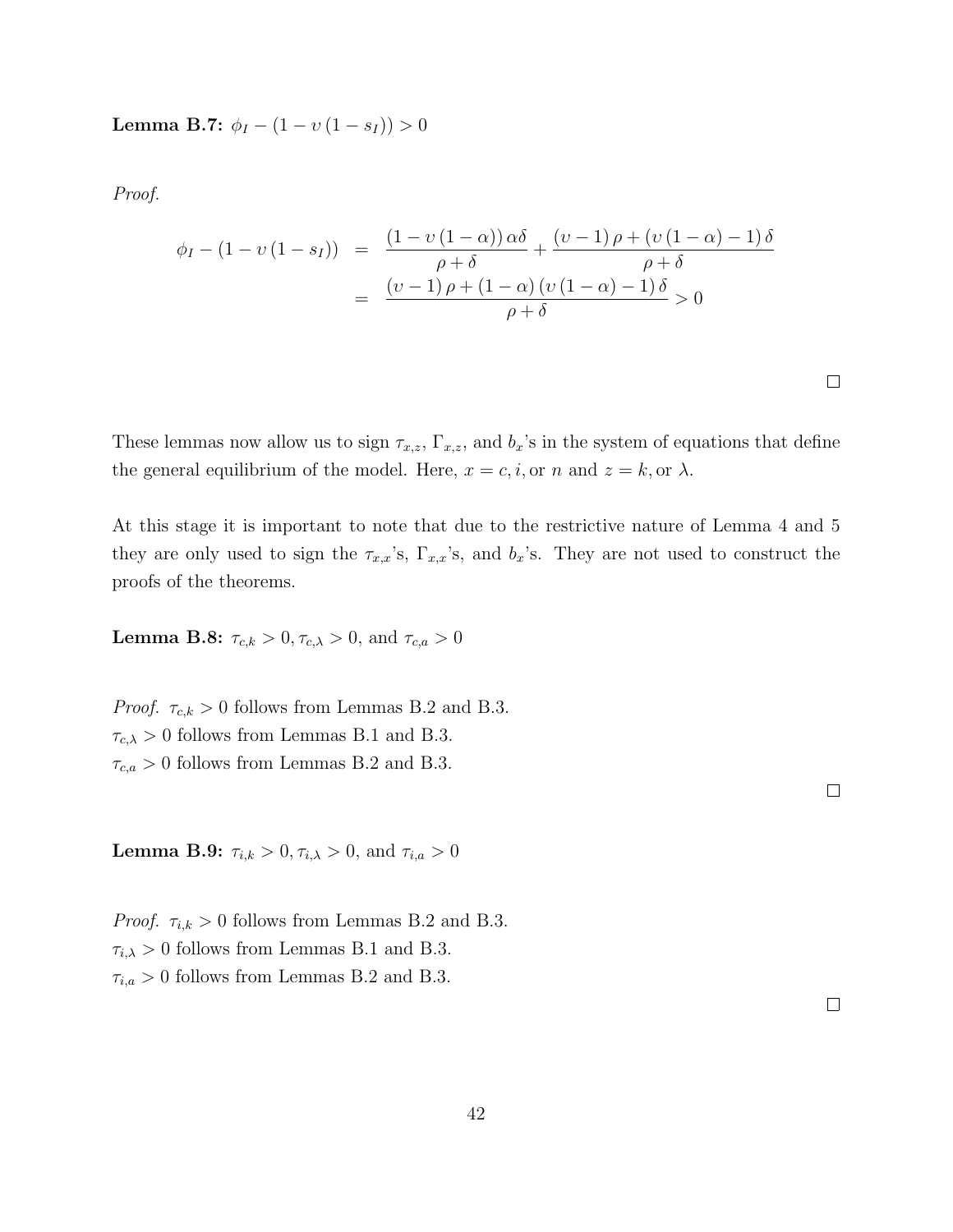**Lemma B.10:**  $\tau_{n,k} > 0, \tau_{n,\lambda} > 0$ , and  $\tau_{n,a} > 0$ 

*Proof.*  $\tau_{n,k} > 0$  follows from Lemma B.3.  $\tau_{n,\lambda} > 0$  follows from Lemma B.3.  $\tau_{n,a} > 0$  follows from Lemma B.3.

**Lemma B.11:**  $\Gamma_{k,\lambda} > 0$ ,  $\Gamma_{\lambda,\lambda} > 0$  and  $b_k > 0$ 

*Proof.*  $\Gamma_{k,\lambda} > 0$  follows from Lemmas B.1 and B.3.  $\Gamma_{\lambda,\lambda} > 0$  follows from Lemma B.3 and B.7.  $b_k > 0$  follows from Lemmas B.2 and B.3.

**Lemma B.12:** If  $\sigma \in [0, 1]$  then  $\Gamma_{k,k} < 0$ ,  $\Gamma_{\lambda,k} > 0$  and  $b_{\lambda} < 0$ 

*Proof.*  $\Gamma_{k,k} < 0$  follows from Lemmas B.3 and B.4.  $\Gamma_{\lambda,k} > 0$  follows from Lemmas B.3 and B.4.  $b_{\lambda}$  < 0 follows from Lemmas B.3 and B.5.

 $\Box$ 

 $\Box$ 

 $\Box$ 

### B.3 The Dynamic System

Let us now look at the dynamic system:

$$
\begin{bmatrix} \dot{\lambda}(t) \\ \dot{k}(t) \end{bmatrix} = \begin{bmatrix} \Gamma_{\lambda,\lambda} & \Gamma_{\lambda,k} \\ \Gamma_{k,\lambda} & \Gamma_{k,k} \end{bmatrix} \begin{bmatrix} \lambda(t) \\ k(t) \end{bmatrix} + \begin{bmatrix} b_{\lambda} \\ b_{k} \end{bmatrix} a(t)
$$
(B.13)

To solve this system the first step is to determine the eigenvalues of Γ.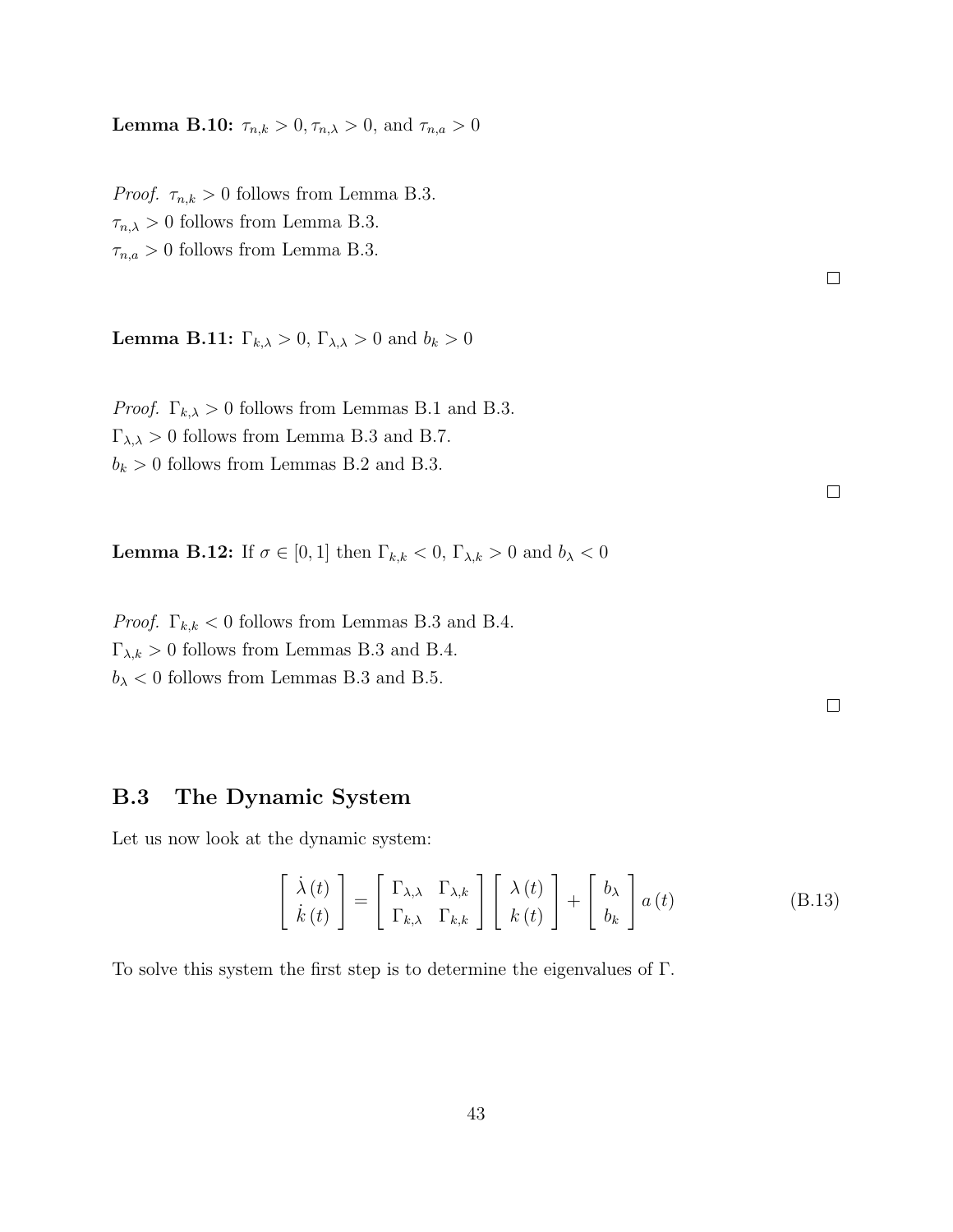## B.3.1 Eigenvalues of  $\Gamma$

The sum of the eigenvalues is given by the trace of  $\Gamma$ :

$$
\begin{array}{rcl}\n\text{tr}\left(\Gamma\right) &=& \Gamma_{\lambda,\lambda} + \Gamma_{k,k} \\
&=& \dfrac{\delta\left((\alpha-1)\gamma_I + \alpha\sigma - \phi_I\sigma\right) - \delta\left(1 - \nu\left(1 - s_I\right) - \phi_I\right) - \rho\left(1 - \nu\left(1 - s_I\right) - \phi_I\right)}{\phi_I\sigma + \gamma_I} \\
&=& \dfrac{-\delta\left(1 - \alpha\right)\gamma_I + \sigma\delta\left(\alpha - \phi_I\right) + (\rho + \delta)\phi_I - (\rho + \delta)\left(1 - \nu\left(1 - s_I\right)\right)}{\phi_I\sigma + \gamma_I} \\
&=& \dfrac{-\delta\left(1 - \alpha\right)\gamma_I + \sigma\delta\left(\alpha - \phi_I\right) + \left(1 - \left(1 - \alpha\right)\nu\right)\alpha\delta + (\nu - 1)\rho + (\nu\left(1 - \alpha\right) - 1)\delta}{\phi_I\sigma + \gamma_I} \\
&=& \dfrac{-\delta\left(1 - \alpha\right)\gamma_I + \sigma\delta\left(\alpha - \phi_I\right) + (\nu - 1)\rho + \left(1 - \alpha\right)\left(\nu\left(1 - \alpha\right) - 1\right)\delta}{\phi_I\sigma + \gamma_I} \\
&=& \dfrac{-\delta\left(1 - \alpha\right)\gamma_I + \sigma\delta\left(\alpha - \phi_I\right) + \gamma_I\left(\rho + \left(1 - \alpha\right)\delta\right) - \sigma\left(\nu\left(1 - \alpha\right)\alpha\delta\right)}{\phi_I\sigma + \gamma_I} \\
&=& \dfrac{\rho\gamma_I + \sigma\delta\left(\alpha - \phi_I - \nu\alpha\left(1 - \alpha\right)\right)}{\phi_I\sigma + \gamma_I} \\
&=& \dfrac{\rho\gamma_I + \sigma\delta\left(\alpha\left(1 - \nu\left(1 - \alpha\right)\right)\right)}{\phi_I\sigma + \gamma_I} \\
&=& \dfrac{\rho\gamma_I + \sigma\delta\left(\left(\alpha - s_I\right)\left(1 - \nu\left(1 - \alpha\right)\right)\right)}{\phi_I\sigma + \gamma_I} \\
&=& \dfrac{\rho\left(\phi_I\sigma + \gamma_I\right)}{\phi_I\sigma + \gamma_I} \\
&=& \dfrac{\rho\left(\phi_I\sigma + \gamma_I\right)}{\phi_I\sigma + \gamma_I} \\
&=& \dfrac{\rho
$$

The product of the eigenvalues is given by the determinant of  $\Gamma$ :

$$
\det(\Gamma) = \frac{-\delta(\rho+\delta)}{(\phi_I\sigma+\gamma_I)^2} [(\alpha(\gamma_I+\sigma)-\phi_I\sigma-\gamma_I)((1-\nu(1-s_I))-\phi_I)] +\frac{-\delta(\rho+\delta)}{(\phi_I\sigma+\gamma_I)^2} [(1-\phi_I)((1-\alpha)\gamma_I-(\alpha-\phi_I)\sigma+\alpha\nu(1-s_I)\sigma)]
$$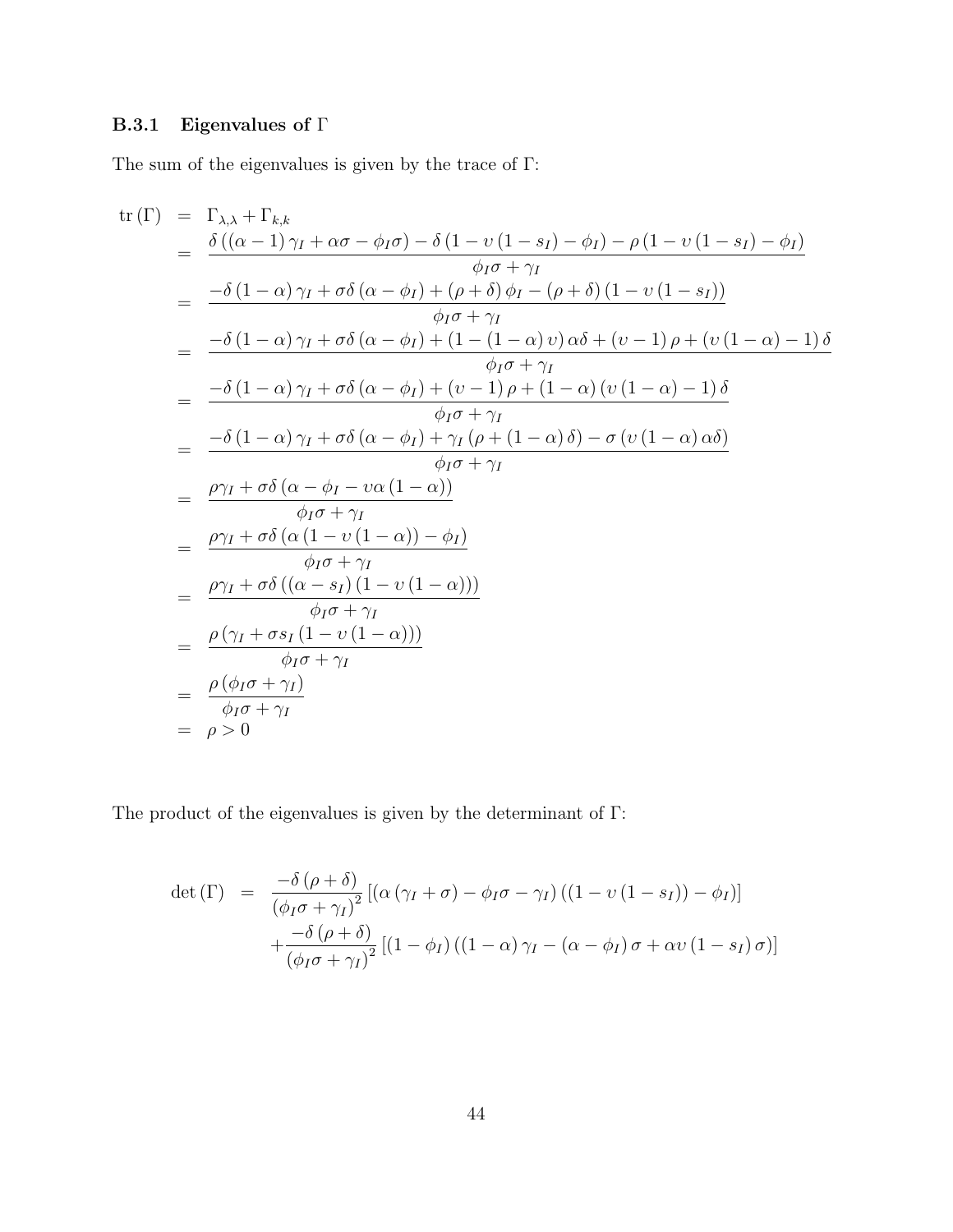$$
= \frac{-\delta(\rho+\delta)}{(\phi_I\sigma+\gamma_I)^2} [((\alpha-1)\gamma_I - (\phi_I - \alpha)\sigma)((1-\nu(1-s_I)) - \phi_I)]
$$
  
+ 
$$
\frac{-\delta(\rho+\delta)}{(\phi_I\sigma+\gamma_I)^2} [(1-\phi_I)((1-\alpha)\gamma_I - (\alpha-\phi_I)\sigma + \alpha\nu(1-s_I)\sigma)]
$$
  
= 
$$
\frac{-\delta(\rho+\delta)}{(\phi_I\sigma+\gamma_I)^2} [((1-\alpha)\gamma_I - (\alpha-\phi_I)\sigma)\nu(1-s_I) - (1-\phi_I)\alpha\sigma\nu(1-s_I)]
$$
  
= 
$$
\frac{-\delta(\rho+\delta)}{(\phi_I\sigma+\gamma_I)^2} [((1-\alpha)\gamma_I - (\alpha-\phi_I)\sigma)\nu(1-s_I) - (1-\phi_I)\alpha\sigma\nu(1-s_I)]
$$
  
= 
$$
\frac{-\delta(\rho+\delta)}{(\phi_I\sigma+\gamma_I)^2} [\nu(1-s_I)(1-\alpha)(\gamma_I + \sigma\phi_I)]
$$
  
= 
$$
\frac{-\delta(\rho+\delta)}{(\phi_I\sigma+\gamma_I)} [\nu(1-s_I)(1-\alpha)] < 0
$$

Let  $\mu_1$  and  $\mu_2$  represent the two eigenvalues of Γ. From above, we know that:

- 1.  $\mu_1 + \mu_2 > 0$
- 2.  $\mu_1\mu_2 < 0$

Therefore, one of the eigenvalues must be negative and the other positive. Without loss of generality, we will assume henceforth that  $\mu_1 < 0$  and  $\mu_2 > 0$ .

#### B.3.2 Solution: Permanent Future Technology Increase

We now introduce a permanent future increase in technology. Specifically,

$$
a(t) = w(t) = \begin{cases} 0 & \text{for } t \in [0, T) \\ 1 & t \ge T \end{cases}
$$
 (B.14)

To analyze the resulting system, it will be useful to introduce the Laplace transform operator.

The Laplace transform of a function  $p(t)$  is:

$$
\mathcal{L}\left[p\left(t\right)\right] = \bar{P}\left(s\right) = \int_0^\infty e^{-st} p\left(t\right) dt
$$

We will use  $\bar{P}$  rather than P to distinguish the Laplace transform of the log deviation of a variables from the level of said variable.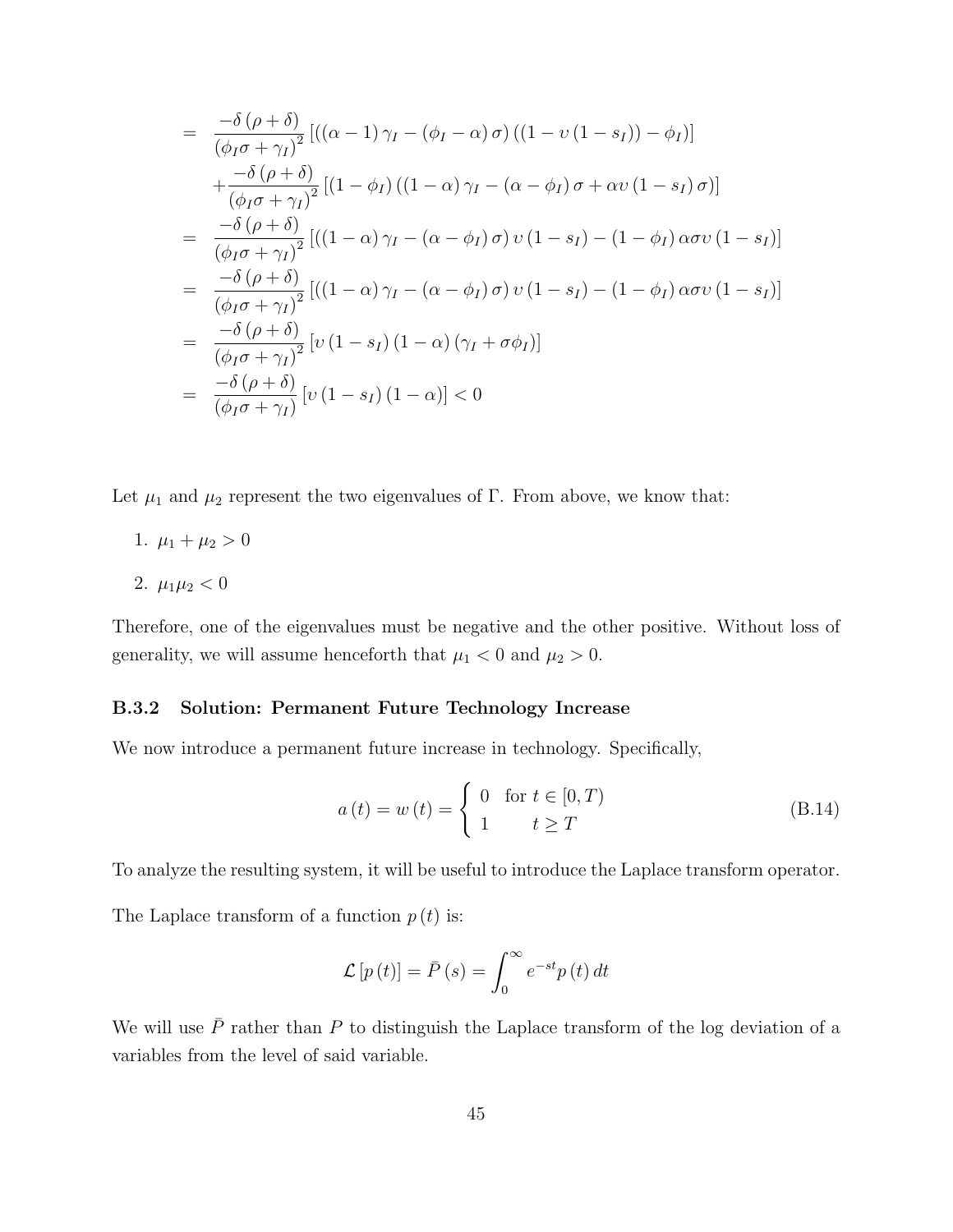Moreover, we know from Theorem 6.3 from Boyce and Diprima (1969), that

$$
\mathcal{L}\left[p'(t)\right] = s\mathcal{L}\left(p\left(t\right)\right) - p\left(0\right)
$$

Taking the Laplace transform of the differential equations in  $\begin{bmatrix} \lambda & k \end{bmatrix}^{\prime}$  and applying this theorem, we get:

$$
\begin{bmatrix}\n\bar{\Lambda}(s) \\
\bar{K}(s)\n\end{bmatrix} = (sI - \Gamma)^{-1} \left\{ \begin{bmatrix}\n\lambda(0) \\
k(0)\n\end{bmatrix} + \begin{bmatrix}\nb_{\lambda} \\
b_{k}\n\end{bmatrix} W(s) \right\}
$$
\n(B.15)

Given (B.14), it can be shown that

$$
\bar{W}(s) = \mathcal{L}\left[w\left(t\right)\right] = \frac{1}{s}e^{-sT}
$$

Rewriting equation (B.15), we get:

$$
\begin{bmatrix}\n\bar{\Lambda}(s) \\
\bar{K}(s)\n\end{bmatrix} = \frac{1}{(s - \mu_1)(s - \mu_2)} \begin{bmatrix}\ns - \Gamma_{k,k} & \Gamma_{\lambda,k} \\
\Gamma_{k,\lambda} & s - \Gamma_{\lambda,\lambda}\n\end{bmatrix} \left\{ \begin{bmatrix}\n\lambda(0) \\
k(0)\n\end{bmatrix} + \begin{bmatrix}\nb_{\lambda} \\
b_{k}\n\end{bmatrix} W(s) \right\}
$$
\n(B.16)

Remember from the previous section,  $\mu_1$  and  $\mu_2$  are the eigenvalues of Γ, and  $\mu_1 < 0$  and  $\mu_2 > 0.$ 

The lower row of (B.16) gives:

$$
\bar{K}(s) = \frac{\Gamma_{k,\lambda}\lambda(0) + (s - \Gamma_{\lambda,\lambda}) k(0)}{(s - \mu_1)(s - \mu_2)} + \left[\frac{\Gamma_{k,\lambda}b_{\lambda} + (s - \Gamma_{\lambda,\lambda})b_k}{s(s - \mu_1)(s - \mu_2)}\right]e^{-sT}
$$

Next, we take the inverse Laplace transform of  $K(s)$  to recover k as a function of time. After some algebra,

$$
k(t) = \frac{\Gamma_{k,\lambda}\lambda(0)}{\mu_{1-\mu_{2}}}e^{\mu_{1}t} + \frac{\Gamma_{k,\lambda}\lambda(0)}{\mu_{2-\mu_{1}}}e^{\mu_{2}t} + \frac{(\mu_{1}-\Gamma_{\lambda,\lambda})k(0)}{\mu_{1}-\mu_{2}}e^{\mu_{1}t} + \frac{(\mu_{2}-\Gamma_{\lambda,\lambda})k(0)}{\mu_{2}-\mu_{1}}e^{\mu_{2}t} + u_{T}(t) \times \left[\frac{\Gamma_{k,\lambda}b_{\lambda}-\Gamma_{\lambda,\lambda}b_{k}}{\mu_{1}\mu_{2}} + \frac{\Gamma_{k,\lambda}b_{\lambda}+(\mu_{1}-\Gamma_{\lambda,\lambda})b_{k}}{\mu_{1}(\mu_{1-\mu_{2})}}e^{\mu_{1}(t-T)} + \frac{\Gamma_{k,\lambda}b_{\lambda}+(\mu_{2}-\Gamma_{\lambda,\lambda})b_{k}}{\mu_{2}(\mu_{2}-\mu_{1})}e^{\mu_{2}(t-T)}\right]
$$

where  $u_T(t)$  is a step function that takes on a value of one for all  $t \geq T$ , and zero otherwise. Recall that we assume the initial capital stock is at the steady-state level associated with the pre-shock technology level. As such,  $k(0) = 0$ :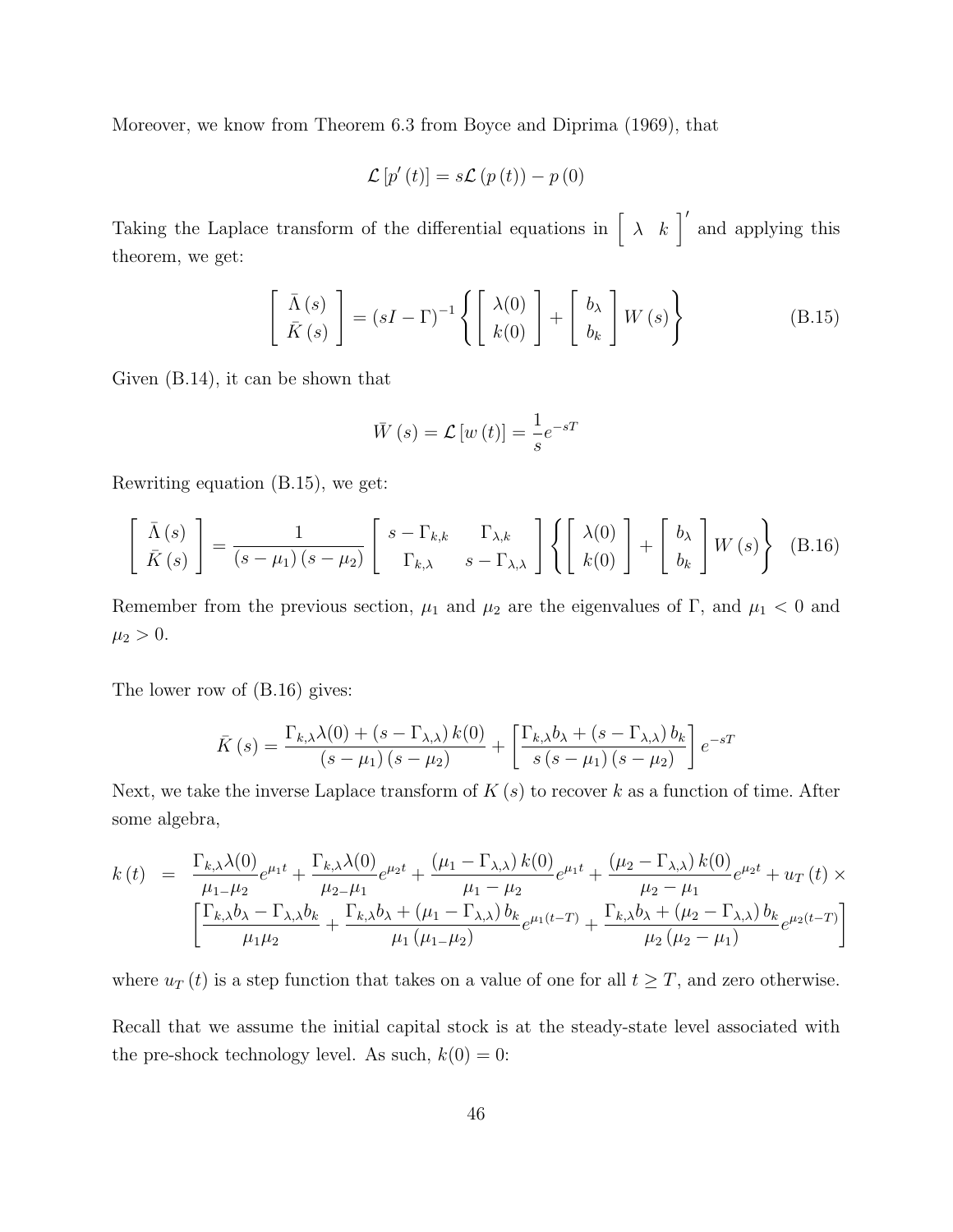$$
k(t) = \frac{\Gamma_{k,\lambda}\lambda(0)}{\mu_1 - \mu_2}e^{\mu_1 t} + \frac{\Gamma_{k,\lambda}\lambda(0)}{\mu_2 - \mu_1}e^{\mu_2 t} + u_T(t) \times
$$
\n
$$
\left[\frac{\Gamma_{k,\lambda}b_{\lambda} - \Gamma_{\lambda,\lambda}b_k}{\mu_1\mu_2} + \frac{\Gamma_{k,\lambda}b_{\lambda} + (\mu_1 - \Gamma_{\lambda,\lambda})b_k}{\mu_1(\mu_1 - \mu_2)}e^{\mu_1(t-T)} + \frac{\Gamma_{k,\lambda}b_{\lambda} + (\mu_2 - \Gamma_{\lambda,\lambda})b_k}{\mu_2(\mu_2 - \mu_1)}e^{\mu_2(t-T)}\right]
$$
\n(B.17)

This gives us the solution to a differential equation with one undetermined variable  $\lambda(0)$ . We now seek a path for  $\begin{bmatrix} \lambda & k \end{bmatrix}$  that is not explosive. In order to achieve this, we choose  $\lambda(0)$  such that the explosive root  $\mu_2$  is 'zeroed out' for all  $t > T$ . Otherwise, the path for k (t) will be explosive. This restriction on  $\lambda(0)$  is:

$$
\left(\frac{\Gamma_{k,\lambda}}{\mu_2 - \mu_1}\right) \lambda(0) = -\frac{\Gamma_{k,\lambda} b_{\lambda} + (\mu_2 - \Gamma_{\lambda,\lambda}) b_k}{\mu_2 (\mu_2 - \mu_1)} e^{-\mu_2 T}
$$

This can be re-written as:

$$
\lambda(0) = -\left[\frac{\Gamma_{k,\lambda}b_{\lambda} + (\mu_2 - \Gamma_{\lambda,\lambda})b_k}{\Gamma_{k,\lambda}\mu_2}\right]e^{-\mu_2T}
$$

Let us also solve the second half of our laplace transform. This will allow us to study the path of  $\lambda(t)$  over time. The first row of (B.16) gives us:

$$
\bar{\Lambda}(s) = \frac{\Gamma_{\lambda,k}k_0 + (s - \Gamma_{k,k})\lambda_0}{(s - \mu_1)(s - \mu_2)} + \left[\frac{\Gamma_{\lambda,k}b_k + (s - \Gamma_{k,k})b_\lambda}{s(s - \mu_1)(s - \mu_2)}\right]e^{-sT}
$$

Similar to before, we can again take the inverse Laplace transform of  $\Lambda(s)$  to recover  $\lambda$  as a function of time. After some algebra,

$$
\lambda(t) = \frac{\Gamma_{\lambda,k}k(0)}{\mu_1 - \mu_2}e^{\mu_1 t} + \frac{\Gamma_{\lambda,k}k(0)}{\mu_2 - \mu_1}e^{\mu_2 t} + \frac{(\mu_1 - \Gamma_{k,k})\lambda(0)}{\mu_1 - \mu_2}e^{\mu_1 t} + \frac{(\mu_2 - \Gamma_{k,k})\lambda(0)}{\mu_2 - \mu_1}e^{\mu_2 t} + u_T(t) \times \left[\frac{\Gamma_{\lambda,k}b_k - \Gamma_{k,k}b_\lambda}{\mu_1\mu_2} + \frac{\Gamma_{\lambda,k}b_k + (\mu_1 - \Gamma_{k,k})b_\lambda}{\mu_1(\mu_1 - \mu_2)}e^{\mu_1(t-T)} + \frac{\Gamma_{\lambda,k}b_k + (\mu_2 - \Gamma_{k,k})b_\lambda}{\mu_2(\mu_2 - \mu_1)}e^{\mu_2(t-T)}\right]
$$

where  $u_T(t)$  is the same step function as defined before.

Recall that for our solution the initial capital stock is at the steady-state level associated with the pre-shock technology level, that is  $k(0) = 0$ :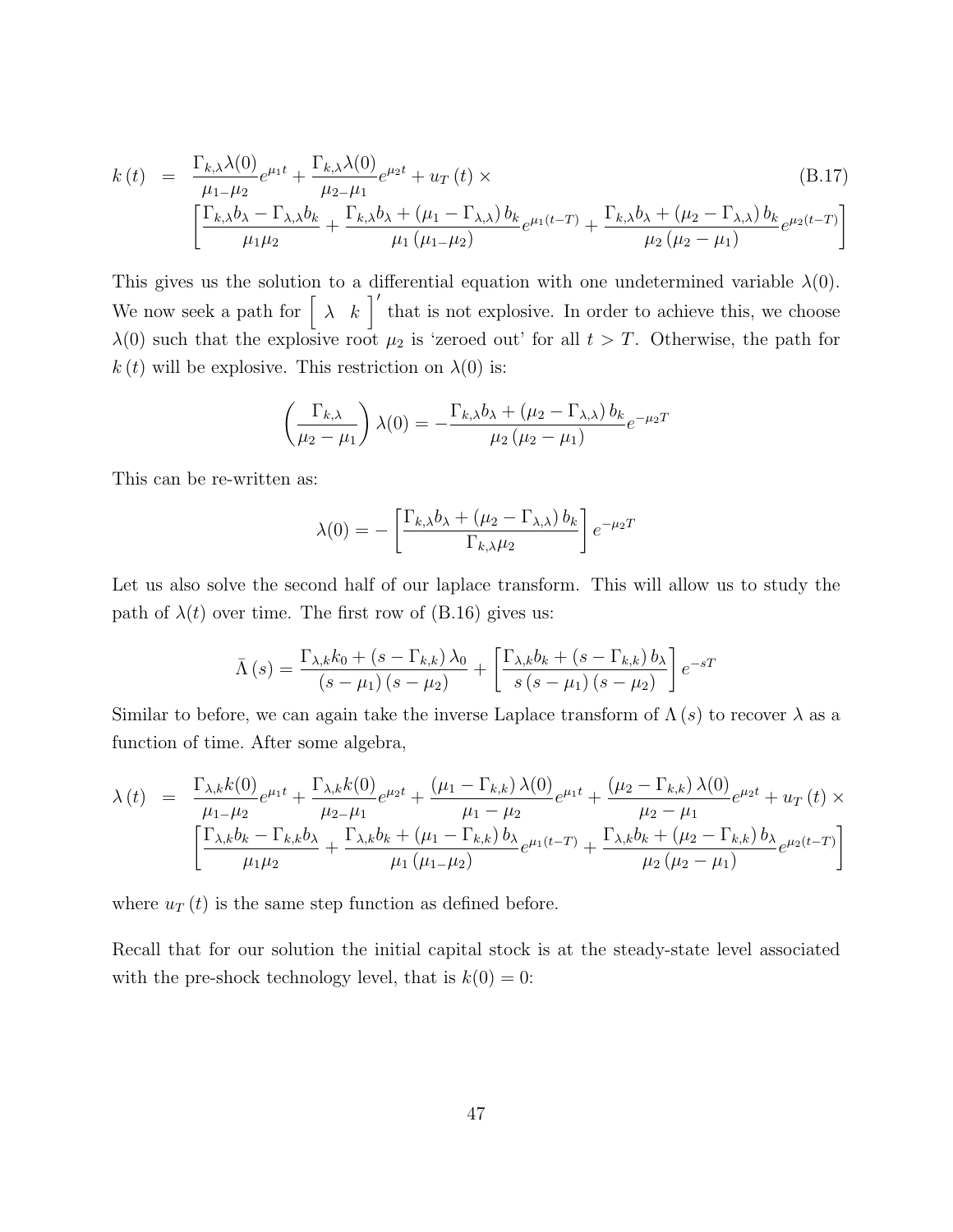$$
\lambda(t) = \frac{(\mu_1 - \Gamma_{k,k}) \lambda(0)}{\mu_1 - \mu_2} e^{\mu_1 t} + \frac{(\mu_2 - \Gamma_{k,k}) \lambda(0)}{\mu_2 - \mu_1} e^{\mu_2 t} + u_T(t) \times
$$
\n(B.18)  
\n
$$
\left[ \frac{\Gamma_{\lambda,k} b_k - \Gamma_{k,k} b_\lambda}{\mu_1 \mu_2} + \frac{\Gamma_{\lambda,k} b_k + (\mu_1 - \Gamma_{k,k}) b_\lambda}{\mu_1 (\mu_1 - \mu_2)} e^{\mu_1 (t - T)} + \frac{\Gamma_{\lambda,k} b_k + (\mu_2 - \Gamma_{k,k}) b_\lambda}{\mu_2 (\mu_2 - \mu_1)} e^{\mu_2 (t - T)} \right]
$$

#### B.3.3 Solution: Permanent Instantaneous Technology Increase

We will now solve our model for when there is a contemporaneous technological improvement. That is, when  $w(t) = 1$  for all t. To do this we will use the standard methodology. This methodology can be broken down into four steps:

Step 1: Express  $\lambda$  as a non-homogeneous second order DFQ with a constant coefficient.

Step 2: Find the general solution of  $\lambda(t)$  that does not diverge.

Step 3: Find the implied equation in  $k(t)$  that has one undetermined coefficient.

Step 4: Solve for the undetermined coefficient and then solve for  $\lambda(t)$ .

#### Step One:

Rearranging the  $\lambda$  equation in (B.13),

$$
k = \frac{1}{\Gamma_{\lambda,k}} \left( \dot{\lambda} - \Gamma_{\lambda,\lambda} \lambda - b_{\lambda} \right)
$$

Differentiate this with respect to time.

$$
\dot{k} = \frac{1}{\Gamma_{\lambda,k}} \left( \ddot{\lambda} - \Gamma_{\lambda,\lambda} \dot{\lambda} \right)
$$
 (B.19)

Plugging (B.19) into the second equation of (B.13),

$$
\frac{1}{\Gamma_{\lambda,k}}\left(\ddot{\lambda}-\Gamma_{\lambda,\lambda}\dot{\lambda}\right)=\Gamma_{k,\lambda}\lambda+\frac{\Gamma_{k,k}}{\Gamma_{\lambda,k}}\left(\dot{\lambda}-\Gamma_{\lambda,\lambda}\lambda-b_{\lambda}\right)+b_{k}
$$

We can rewrite this equation as:

$$
\ddot{\lambda} - (\Gamma_{\lambda,\lambda} + \Gamma_{k,k}) \dot{\lambda} + (\Gamma_{k,k} \Gamma_{\lambda,\lambda} - \Gamma_{k,\lambda} \Gamma_{\lambda,k}) \lambda + (\Gamma_{k,k} b_{\lambda} - \Gamma_{\lambda,k} b_k) = 0
$$
 (B.20)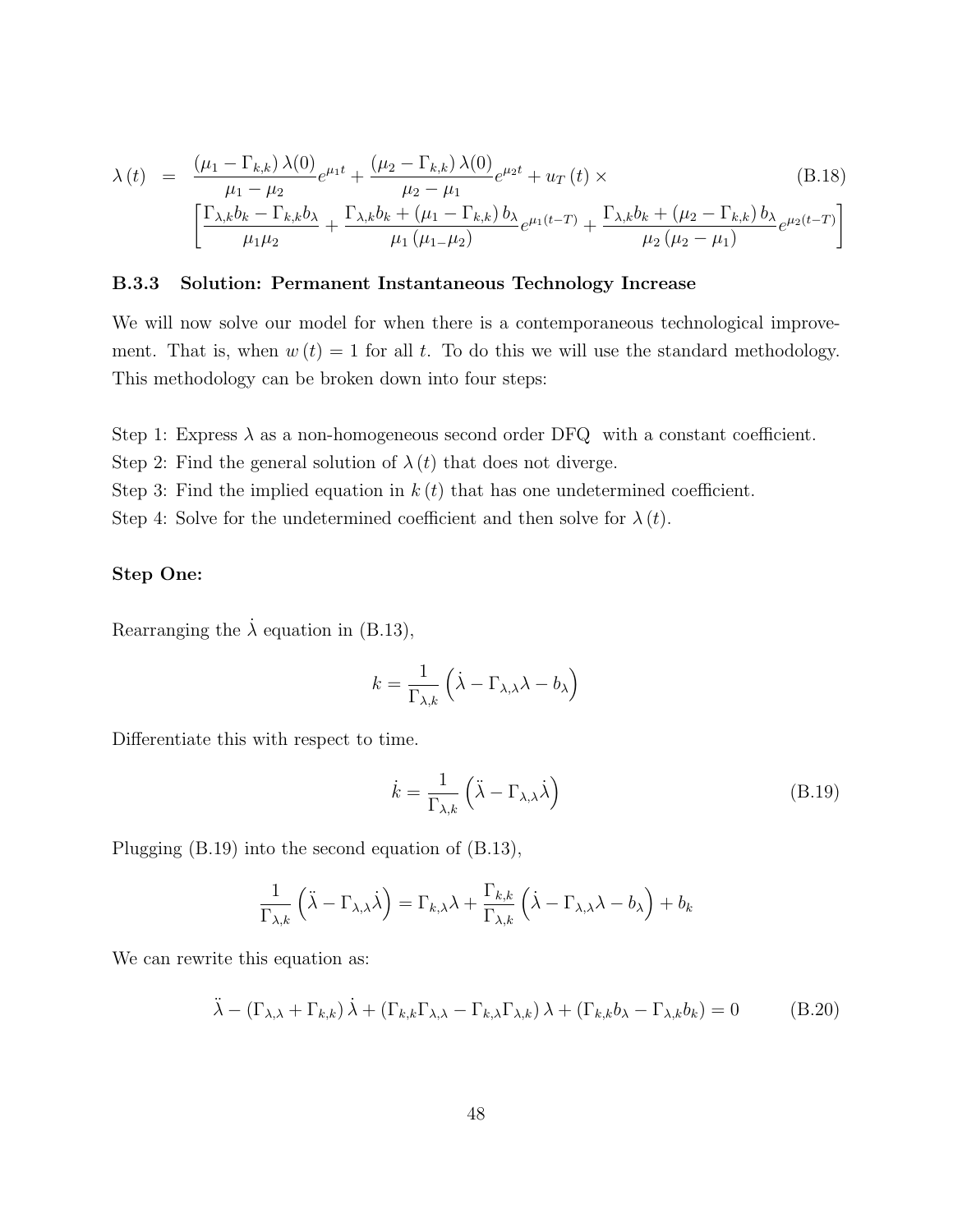#### Step Two:

The general solution to equation (B.20) is the sum of a particular solution to the equation and the general solution to (B.20) without the constant term.

A particular solution to (B.20) is

$$
\lambda(t) = -\frac{\Gamma_{k,k}b_{\lambda} - \Gamma_{\lambda,k}b_{k}}{\Gamma_{k,k}\Gamma_{\lambda,\lambda} - \Gamma_{\lambda,k}\Gamma_{k,\lambda}}
$$

It can be shown that this particular solution to (B.20) can be simplified further:

$$
\lambda(t) = -\sigma
$$

Next, the general solution to (B.20) without the constant term is:

$$
\lambda(t) = c_1 \exp(\mu_1 t) + c_2 \exp(\mu_2 t)
$$

where  $\mu_1$  and  $\mu_2$  are the eigenvalues of the  $\Gamma$  matrix defined in the previous subsections.

Thus, the complete general solution to (B.20) is:

$$
\lambda(t) = c_1 \exp(\mu_1 t) + c_2 \exp(\mu_2 t) - \sigma
$$

Next, we are looking for a solution where  $\lambda(t)$  does not diverge as  $t \to \infty$ . Previously, we established that one eigenvalue is positive and one eigenvalue is negative, and that  $\mu_2 > 0$ .

Then, our solution which does not diverge is:

$$
\lambda(t) = c_1 \exp(\mu_1 t) - \sigma \tag{B.21}
$$

where, again,  $c_1$  is a coefficient that remains to be determined.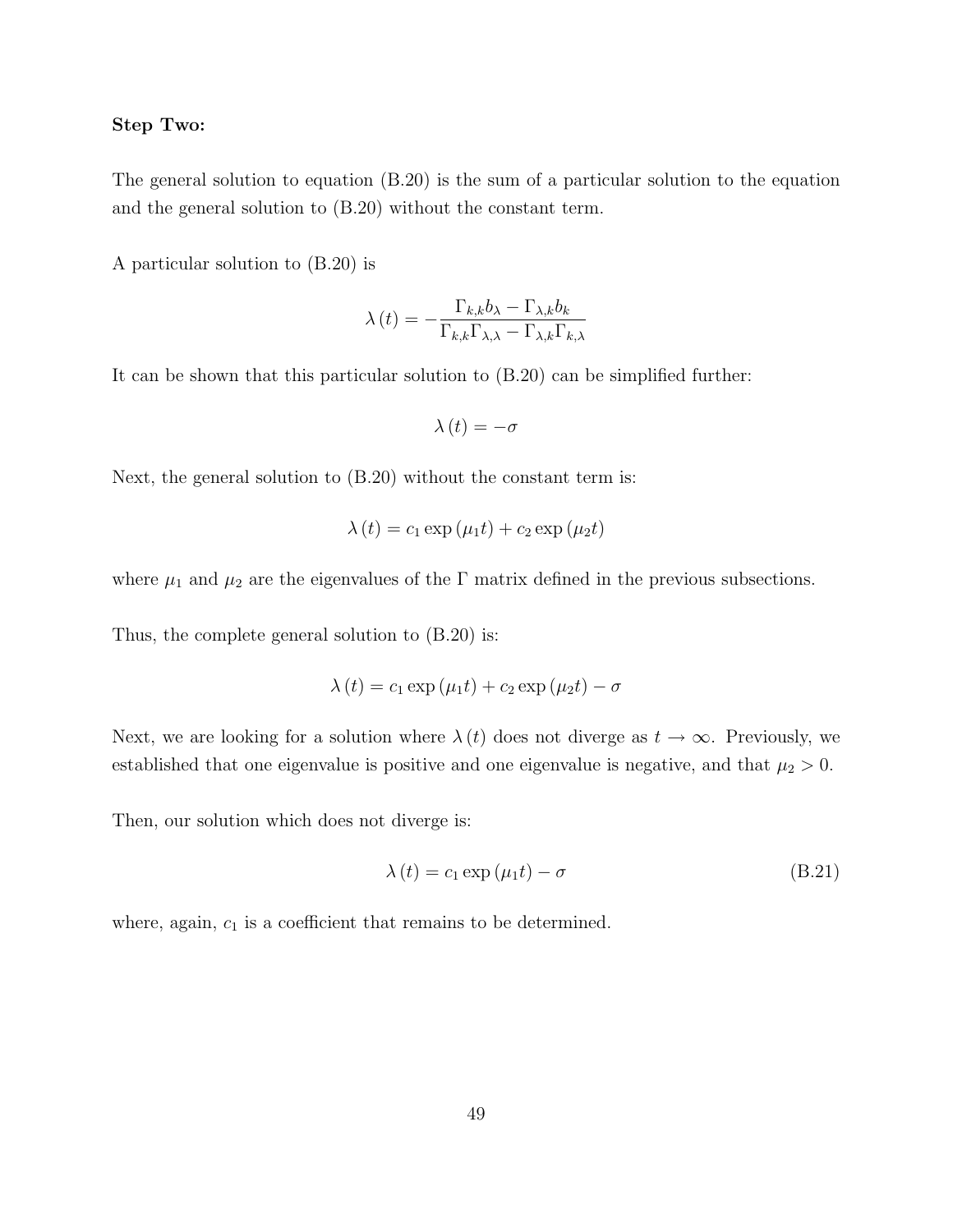#### Step Three:

From the original  $k$  equation,

$$
k = \frac{1}{\Gamma_{\lambda,k}} \left[ \dot{\lambda} - \Gamma_{\lambda,\lambda} \lambda - b_{\lambda} \right]
$$

Using (B.21),

$$
k(t) = \frac{1}{\Gamma_{\lambda,k}} \left[ c_1 \left( \mu_1 - \Gamma_{\lambda,\lambda} \right) \exp \left( \mu_1 t \right) + \Gamma_{\lambda,\lambda} \sigma - b_\lambda \right]
$$

### Step Four:

Next, we must solve for  $c_1$  by using a boundary condition. We have  $k(0) = 0$ . Then,

$$
0 = c_1 (\mu_1 - \Gamma_{\lambda,\lambda}) + \Gamma_{\lambda,\lambda} \sigma - b_\lambda
$$

Rearranging,

$$
c_1 = \frac{\Gamma_{\lambda,\lambda}\sigma - b_{\lambda}}{\Gamma_{\lambda,\lambda} - \mu_1}
$$

Given our initial condition on  $c_1$  and (B.21), our equation for  $\lambda(t)$  is

$$
\lambda(t) = \left(\frac{\Gamma_{\lambda,\lambda}\sigma - b_{\lambda}}{\Gamma_{\lambda,\lambda} - \mu_1}\right) \exp\left(\mu_1 t\right) - \sigma
$$

Lemma B.13:  $\mu_2 < \frac{(\rho+(1-\alpha)\delta)v}{\gamma_I+\sigma_I}$  $\frac{(1-\alpha)\delta)v}{\gamma_I+\sigma}$  if and only if  $\left(\frac{\Gamma_{\lambda,\lambda}\sigma-b_\lambda}{\Gamma_{\lambda,\lambda}-\mu_I}\right)$  $\Gamma_{\lambda,\lambda}$ − $\mu_1$  $- \sigma > 0.$ 

$$
\frac{\mu_1 \sigma - b_{\lambda}}{\Gamma_{\lambda, \lambda} - \mu_1} > 0
$$
\n
$$
\Leftrightarrow \frac{\mu_1 \frac{\Gamma_{k,k} b_{\lambda} - \Gamma_{\lambda,k} b_k}{\det(\Gamma)} - b_{\lambda}}{\Gamma_{\lambda, \lambda} - \mu_1} > 0
$$
\n
$$
\Leftrightarrow \frac{\frac{(\Gamma_{k,k} b_{\lambda} - \Gamma_{\lambda,k} b_k)}{\mu_2} - b_{\lambda}}{\Gamma_{\lambda, \lambda} - \mu_1} > 0
$$
\n
$$
\Leftrightarrow \frac{\frac{(\Gamma_{k,k} b_{\lambda} - \Gamma_{\lambda,k} b_k)}{\mu_2} - b_{\lambda}}{\mu_2 - \Gamma_{k,k}} > 0
$$